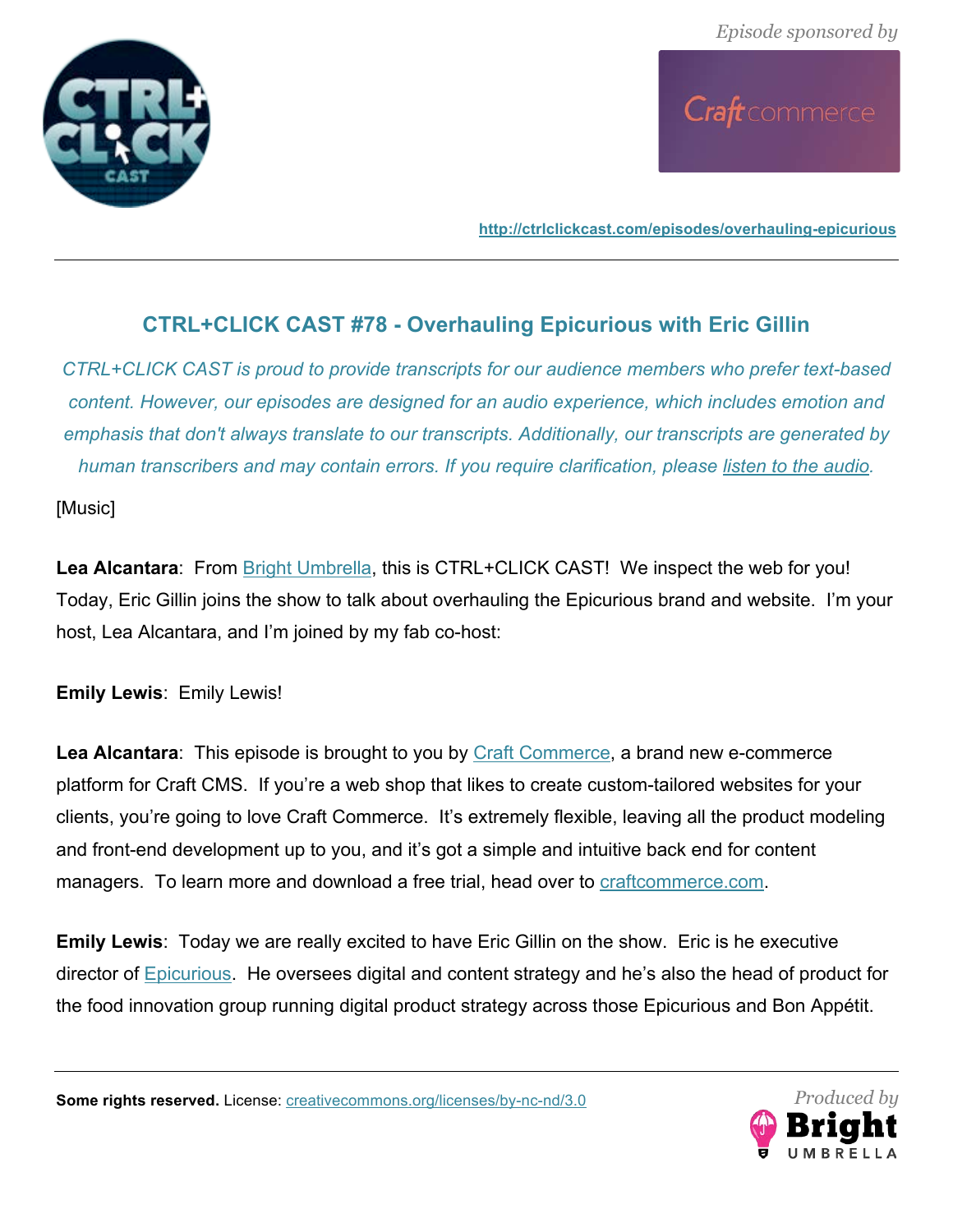



Welcome to the show, Eric!

[Music ends]

**Eric Gillin**: Hey, thanks for having me.

**Lea Alcantara**: So Eric, can you tell our listeners a bit more about yourself?

**Eric Gillin**: Man, I have worked in digital media for as long as there was digital media.

**Emily Lewis**: [Laughs]

**Eric Gillin**: So I got my start in '99 during the first dotcom bubble.

**Lea Alcantara**: Nice.

**Eric Gillin: I worked for TheStreet.com. Remember that?** 

**Emily Lewis**: Yeah.

**Eric Gillin**: I started three days after their IPO and the rest of my time in digital has been building websites out of my living room, writing for websites out of my living room, and eventually going to Esquire where I was their first fulltime web editor.

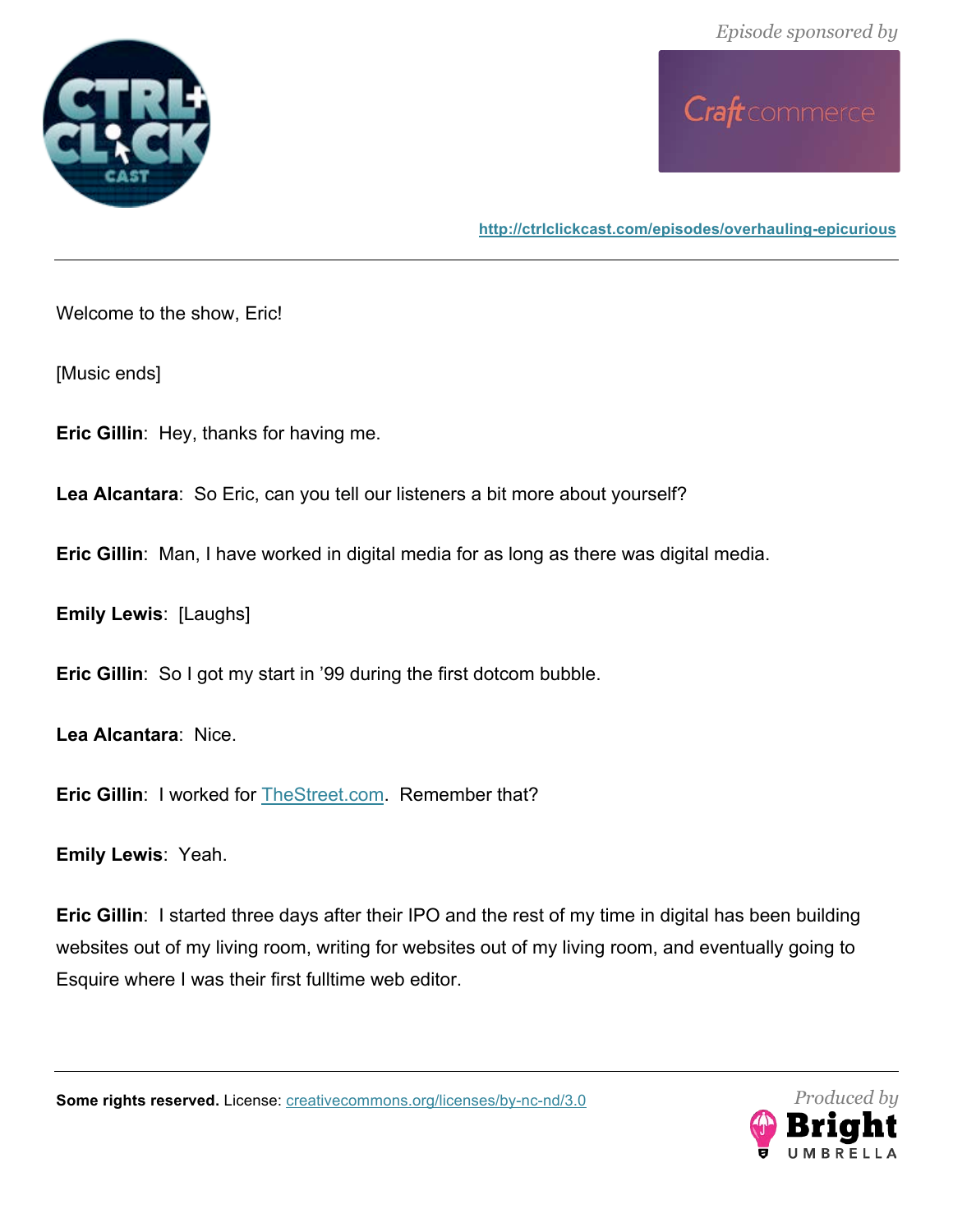



**Emily Lewis**: [Agrees]

**Eric Gillin**: And I kind of rebuilt that site from scratch and spent six years at Hearst, and then I came over and crossed into product. So I'm one of those people that sort of was a writer who became an editor, who became a manager, who kind of teach himself out of code to be able to make the stuff that I needed to make to become a writer.

**Emily Lewis**: [Agrees]

**Lea Alcantara**: [Agrees]

**Eric Gillin**: And so the last twenty years have been really about digital media and wrestling CMSs to the ground with my bare hands.

**Lea Alcantara**: [Laughs]

**Emily Lewis**: Well, I love hearing that someone at such a high decision-making level has hands-on experience working with code and content, and so it's not just that you're bringing management and leadership, you're bringing knowledge of how the web works, which I always feel like, in my experience, leads to better products.

**Eric Gillin**: Yeah, I mean, it's funny, it's knowledge, but it was hard won. I remember when – God, I'm going to date myself for this whole thing, I'm so excited.

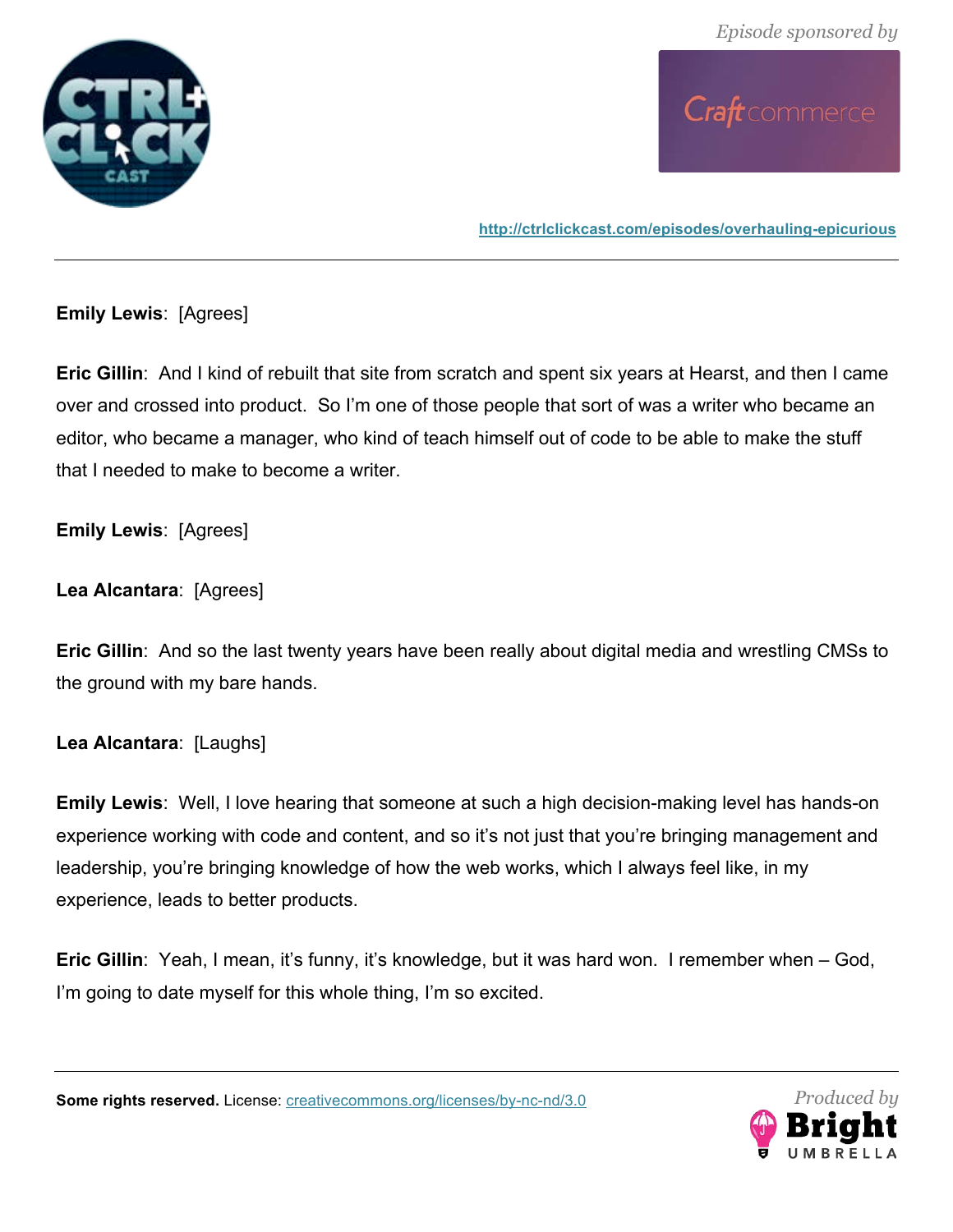



**Emily Lewis**: [Laughs]

**Lea Alcantara**: [Laughs]

**Eric Gillin**: But like in 2006-2007 and obviously, everyone is like, "Hey, slide shows are great with great page views!"

**Emily Lewis**: [Laughs]

**Lea Alcantara**: [Laughs]

**Eric Gillin**: And as you know, at that point, the web was just a set of articles. So people were like, "How do we do it?" And they made it a side show, and the side show was a multi-page article, and I remember it was Fashion Week at Esquire and we had to cover one of the shows, and there were a hundred books, which meant that we had to create a hundred-page article.

**Emily Lewis**: Oh.

**Eric Gillin**: And it took the poor kid named Eric Gillin additional glamor in 2007.

**Emily Lewis**: [Laughs]

**Lea Alcantara**: [Laughs]

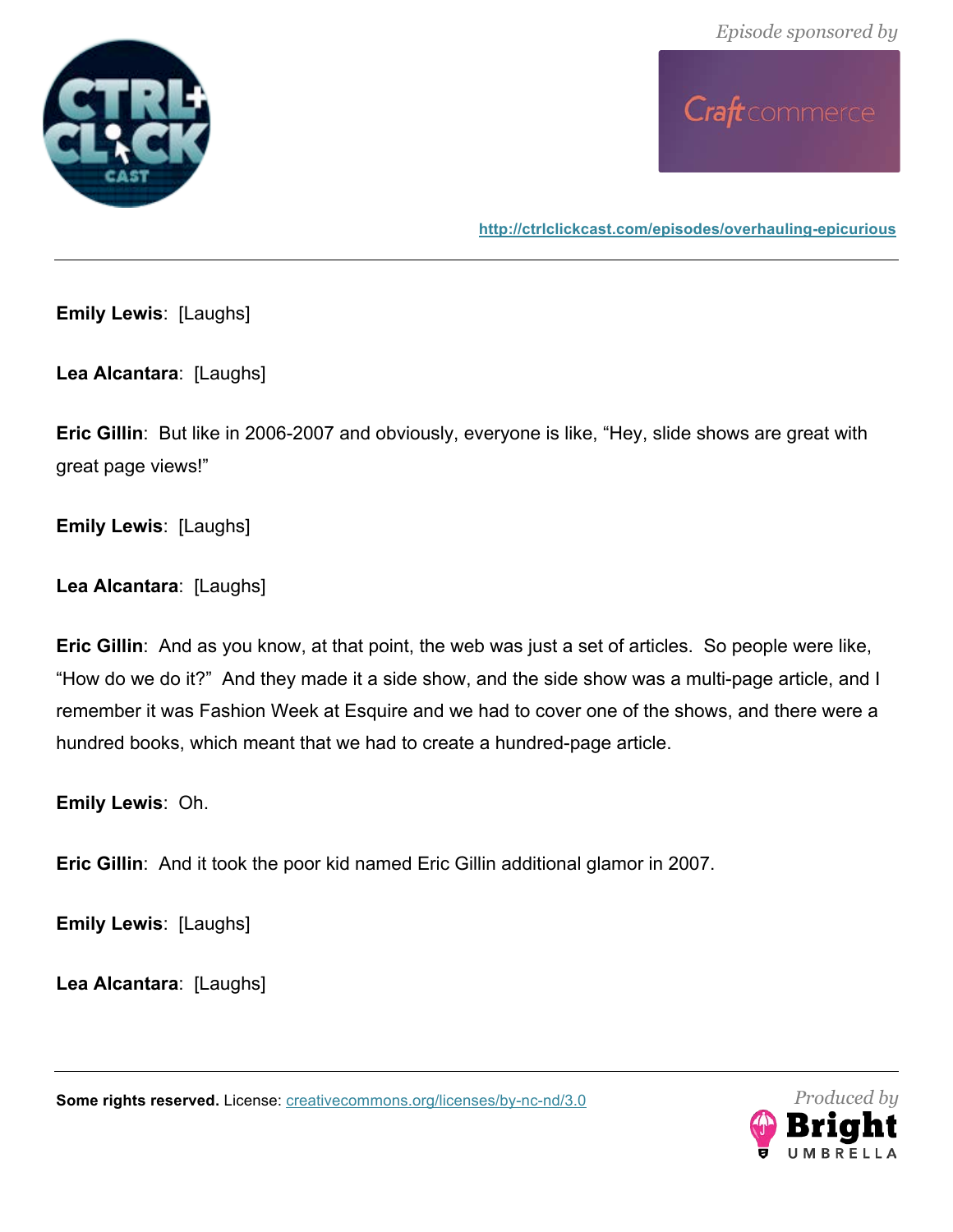



**Eric Gillin**: It took me forever to make one of these things.

**Emily Lewis**: Wow!

**Eric Gillin**: And I turned to my left, and there was another kid, and he was making them all day. It would take us like a half day to make one of these things, and we have like 30 to do in a day, and that was the moment where I realized that I crossed over in product because I went downstairs to talk to the developer, and I was like, "What did you build us?" And he's like, "Well, every page needs to have SEO on it and the only way to do that is blah, blah, blah." And he's like, "Our kernel is built with..." And I was like, "What's a kernel?"

**Emily Lewis**: [Agrees]

**Eric Gillin**: And I just kept asking questions and kept pushing back as to why things were built this way.

### **Emily Lewis**: Right.

**Eric Gillin**: And you start to understand that developers are not going to sit back, and should not sit back, and parse everything you say to protect you from yourself. If you say you want a side show, they're going to build you a side show. If you say that every SEO slide and every site needs SEO, then that's exactly what they're going to do. In some level, there is no one sort of between the original ask and the actual operation of these things.

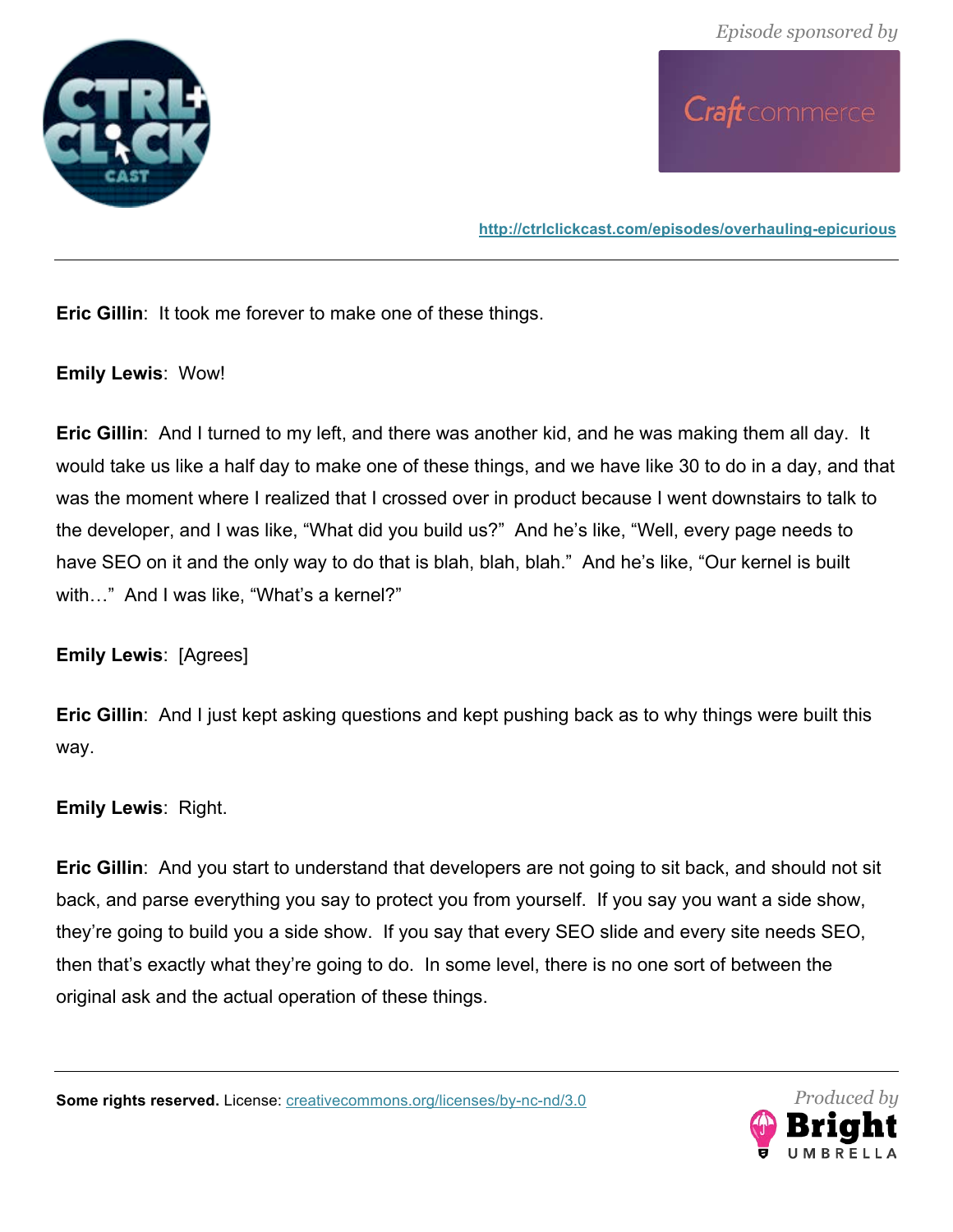



**Emily Lewis**: [Agrees]

**Lea Alcantara**: Right.

**Eric Gillin**: And I got sucked into that so fast because I wanted these tools to work and as soon as the tools started to work, we were doing great, you know?

**Emily Lewis**: [Agrees]

**Eric Gillin**: That was one of those times I realized it wasn't necessary the content, it was that other thing, and there was nobody on it. There was nobody in the organization that was asking that question.

**Emily Lewis**: And so that's kind of what your role is today, to be the translator between the business goals and how that's built out and designed?

**Eric Gillin**: Yeah, I think a big part of my job now is I'm the guy that knows what's easy and what's hard.

**Emily Lewis**: [Agrees]

**Lea Alcantara**: [Agrees]

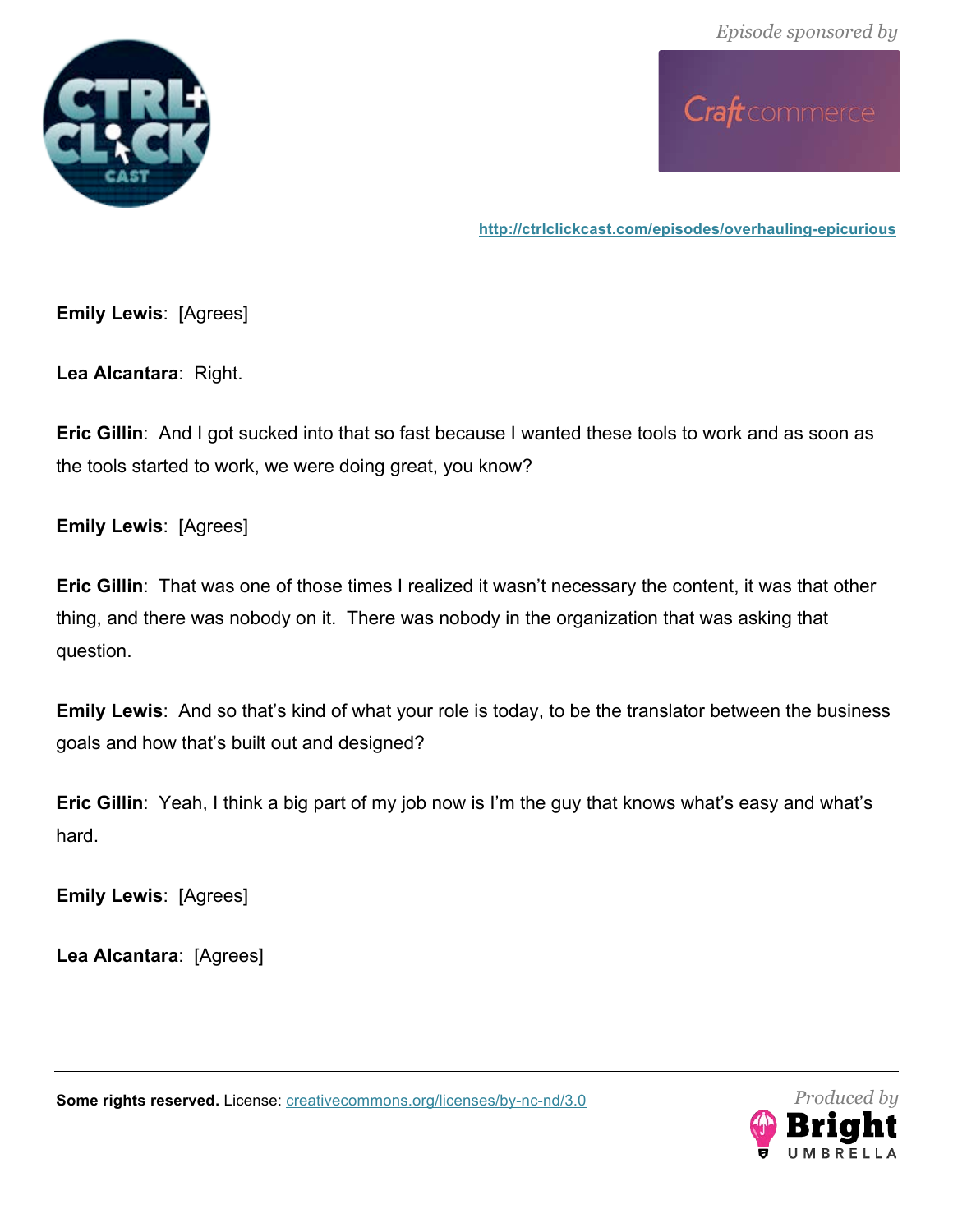



**Eric Gillin**: And I know what's easy and hard for you, and so I just sit there and will go, "Hey, are you aware that it's going to be really hard for her or him to do this?"

**Emily Lewis**: [Agrees]

**Eric Gillin**: Or that like, "Hey, we can do this easier." One of my favorite things is when everyone wants to either build a migration script or do an algorithm, and I'm like, "Hey, why don't we just have human beings do this?"

**Emily Lewis**: Right. [Laughs]

**Lea Alcantara**: Right. [Laughs]

**Eric Gillin**: Because I know that two interns can build 60 package pages in a day and a half as opposed to a team of high-priced developers trying to like fix old codes.

**Emily Lewis**: Right.

**Lea Alcantara**: [Agrees]

**Eric Gillin:** So I just feel like my whole thing is to just be sensible and be pragmatic, do what's good for the business and all the groups in the business. So yeah, it's really about that and having just like a global perspective because everyone does their jobs and they do their jobs well, but it doesn't mean you're going to have a great outcome.

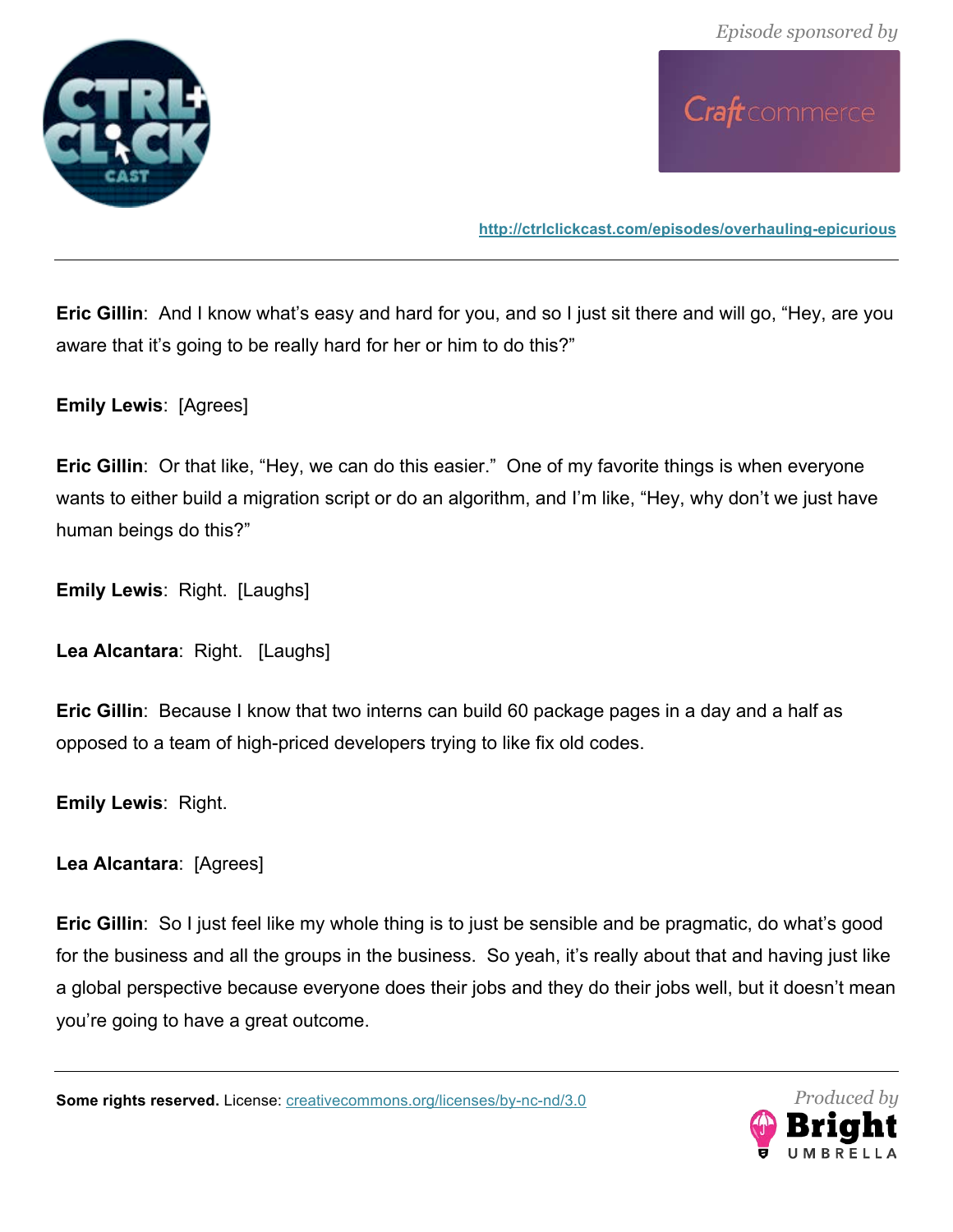



**Emily Lewis**: [Agrees]

**Lea Alcantara**: And I would say that type of process gets a lot more complicated when it's such a big site like Epicurious, there are so many moving parts. So I guess the first question is, when you got into Epicurious, were you brought in for the rehaul or did that just happened organically over time?

**Eric Gillin**: I was brought in four years ago to be their first real head of product.

**Emily Lewis**: Right.

**Eric Gillin**: And I have friends that work at Google and other places that are known for great tech, and I love that with Google, you just see a white screen and a big box and you think Google works, but behind the scenes are all these different systems. It was the same thing with Epicurious. It had a historical reputation as being just fantastic at doing innovative things, and then I got there, and I was like, "This is how you were doing it?"

**Emily Lewis**: [Laughs]

**Lea Alcantara**: [Laughs] Band-Aid.

**Eric Gillin**: And that's when I was like, "Whoa, we need to fix this." [Laughs] They have four different CMSs.

**Lea Alcantara**: Oh, wow!

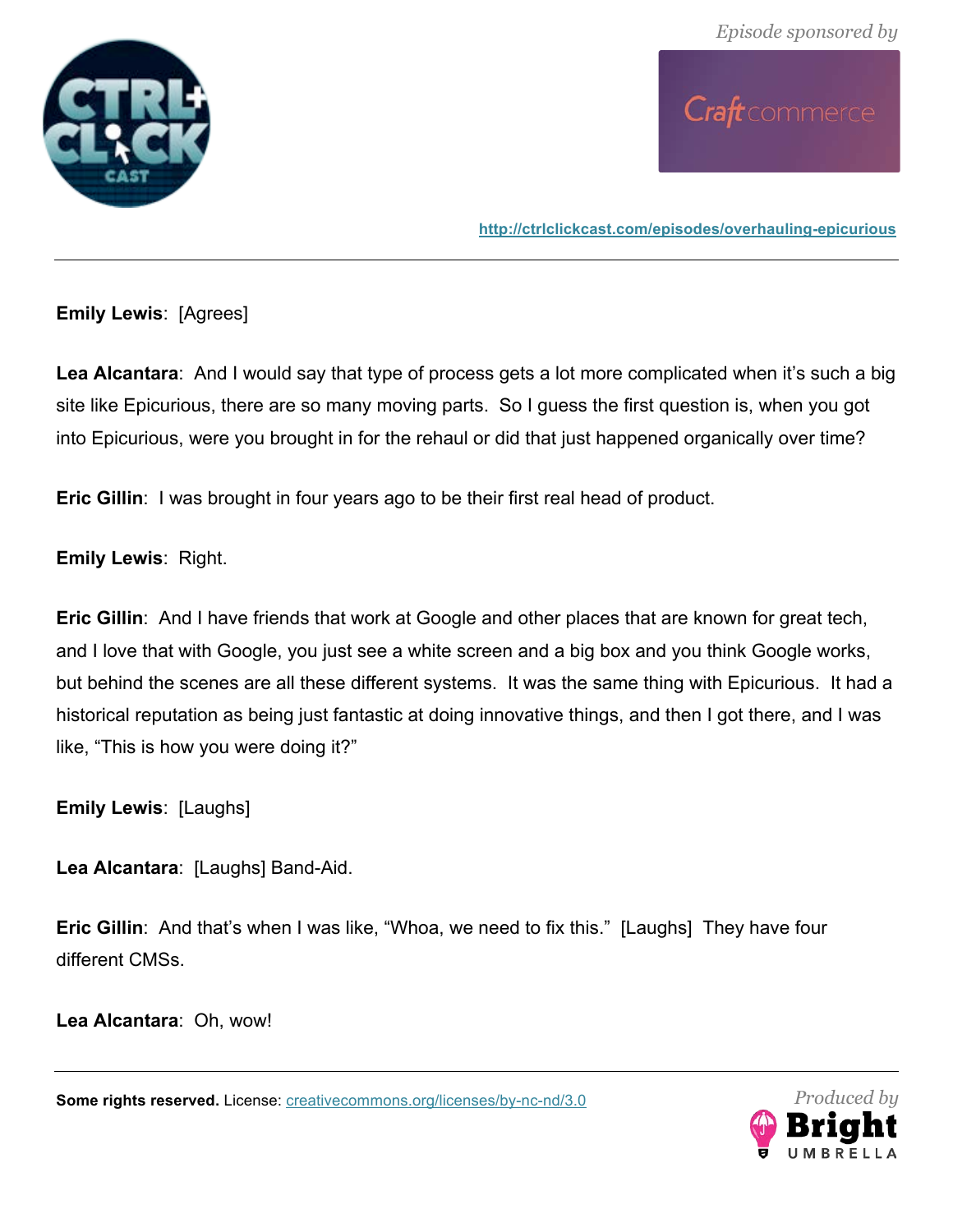



**http://ctrlclickcast.com/episodes/overhauling-epicurious**

**Eric Gillin**: Yeah, they had a custom recipe database CMS that was built from like a proto-Java, right?

**Emily Lewis**: Oh.

**Eric Gillin**: It was the original thing that they had built, the first version of Java in '95 or '96, so they have custom rolled that, and I remember talking to the developer and I'm like, "Hey, we kind of need to fix that because there's no hooks or RSS feeds or anything. We hardly do anything with it. It's not an API."

**Emily Lewis**: Right.

**Lea Alcantara**: Wow!

**Eric Gillin:** And he looks at me and he said, "I'm not touching that."

**Emily Lewis**: [Laughs]

**Lea Alcantara**: [Laughs]

**Eric Gillin:** It was sort of like that room in your house that's filled with everything and you just like don't want to clean.

**Emily Lewis**: Right, right, right. [Laughs]

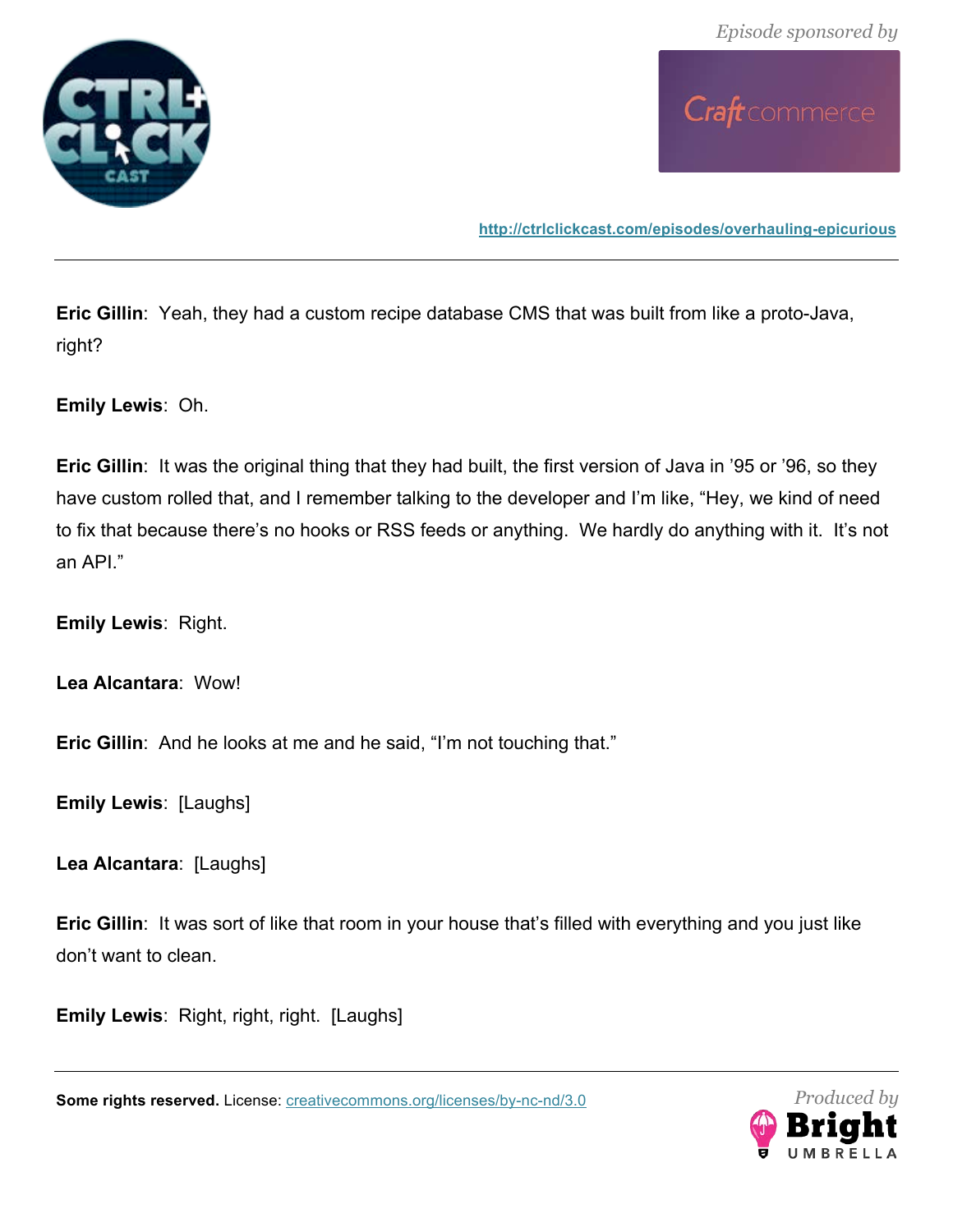



**Eric Gillin**: And like that was their recipe database, and I was like, "Wow!" And then they had like TypePad for the blog, and then they used an old version of (OpenText) TeamSite for something else that was like custom rolled.

**Emily Lewis**: Oh.

**Eric Gillin**: And yeah, you can kind of see that it's like they had the island of misfit toys, you know?

**Emily Lewis**: [Agrees]

**Eric Gillin**: And images were like saved straight to a server, and that's it.

**Lea Alcantara**: Wow.

**Eric Gillin**: So it was one of those things where I love cooking. I love food. I grew up cooking. I love technology, and there was just that moment about three months into the job where I was like, "Am I really going to do this? Like am I really going to just like fix everything?"

**Lea Alcantara**: [Laughs]

**Eric Gillin**: Which sounds like a Jonathan Hickman plot.

**Emily Lewis**: [Laughs]

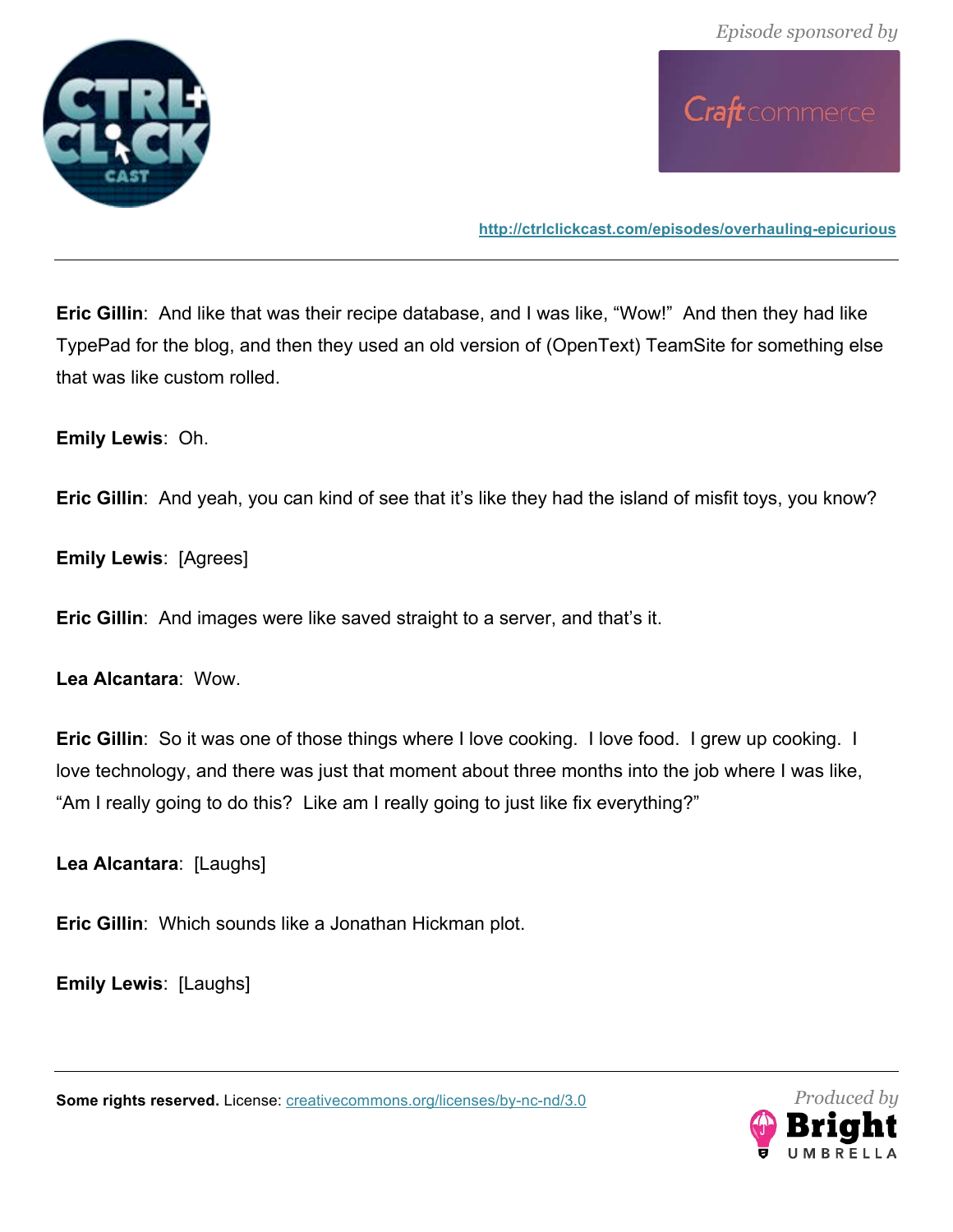



**Lea Alcantara**: [Laughs]

**Eric Gillin**: But I was just like, "I'm going to fix everything." And so that's what we've been doing, and two years ago, the user-facing part of it finally started to get fixed. We started to unify the CMSs and then we could start to show people what Epi and editorially we stood for, which was a really, really exciting moment.

**Emily Lewis**: I'm curious, was there a struggle getting buy in for this idea of rebuilding everything?

**Eric Gillin**: No, I don't think there was much struggle. I don't think that people knew what I was talking about, you know?

**Emily Lewis**: [Laughs]

**Lea Alcantara**: Yeah, right, right, right.

**Eric Gillin**: I could have said it and what they're going to hear is like how it's going to take, but I did need to get buy-ins from the developers.

**Emily Lewis**: Right.

**Lea Alcantara**: [Agrees]

**Eric Gillin**: And how I went about that was that I'm not a fan of waterfall development at all.

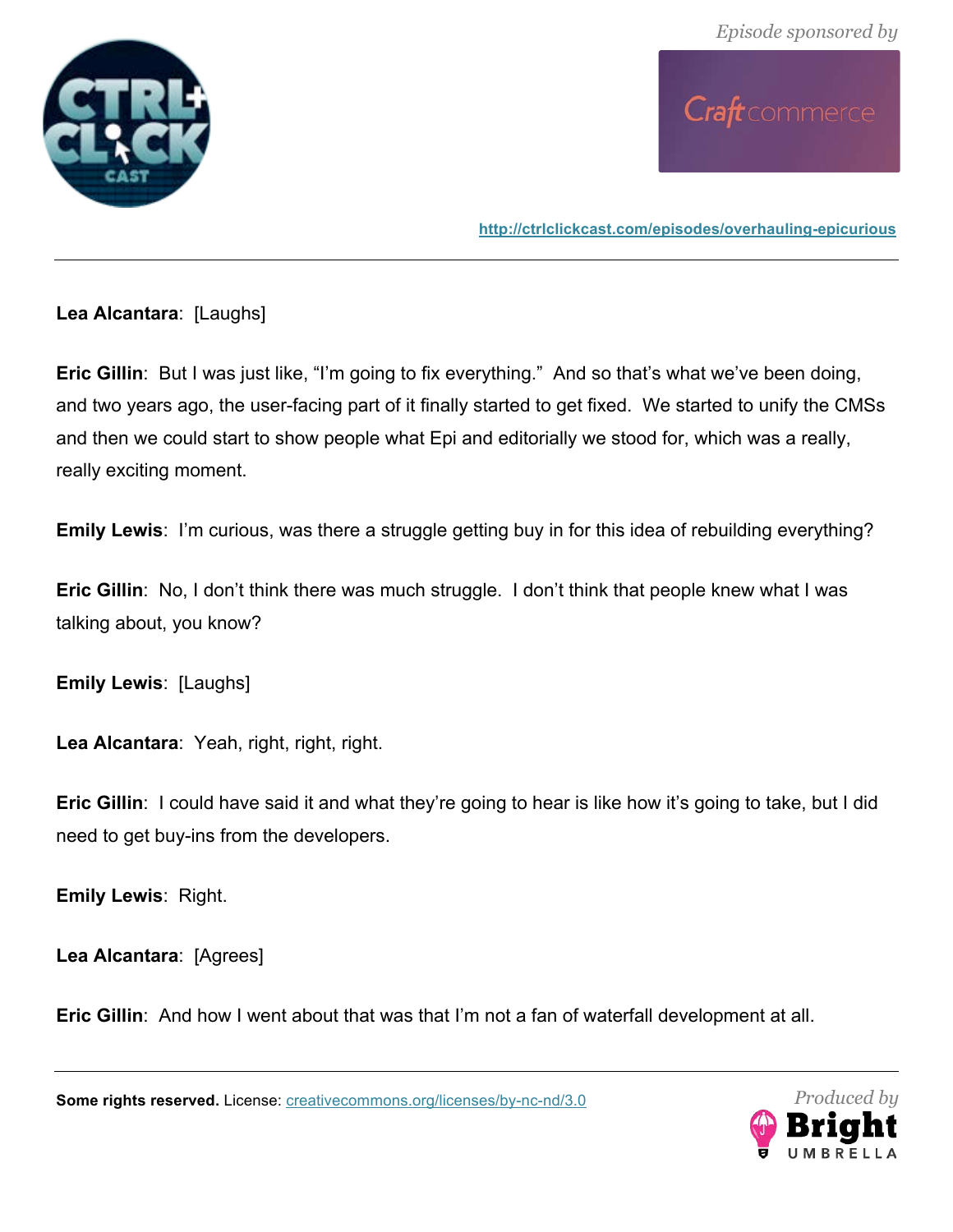



**Emily Lewis**: [Agrees]

**Eric Gillin**: I'm a fan of what I'd like to call "Wagile."

**Lea Alcantara**: "Wagile." Interesting.

**Eric Gillin:** It's part waterfall, part agile, because I think you can't be through with the agile because you can kind of agile yourself straight into a brick wall, assuming you work in a giant corporation where it's like you do need to hit dates.

**Emily Lewis**: Right.

**Eric Gillin**: But what we did was we started to do it system by system, so the last system that we actually replaced was the recipe database. The first thing that we did was we replaced the TypePad with an internal CMS called Copilot, and then we didn't migrate the content. We kind of left it in place for a while on a Java stack.

**Emily Lewis**: [Agrees]

**Eric Gillin**: And we slowly over time as opposed to saying, "Hey, for the next year, this business is not going to get any new features. We're not going to learn anything. We're just going to go off into a black room and come back with like a new website."

**Emily Lewis**: [Agrees]

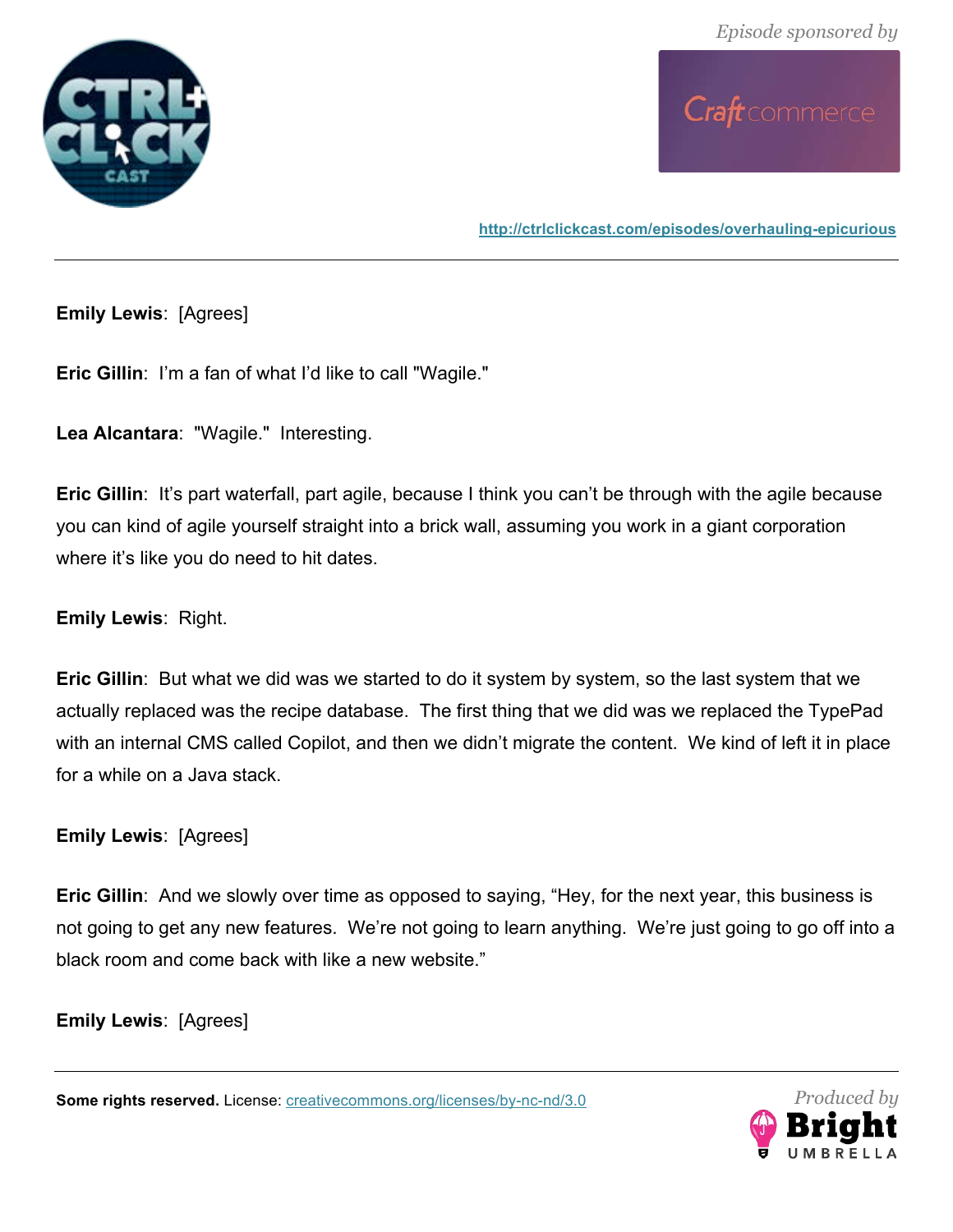



**Eric Gillin**: What we did was we said, "Well, listen, an article is an article. Let's replace articles." So we went kind of house by house and system by system and block by block and we slowly unplugged things, which was a much safer way because if we unplug something and everything blew up and broke, we could plug it back in really quickly as opposed to like switching everything at once, you kind of don't know where the broken bit is.

**Emily Lewis**: [Agrees]

**Lea Alcantara**: Right.

**Eric Gillin**: So the buy in for the developer was pretty simple where it was like, "Hey, we're going to do all of these things, but we're going to do them one at a time."

**Emily Lewis**: Oh, I think anybody works in this field can appreciate that kind of approach and how sound it is.

**Eric Gillin**: Thanks. [Laughs]

**Emily Lewis**: [Laughs]

**Lea Alcantara**: [Laughs]

**Emily Lewis**: I mean…

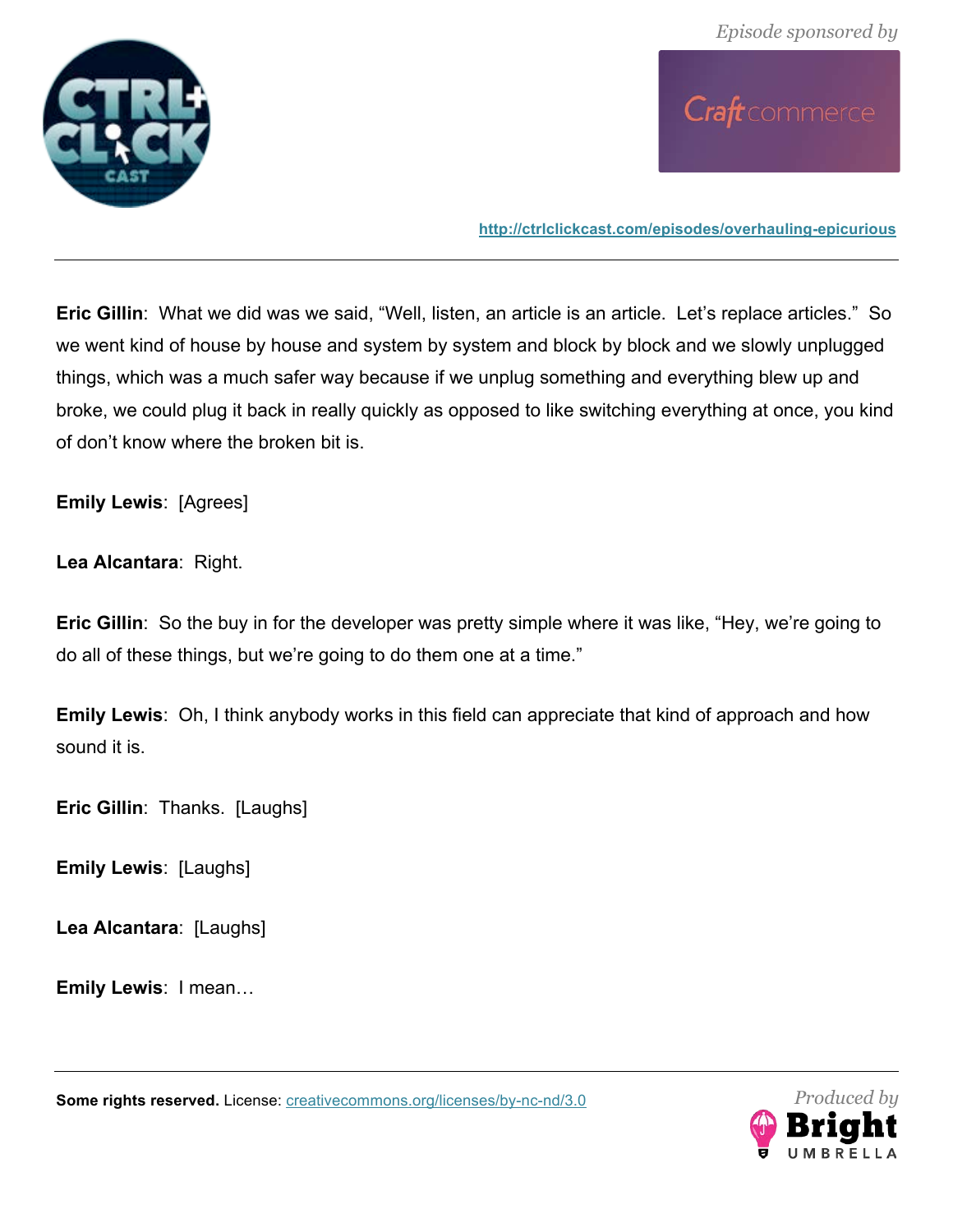



**Eric Gillin**: I'm sure our dev was happy about it.

**Emily Lewis**: Well, I feel like that's one of the biggest challenges whenever you're doing any kind of web project that doesn't get talked about enough is the project management of it, which starts at the beginning with identifying like what's possible, when can we do this, how many people will be affected by this, how can we mitigate that, and starting out with the good plan that's really informed makes a huge difference in the success of a project.

### *Timestamp: 00:10:07*

**Eric Gillin**: Yeah, I also told everyone. I said, "This is going to be a lot like trying to fix a moving car while you're driving it." Right?

**Emily Lewis**: [Agrees]

**Lea Alcantara**: [Agrees]

**Eric Gillin**: We can't pull over, so like you have to change the tires one at a time and everyone has got to be pretty careful because at the same time we did this, traffic pretty much doubled and then tripled.

**Emily Lewis**: Right.

**Lea Alcantara**: Right.

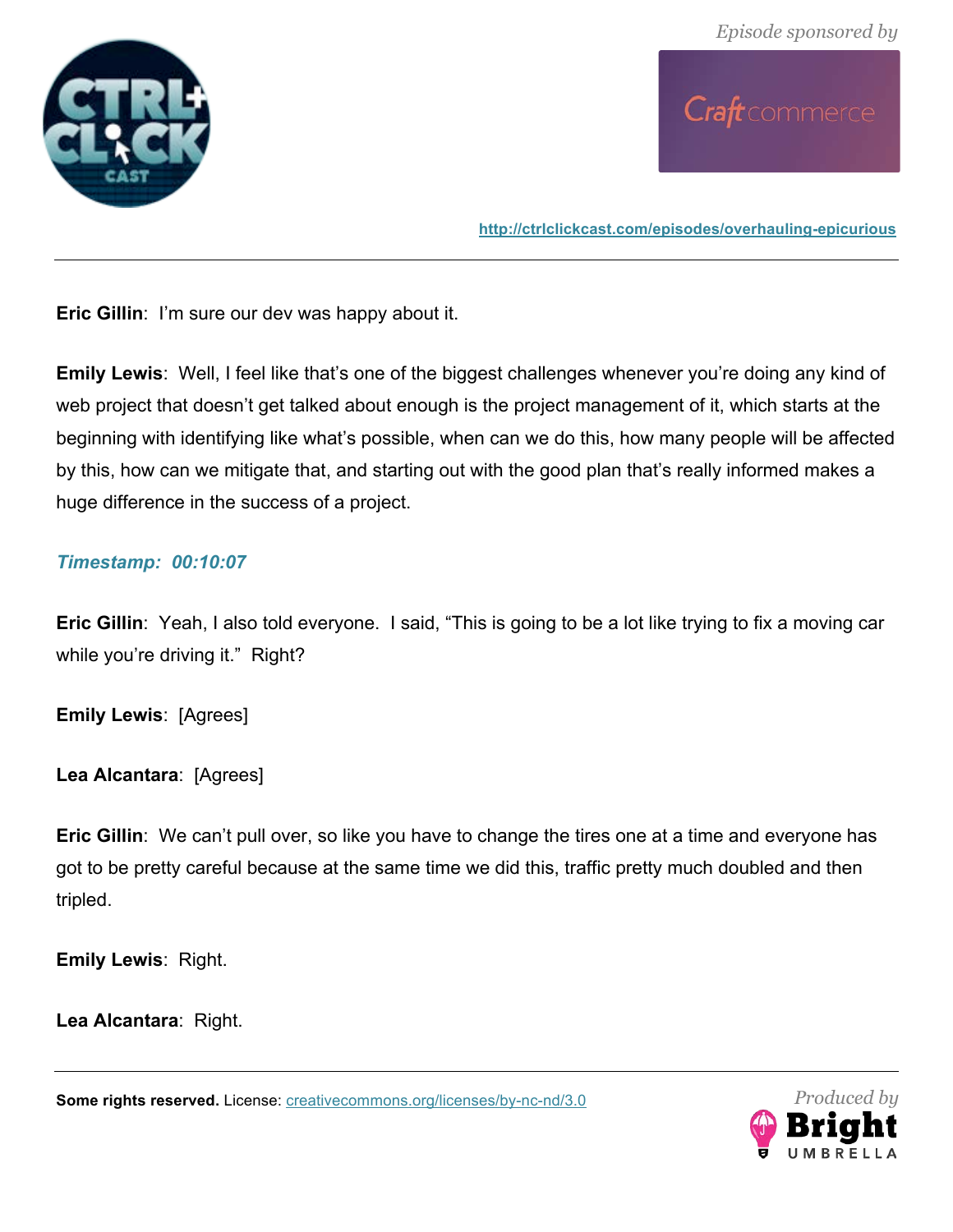



**Eric Gillin**: Social media happened. We couldn't afford to go off, and this is why I'm so excited, and we'll talk about it later probably about the new app that's coming out on November 1<sup>st</sup>.

**Emily Lewis**: [Agrees]

**Eric Gillin**: Because that's another component, and that's like the last of the technical old code components that we're replacing from scratch. So as the primary consumer of some of our APIs, that app is sort of the last piece of the puzzle.

**Emily Lewis**: Well, let's just talk about some specifics to give people a sense of the scope of this. You mentioned earlier that one of the first things to change was to put blog articles off of TypePad into – I think you said something that was internal.

**Eric Gillin**: It's called Copilot, yeah.

**Emily Lewis**: Copilot. And then one of the last things you did was the recipe database, but what's been done overall, or is there like a laundry list of things that you've been able to sort of tick off over time?

**Eric Gillin**: Yeah, I mean, it's kind of nerdy.

**Lea Alcantara**: [Laughs]

**Emily Lewis**: [Laughs]

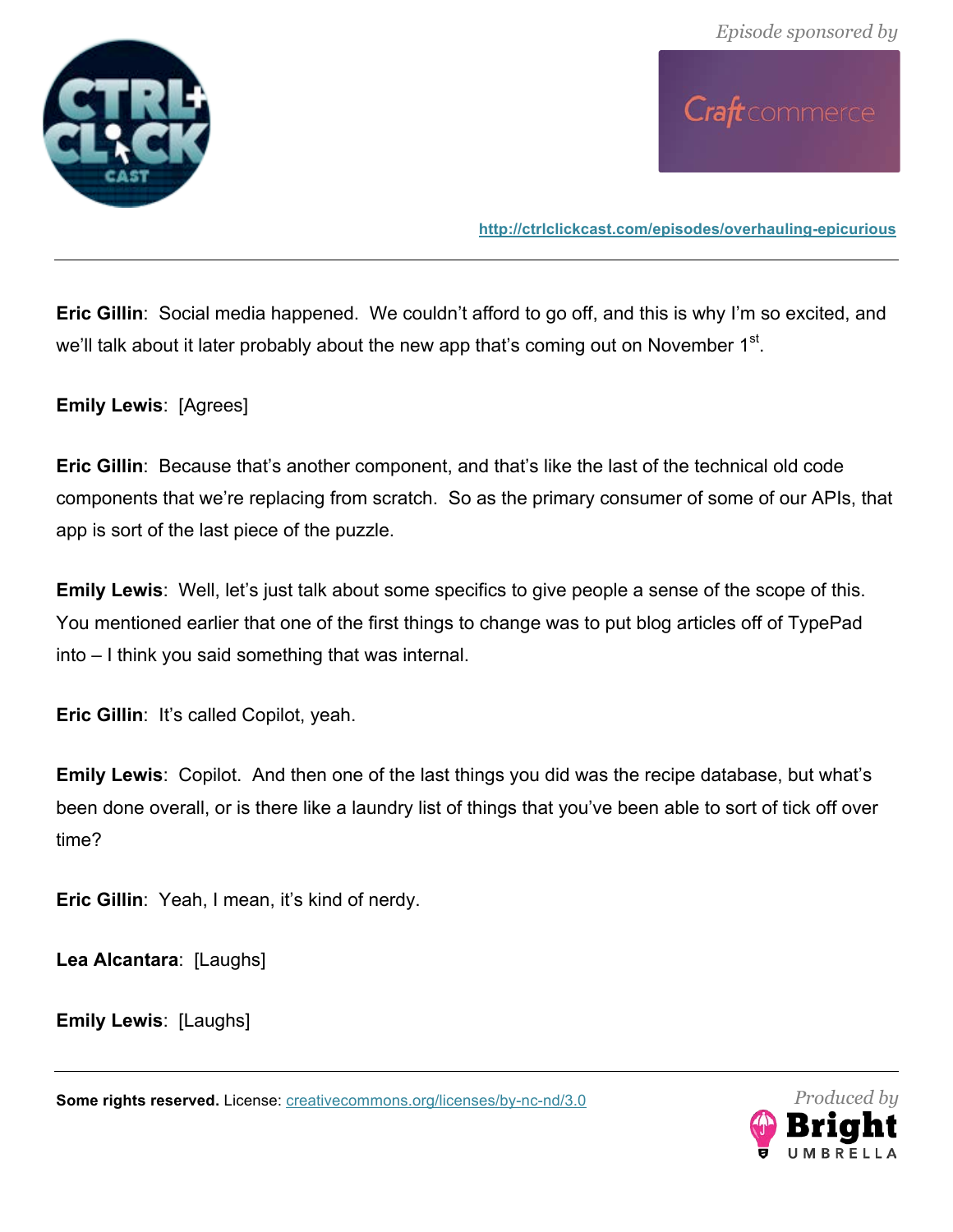



**http://ctrlclickcast.com/episodes/overhauling-epicurious**

**Eric Gillin**: I mean…

**Lea Alcantara**: We're nerds here.

**Emily Lewis: Well, yeah. [Laughs]** 

**Eric Gillin**: Yeah.

**Lea Alcantara**: Perfect. [Laughs]

**Eric Gillin**: Oh, right, right, right. I'm home. At the end of the day, what you're talking about is a move from Java-based sort of very relational SQL-style database to a no SQL kind of database that's made of Node.js.

**Emily Lewis**: [Agrees]

**Lea Alcantara**: [Agrees]

**Eric Gillin**: So all of our stuff is Node.js. So Copilot is basically JavaScript front, JavaScript back, which gave us a ton of flexibility. So I think the first thing we did was – and one of the things I always tell people is I value tomorrow more than yesterday when it comes to who you're building a website. So we didn't really migrate over any of the content from TypePad.

**Emily Lewis**: [Agrees]

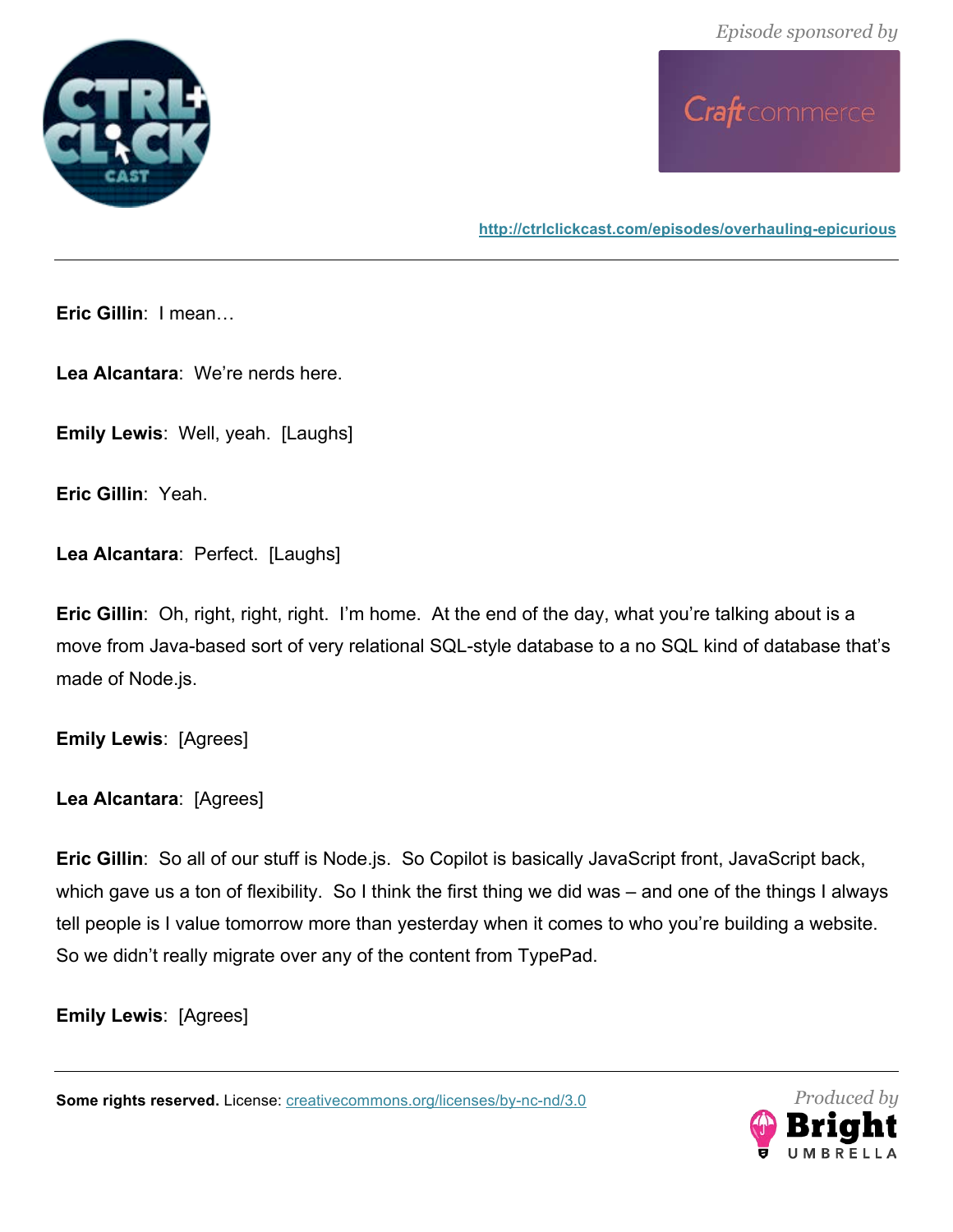



**Eric Gillin**: We just built the tomorrow that we needed, so we just had people make new articles in Copilot that were in Node.js that could populate our site. So that started the content part of it, and then we were able to easily use that framework to spin out new content types like our packaged pages or galleries or the galleries that we used to make.

**Emily Lewis**: And you were also using the Copilot for that?

**Eric Gillin**: Yeah, we were using Copilot for that as well, so Copilot was something that's a really amazing thing that Condé Nast developed, and the thing that's really cool is that there are real relationships between these data types. So when we add an article to a recipe or add a recipe to an article, that connection is real, so when you're on a recipe, that's automatically populated, and some other systems like WordPress, you might have to use tagging to make that relationship real.

**Emily Lewis**: [Agrees]

**Eric Gillin**: So there's a one-to-one relationship where you can kind of call the Copilot API and say like, "Show me what the image looks like on this."

# **Lea Alcantara**: [Agrees]

**Eric Gillin**: And you can kind of redesign the front end of pages because what comes back is just data, so it gives us a lot of flexibility to just start over, and so a lot of where the work went was, what's your model for images, right?

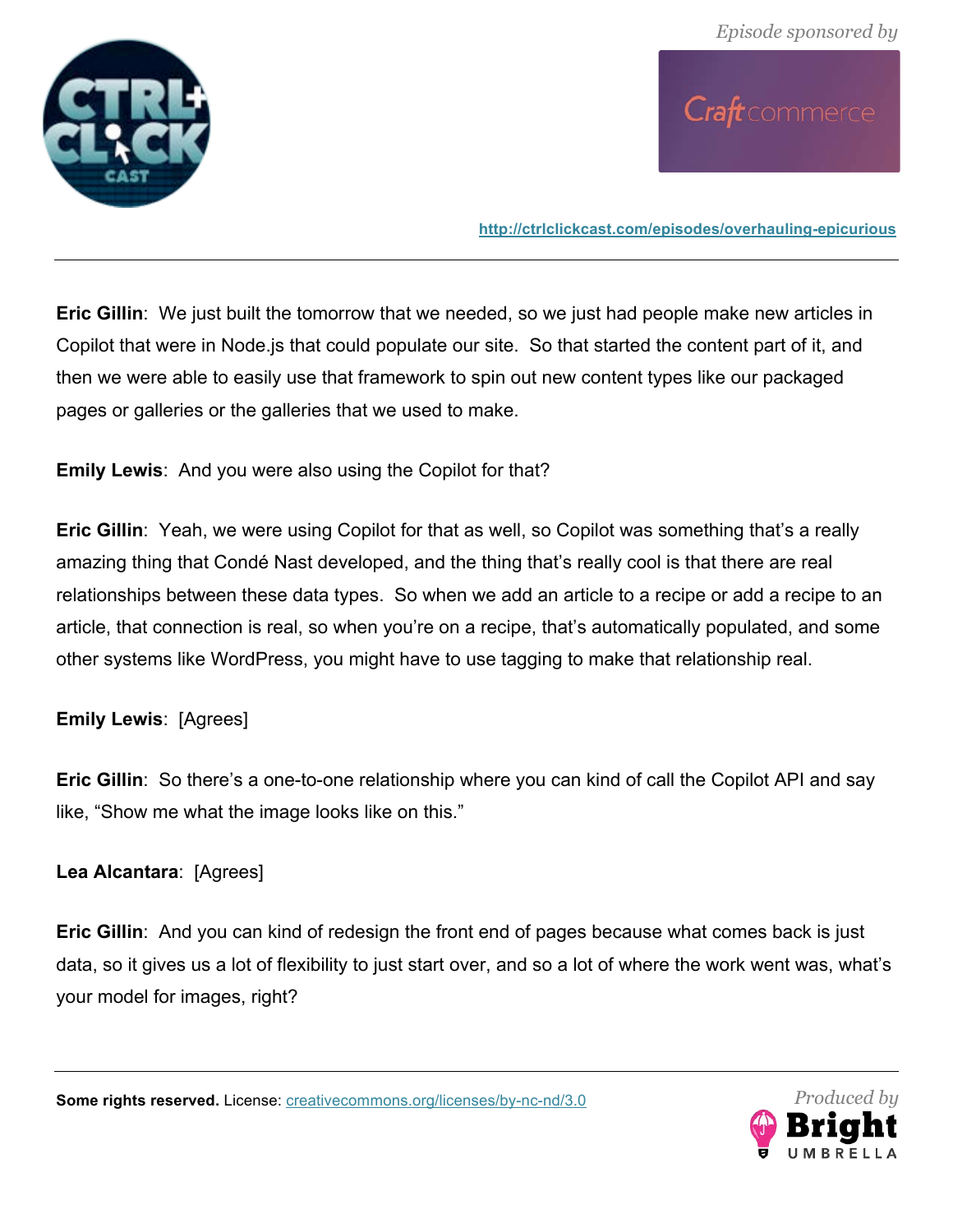



### **Emily Lewis**: [Agrees]

**Eric Gillin**: So Copilot. And we didn't roll this, but they rolled it and they started WebReaper and Vulcan (Framework), so those things cropped and resized images on the fly so that you can have responsive templates that pull in the right size and then were performant, so you're not loading a 2,000-pixel image into a 300-pixel wide mobile experience.

### **Emily Lewis**: Right.

**Eric Gillin**: So we started to get all these new tools and just started to recombine them to build a much faster, more performant thing, and then the last thing we just tackled in July was site search, which we knew that 40 to 50% of the people at your home page search.

### **Emily Lewis**: [Agrees]

**Eric Gillin**: It's a huge path, it's a huge thing, and so how can we make the best search experience possible, and that really involved us ripping up logic and rewriting algorithms and using Copilot to return that data faster than, say, going through like other databases.

### **Emily Lewis**: [Agrees]

Lea Alcantara: Interesting. What I'm really fascinated by with all the stuff you're saying so far is that you had decided not to just do like a migration script because I feel like a lot of people moving into like a newer or more modern systems, their first thing is like, "Let's just migrate the entire thing. Let's

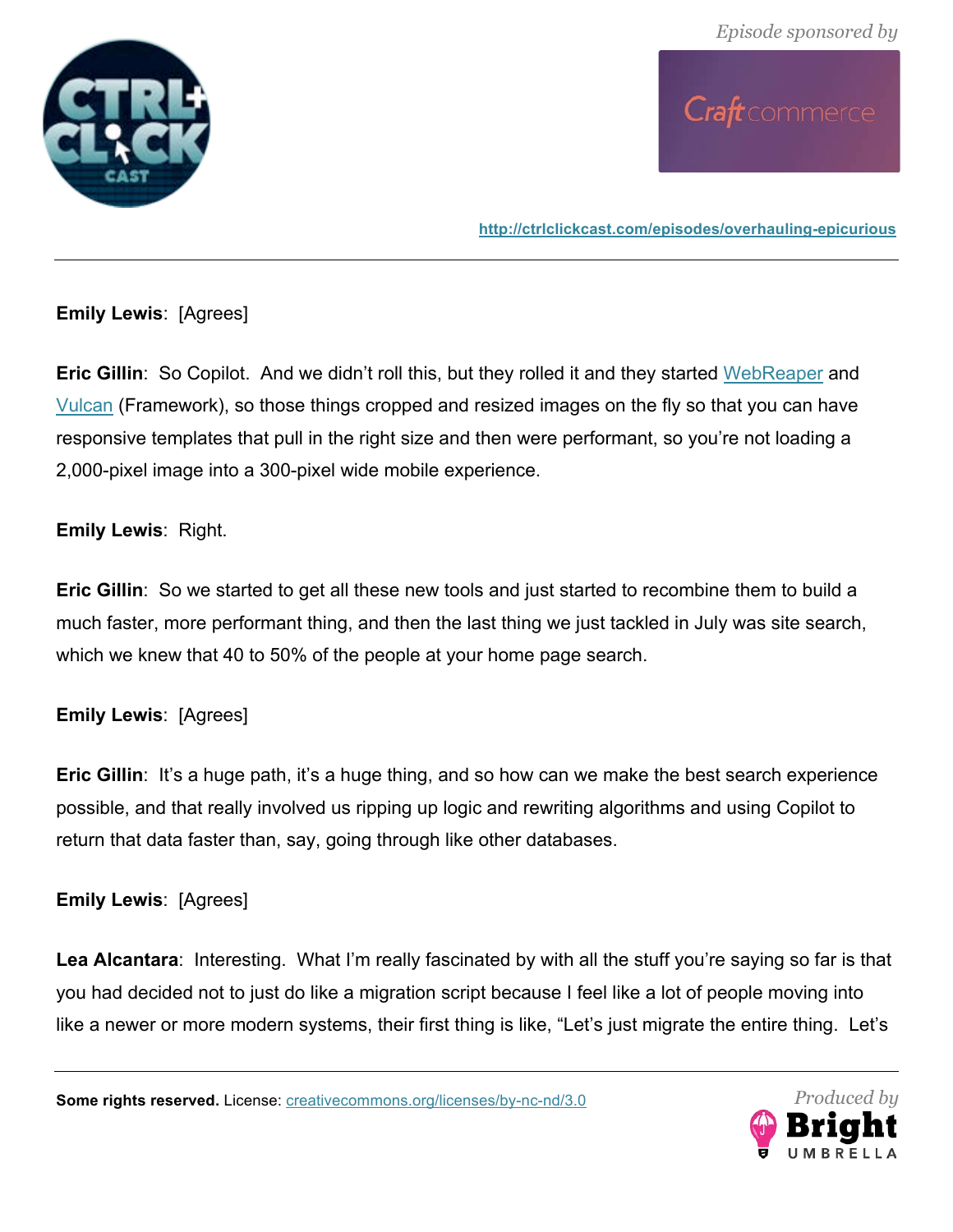



**http://ctrlclickcast.com/episodes/overhauling-epicurious**

just do one giant script or whatever." And you're saying, it's like, "No, let's just build something new and start from there and add to what that new thing is."

**Eric Gillin**: Yeah, well, with the rest of these we wrote a migration script.

**Lea Alcantara**: Oh, okay.

**Eric Gillin**: I think the other content, we realized, wasn't getting a ton of traffic, you know?

**Emily Lewis**: Oh.

**Lea Alcantara**: Right.

**Eric Gillin**: And so recipe is where the money was, so we spent a lot of time mapping the images and making sure that those were fine and that the relationships were there.

**Lea Alcantara**: Make sense.

**Eric Gillin**: That's why we did it last.

**Emily Lewis**: Oh.

**Lea Alcantara**: Right.

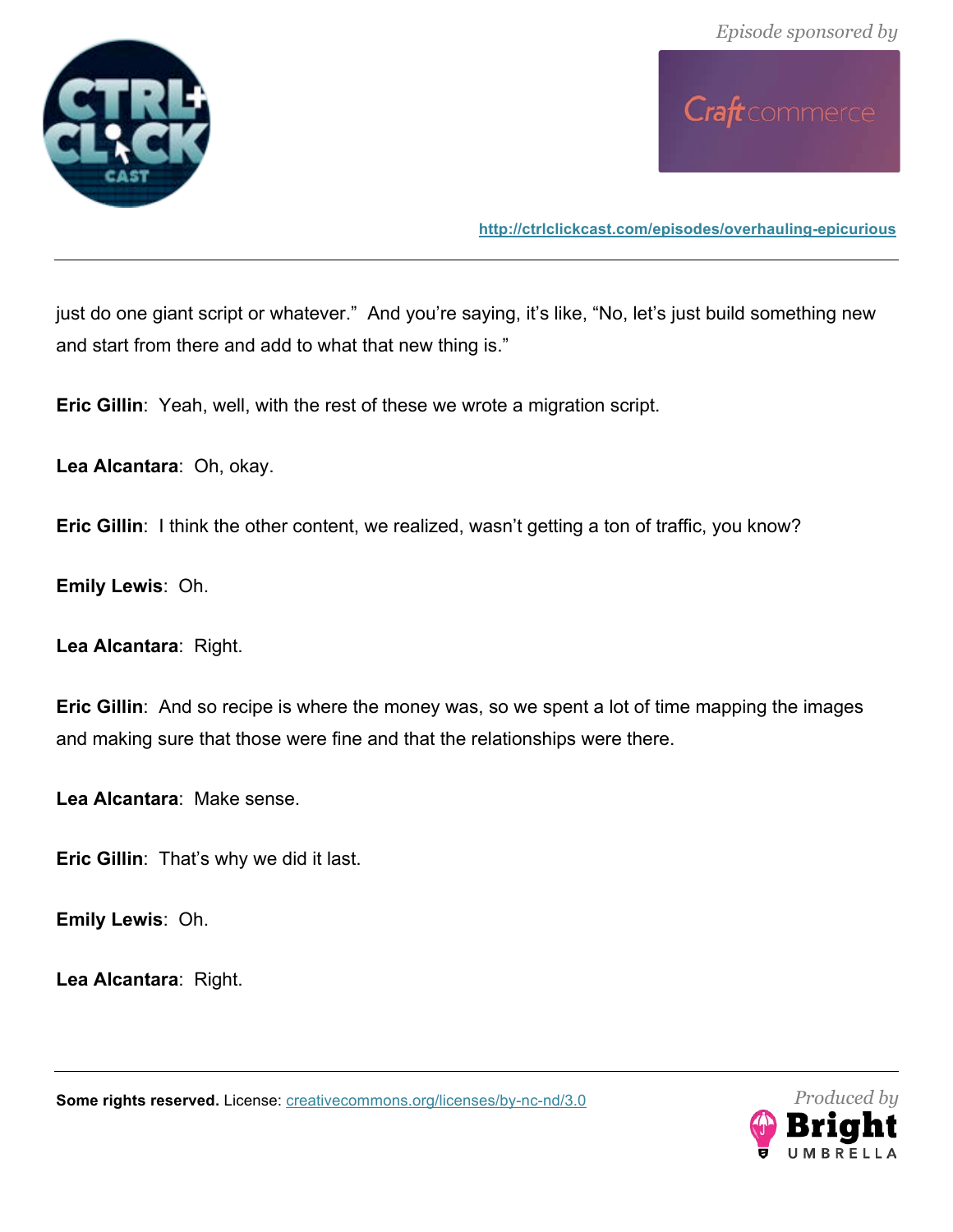



**Eric Gillin**: But I think…

**Emily Lewis:** It's a good project management. I love this. [Laughs]

**Eric Gillin**: [Laughs] You do something though, there is something that is you're pointing out that's pretty smart, which is I think there's an OCD tendency when you're re-platforming or when you're migrating that it's like we got to get everything, and I wanted to get 80%, I want to get 75%, I want to get as much as the Epicurious that people knew and loved and was driving our business forward and would continue to, and then all of the stuff we left off to the side was like you can rebuild it.

# **Emily Lewis**: [Agrees]

**Eric Gillin**: We can park it in place. I did some stuff where I was like, "Our mobile site isn't particularly great in the past. It's going to be better in the future, so we're going to flatten the pages."

**Emily Lewis**: [Agrees]

**Eric Gillin**: So we scraped the pages, we flattened them, and if you look at old websites, and Epi is 21 years old this year, which is crazy.

**Lea Alcantara**: Wow! Yeah.

**Eric Gillin**: Go look at the old New York Times stories with flat HTML.

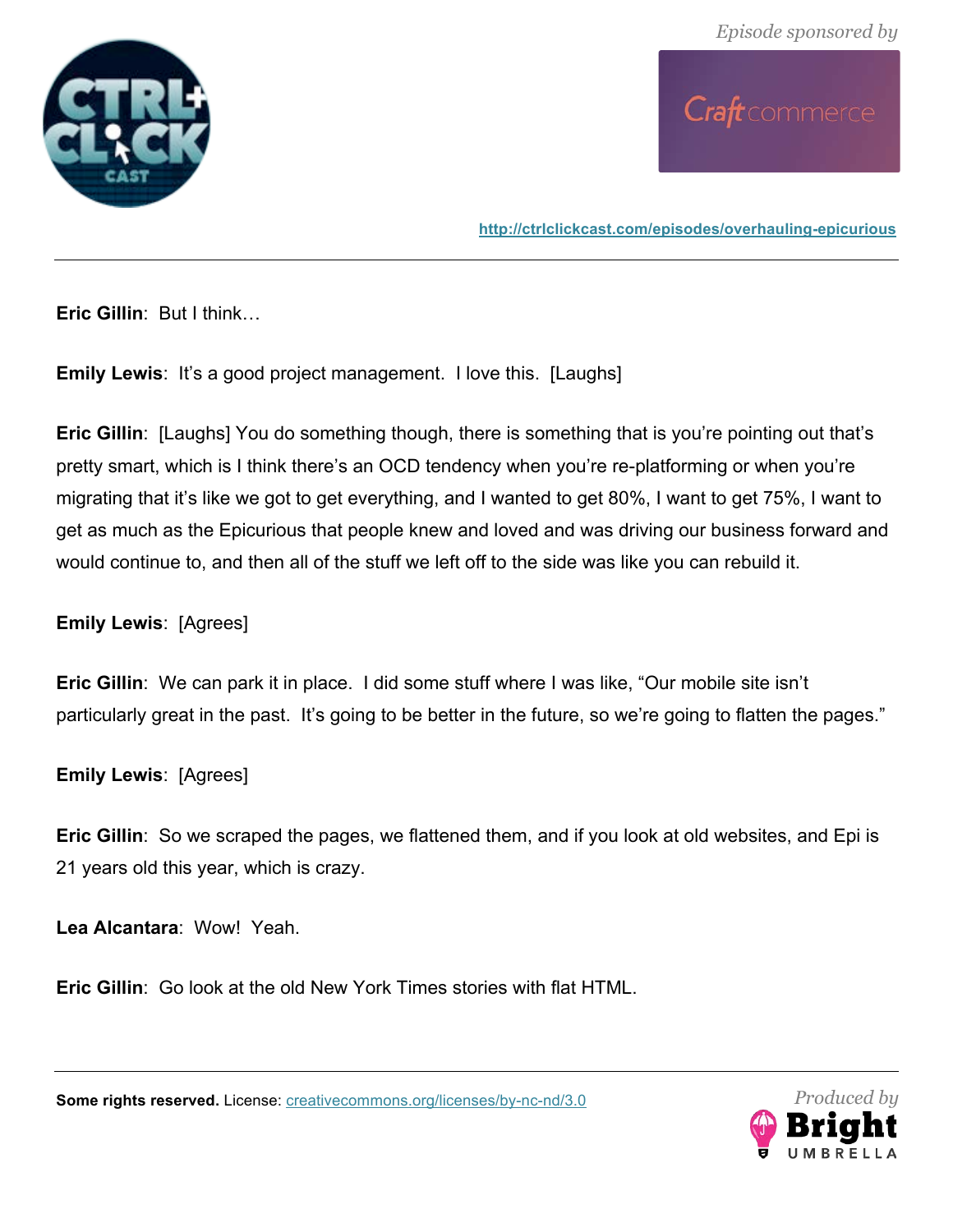



**Emily Lewis**: [Agrees]

**Eric Gillin:** It's what you had, and it still works, it still renders, it's fast and performant.

**Lea Alcantara**: Really fast, yeah.

**Eric Gillin**: We're not getting a lot of ad calls on those things anyways, and if anything in there was super, super, super important, it's not hard for us to rebuild and redirect, and so we focus on the haystack and not the needles, and I think that sometimes people do focus on the needles because they're sharp and their shiny, and we were just like, "I was not going to do that. I was not going to spend my whole life migrating content from like 1998."

**Emily Lewis**: [Agrees]

**Lea Alcantara**: Yeah, and then by the time you're all done, maybe a new technology has already come out and you're like, "Okay, we need to like break all of this again." [Laughs]

**Emily Lewis**: Right.

**Eric Gillin**: Yeah.

**Emily Lewis**: Right.

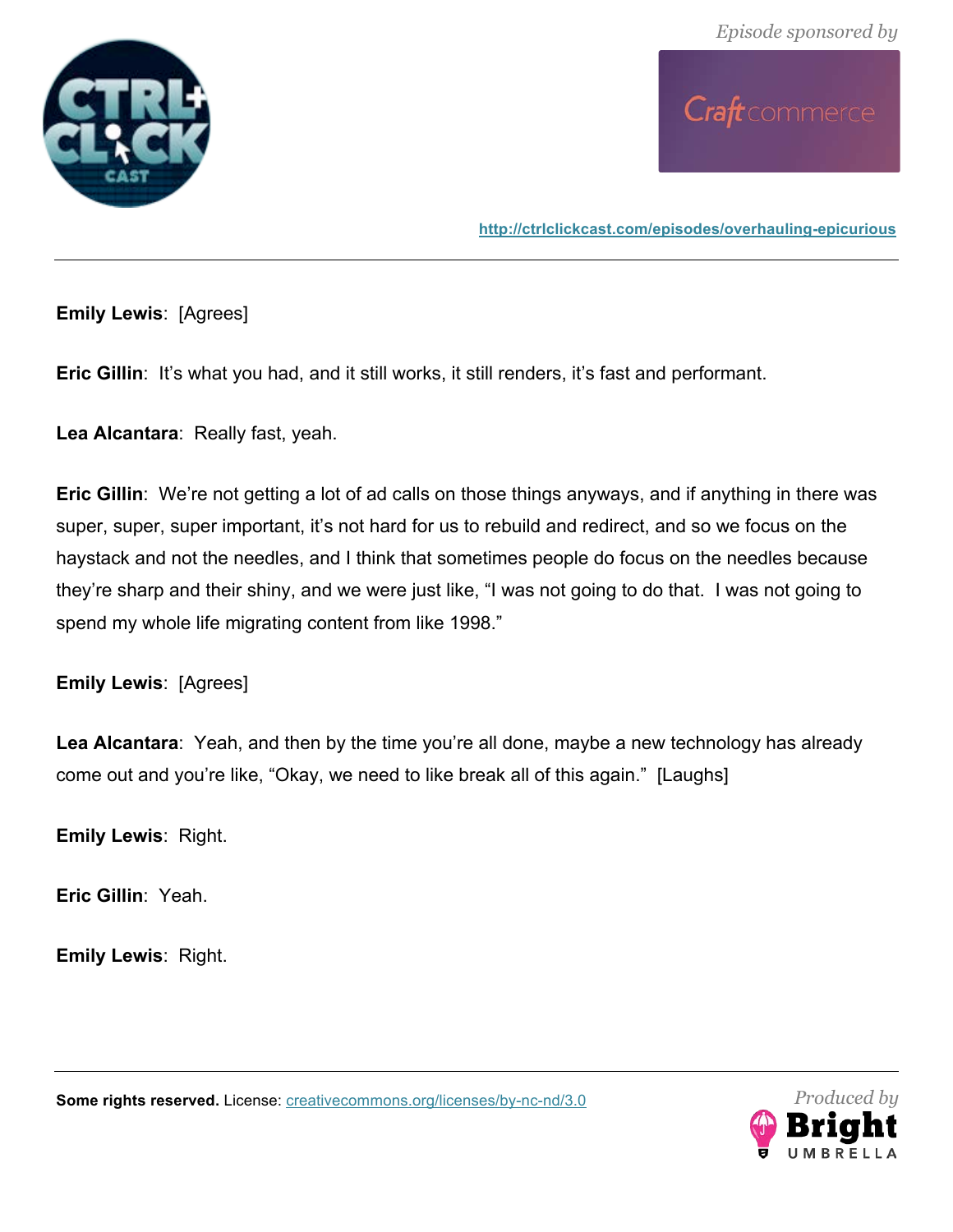



**Eric Gillin**: Right. Like natural language processing too, like instead of writing a script, by the time you got done with the migration, we could use some really great parsing to make it easy to get recipes up and out.

**Emily Lewis**: [Agrees]

**Lea Alcantara**: Right.

**Eric Gillin**: If we had to write that two years ago, that was really challenging.

**Lea Alcantara**: [Agrees]

**Eric Gillin**: So we ended up saving ourselves scope too just by focusing on where the biggest opportunity was in first.

**Emily Lewis**: I think one of the things that stood out to me about the search when I was poking around on the site a week or two ago was how fast it was for search, and is that tied to what you were describing about how Copilot works with the data and the relationships and how it outputs the data?

**Eric Gillin**: Yeah, credits to Copilot for that, and credit to also our front-end and back-end teams, you know?

**Emily Lewis**: [Agrees]

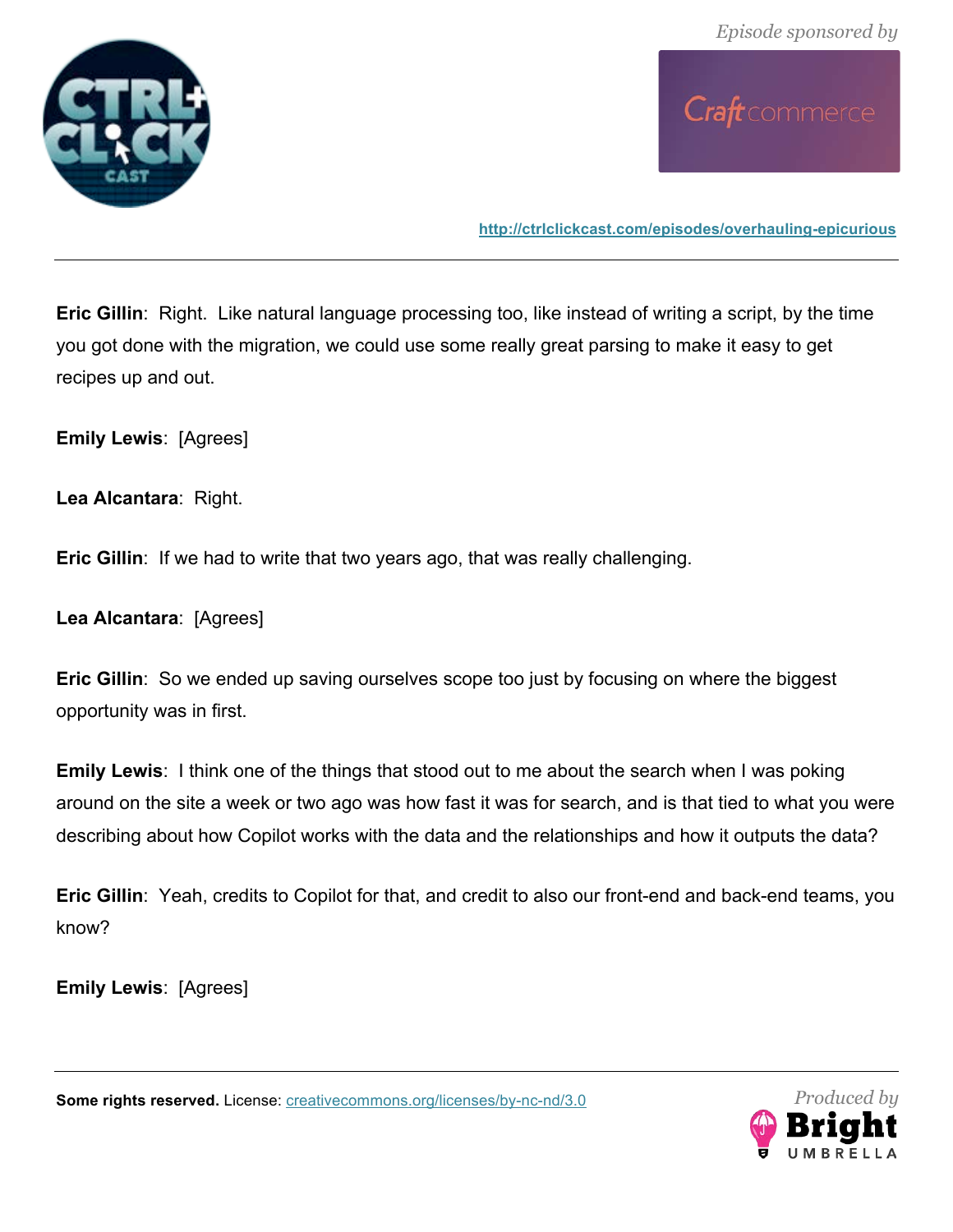



**Eric Gillin**: They're able to sort of cache certain things so that they're quite fast, lazy loads certain things so they're really, really fast. If you notice the ad integration, the ads are kind of in a performant way put in there. So knowing that we're going to be loading that many images, we started there.

**Emily Lewis**: [Agrees]

**Eric Gillin**: And that's been a really new thing for me, starting from a place of performance. In my career, you'd never thought about that.

**Emily Lewis**: Right.

**Lea Alcantara**: Yeah.

**Eric Gillin**: You'd kind of assume that if you're on dialup, that was your fault, and everyone else is on the T3.

**Emily Lewis**: [Laughs]

**Lea Alcantara**: [Laughs]

**Eric Gillin:** Like you're at work with like a big screen, and like that's how it is. So performance has become this thing over the last year that I'm learning even more about the whole time.

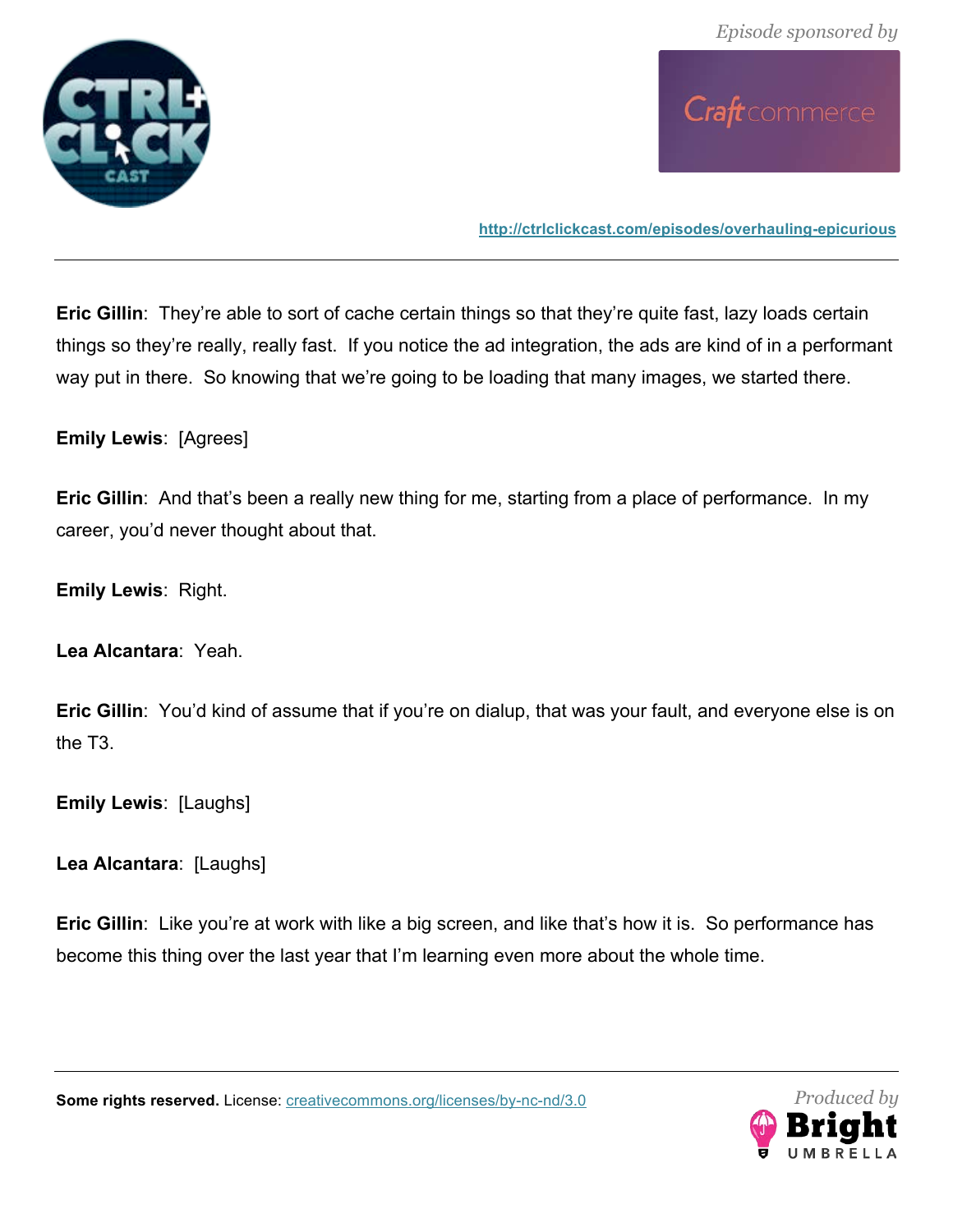



**Emily Lewis**: Absolutely, we are too. We see it more and more with our client sites and what they're coming to us for, and speed and how quickly their pages are running is becoming a higher and higher priority.

**Eric Gillin**: Yeah. I mean, if you think about these products like AMP from Google.

### **Emily Lewis**: Right.

**Eric Gillin**: Or Instant Articles, right? Like yeah, I think we're going to look back on those things and sort of smile.

**Emily Lewis**: [Laughs]

**Lea Alcantara**: [Laughs]

**Eric Gillin**: Because those things are just a way to disambiguate slow sites.

**Emily Lewis**: Yeah, exactly.

**Lea Alcantara**: Right.

**Eric Gillin**: If sites are fast, I don't think either of those two companies will feel a pressing need for them, but the only way out is to do that.

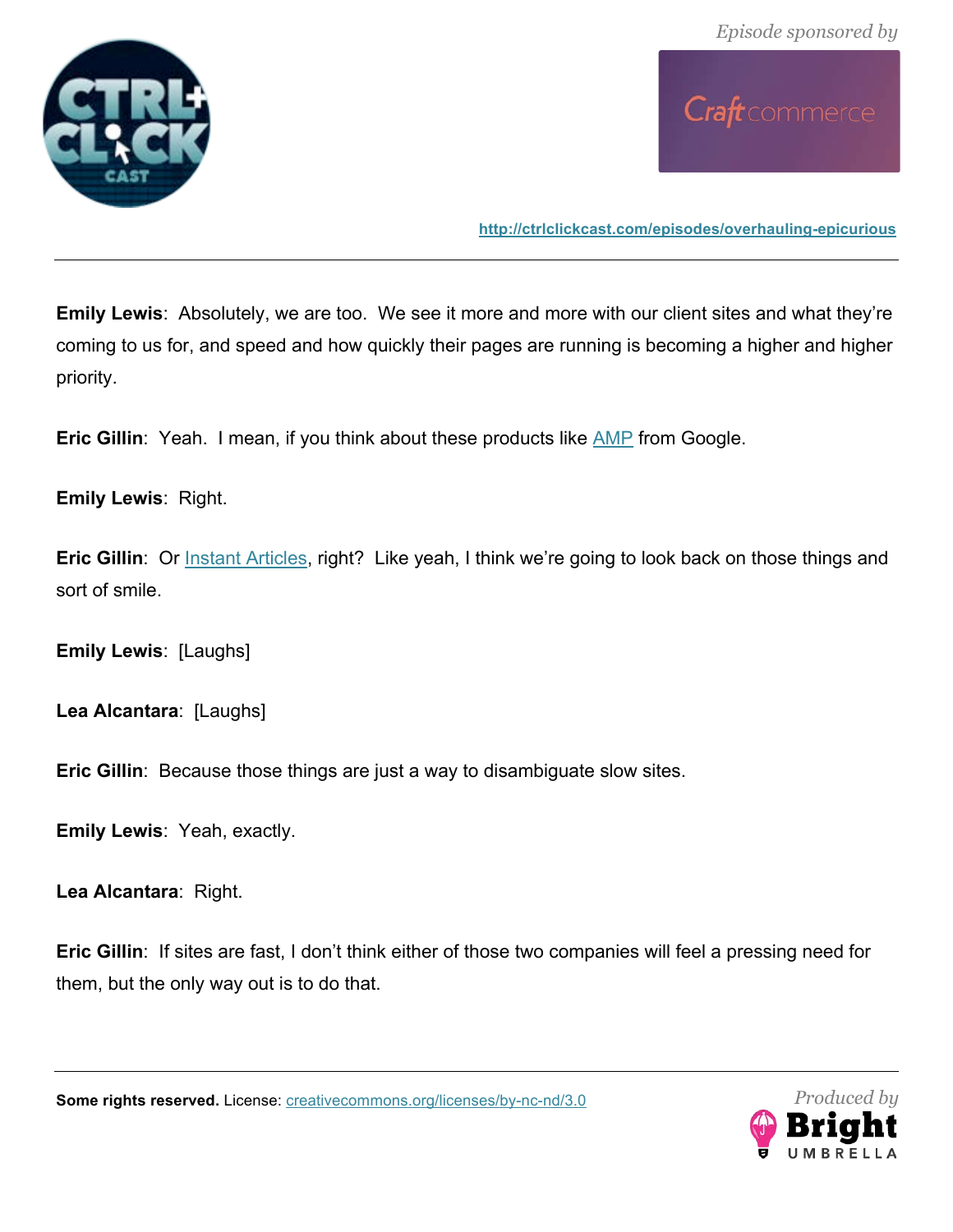



**Emily Lewis**: [Agrees]

**Eric Gillin:** I remember we used to have a company called Mobify. Have you ever heard of them?

**Lea Alcantara**: Yes, yeah.

**Eric Gillin**: Yeah, so we used Mobify for years to make mobile versions of our sites until responsive design became practical enough or frameworked enough or known enough that it was easier to do than the other one, but Mobify was a nice thing for a couple of years.

**Lea Alcantara**: So I want to take a step back and just ask a little bit more about the details of the scope of this project and like what it really takes, and that means your team. So, how large was the team for this type of rehaul effort, and how much was within Epicurious themselves and how much did you need to contract out for?

**Eric Gillin**: Our team was not large. We had one tech lead and four developers.

**Emily Lewis**: Oh.

**Lea Alcantara**: Oh, wow! Yeah, it's pretty small.

**Eric Gillin**: And there's a central Condé Nast team that supports Copilot and the tools that they knew, and they're probably similar sized. I would say that at that time there were probably about six people, but they were working on sort of the central tools, so they built the highway and we built the

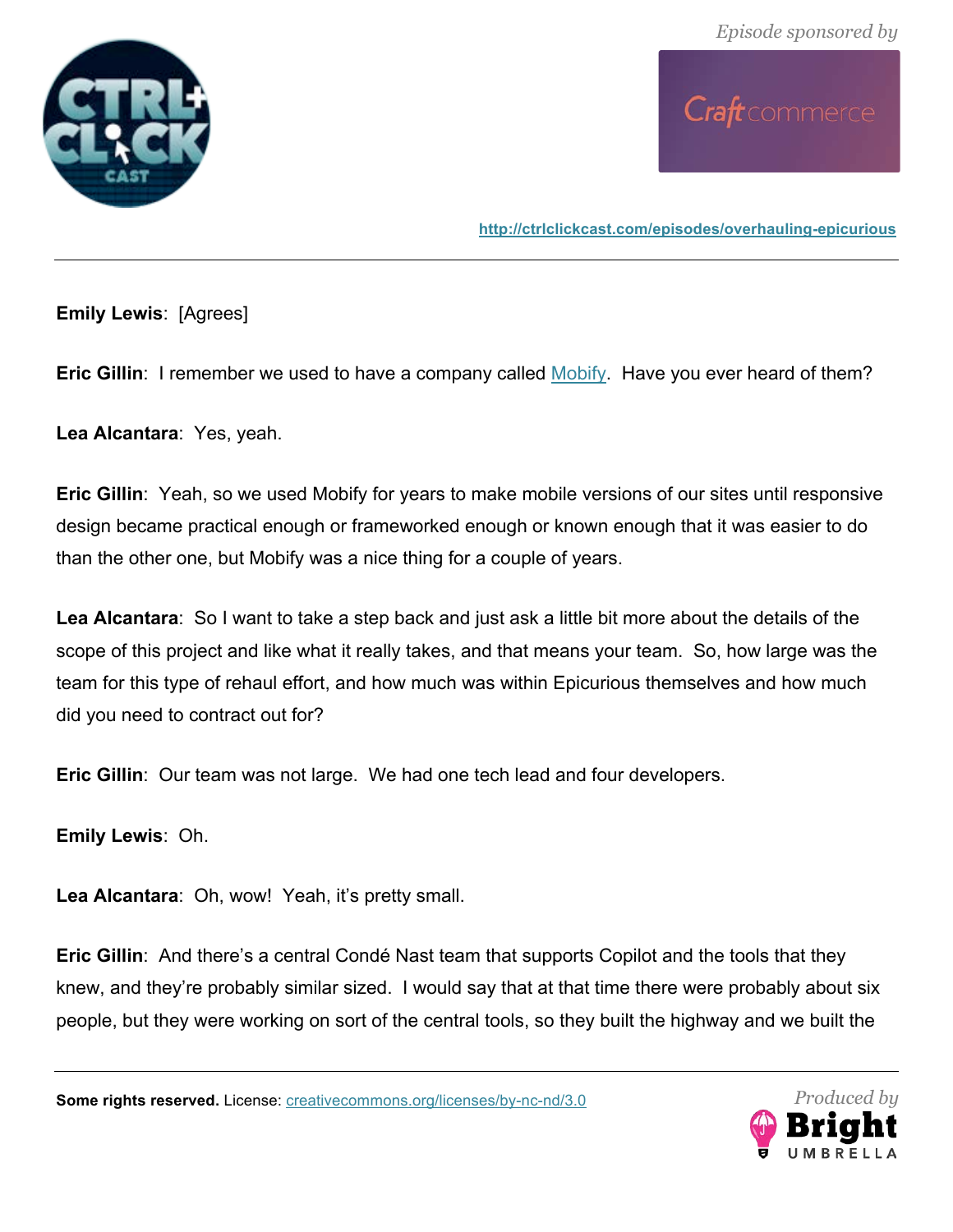

Craft commerce

**http://ctrlclickcast.com/episodes/overhauling-epicurious**

cars, and we have great developers, and I work really hard. I guess a lot of my job is diplomacy at this point.

**Lea Alcantara**: [Agrees]

**Eric Gillin**: So a lot of what I'm trying to do is to make sure that they understand why we're doing what we're doing and that they get free cookies and brownies whenever those are out of our test kitchen.

**Emily Lewis**: [Laughs]

**Eric Gillin**: And that has worked really well.

**Lea Alcantara**: Yeah. [Laughs]

**Eric Gillin**: Our velocity is quite high when cookies come out.

**Emily Lewis**: [Laughs]

**Eric Gillin:** So it's a benefit to working with Epi, I think, for sure.

**Emily Lewis**: That actually reminds me, my boyfriend and I have hosted a thing out for calling for questions this morning, and he actually had a question that said, "How do you not gain 50 pounds working at Epicurious?"

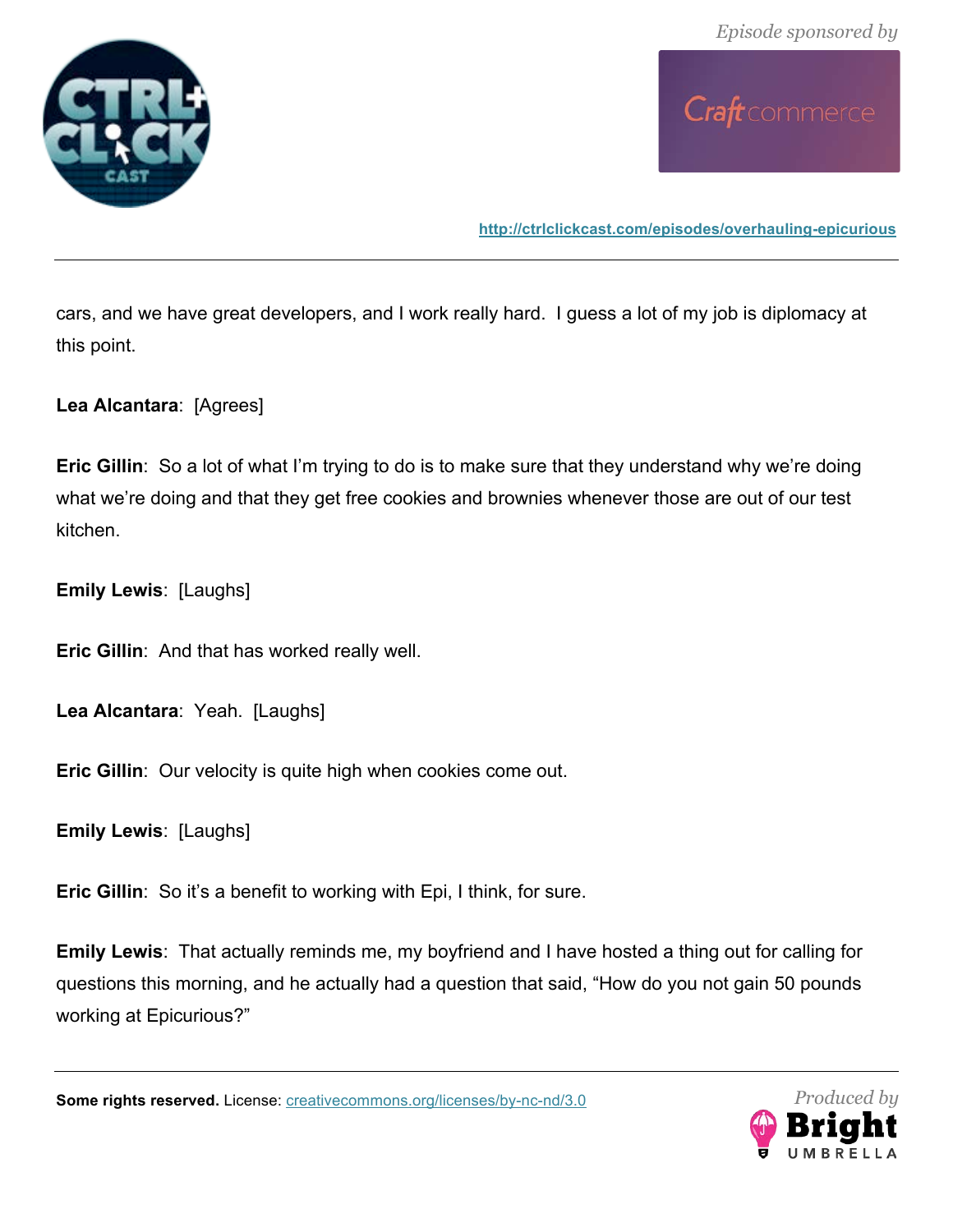



**http://ctrlclickcast.com/episodes/overhauling-epicurious**

**Eric Gillin**: So like "The Epi 15" is a real thing.

**Emily Lewis**: [Laughs]

**Lea Alcantara**: [Laughs]

#### *Timestamp: 00:20:01*

**Eric Gillin**: We had a social media manager, Star, and she is like, "Yo, I've got to tell you this, like it's real. It's a real thing."

**Emily Lewis**: [Laughs]

**Lea Alcantara**: [Laughs]

**Eric Gillin**: I'm like, "Well, of course, it is." I think yesterday, I mean, it's like carb city, and like it's August and we're prepping our Thanksgiving stuff and we're doing three-ingredient Thanksgiving recipe for our Thanksgiving.

**Lea Alcantara**: Right.

**Eric Gillin:** And it's like you've got two to three turkeys kicking around because you don't know which one is going to be the best.

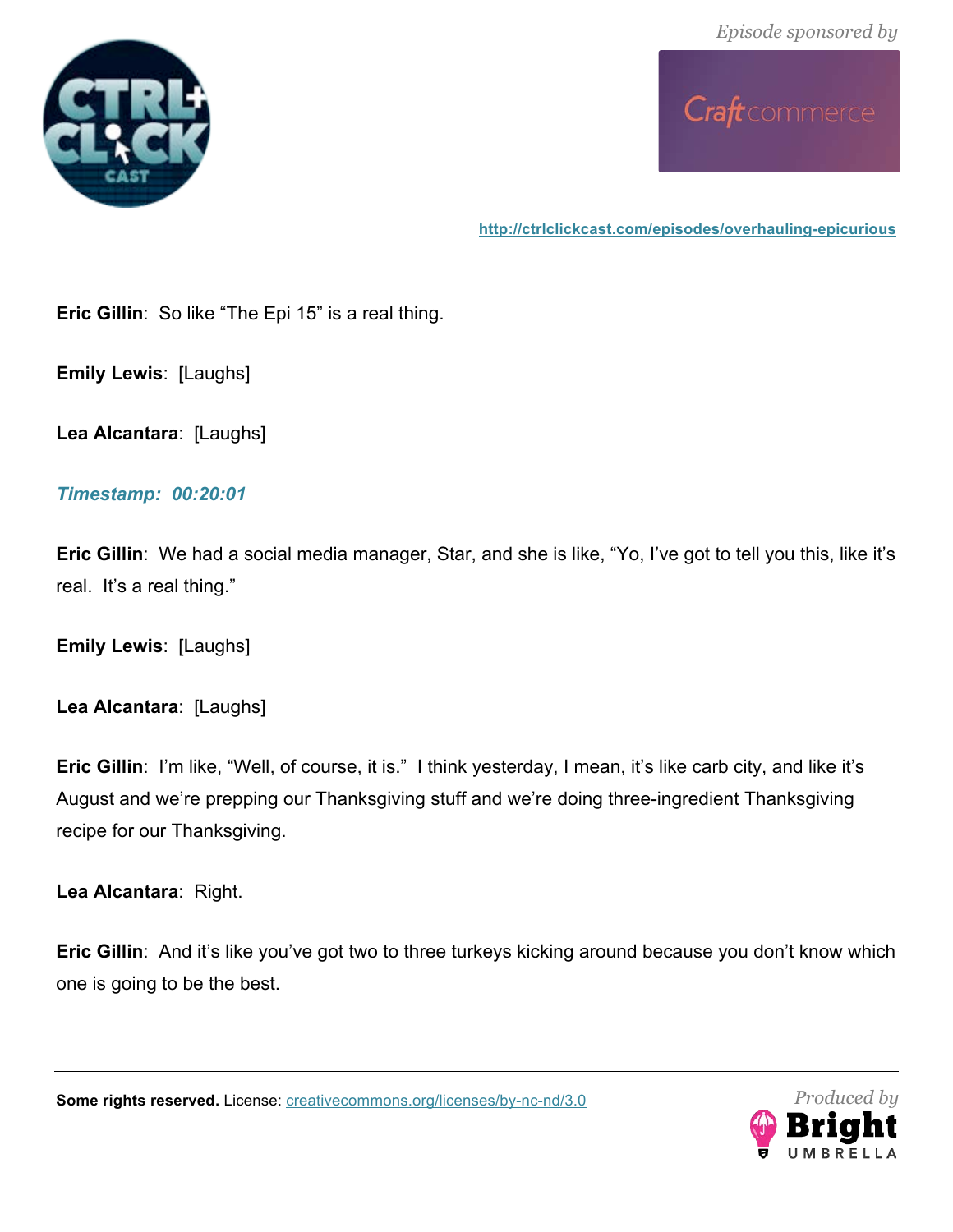



**Lea Alcantara**: Nice.

**Eric Gillin**: So I have the hardest job on the internet to look for.

**Lea Alcantara**: [Laughs]

**Emily Lewis**: Going back to Lea's question, did you contract anything out or was it all internal?

**Eric Gillin**: Design, we contracted out a little bit to just kick us off.

**Emily Lewis**: [Agrees]

**Eric Gillin**: But I think Epi, as we were getting ready to rebrand and relaunch it, we took a lot of that outside vendor work, which was quite good but intended for different purpose, and we kind of had to tweak it and get our hands on it.

**Emily Lewis**: [Agrees]

**Eric Gillin**: So we did use an outside vendor for a little bit of logo and color work, but once that came inside, you have a picture of it and then you start to code it and you realize that all the pictures are starting to change. Another big thing that changed is about I'll say seven months before we relaunched, I always have been in charge of the content as well.

**Emily Lewis**: [Agrees]

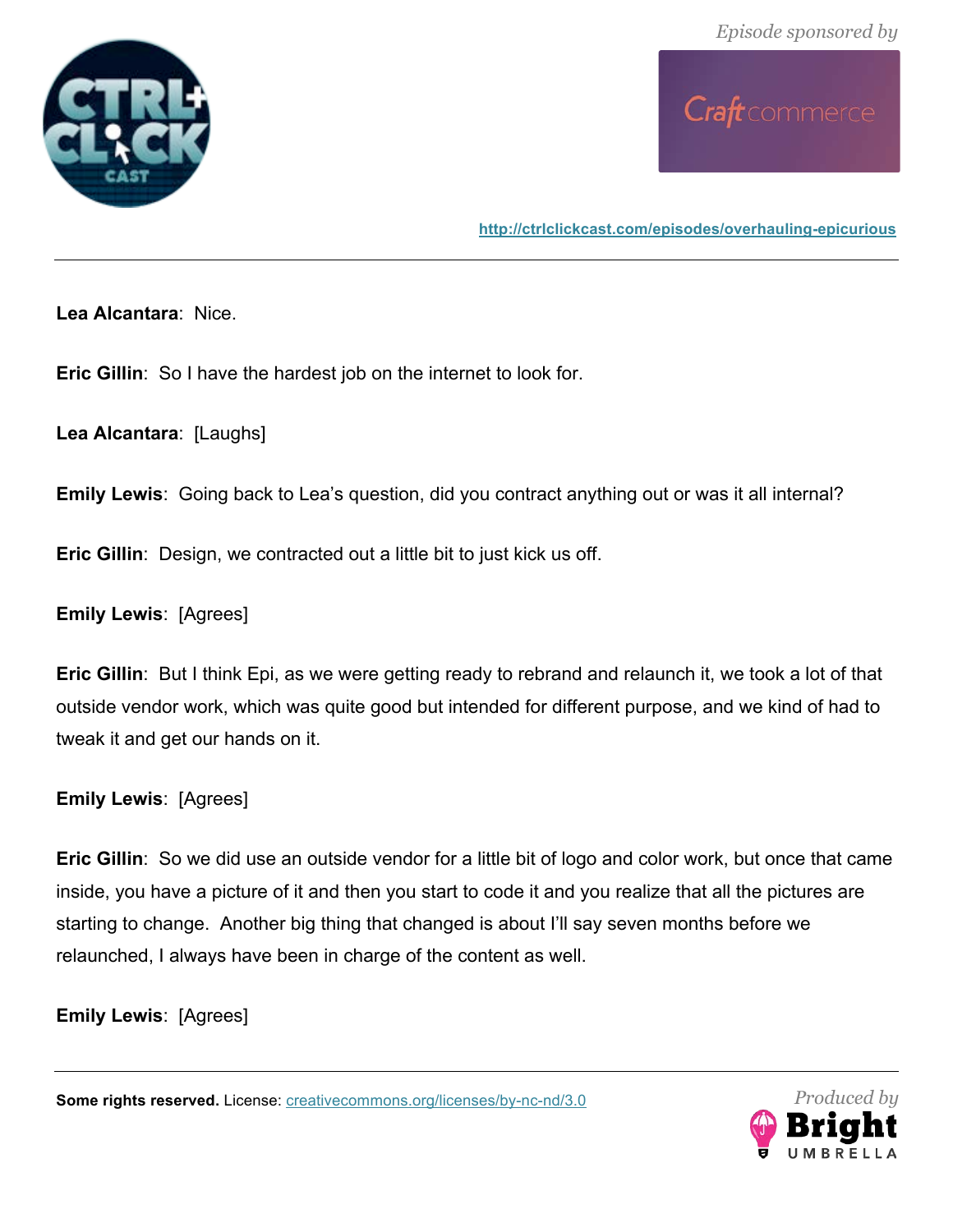

Craft commerce

**http://ctrlclickcast.com/episodes/overhauling-epicurious**

**Eric Gillin**: So originally, I was just product and then I think people remembered, they were like, "Oh, well, like this guy know how to write and edit."

**Emily Lewis**: [Laughs]

**Eric Gillin**: So it's great. I mean, I get to like buy the groceries and make the meal and so it's really helpful when you know how to make content and you know what's going to be important there, but you also know how technology works.

**Emily Lewis**: [Agrees]

**Eric Gillin**: So we're able to be really solid state about the things that we need to do, and I can sit in a meeting with developers and designers and say, "Yeah, you know, 40-character word count is no problem." Right?

**Emily Lewis**: [Agrees]

**Lea Alcantara**: Right.

**Eric Gillin**: I don't have to talk to seven people and get consent to this or buy in. It's like, "Yeah, we can do that." And then little things that tend to hang up projects like, "Where's our contributor page?" And I'm like, "We don't need that for the good of the business." You know?

**Emily Lewis**: [Agrees]

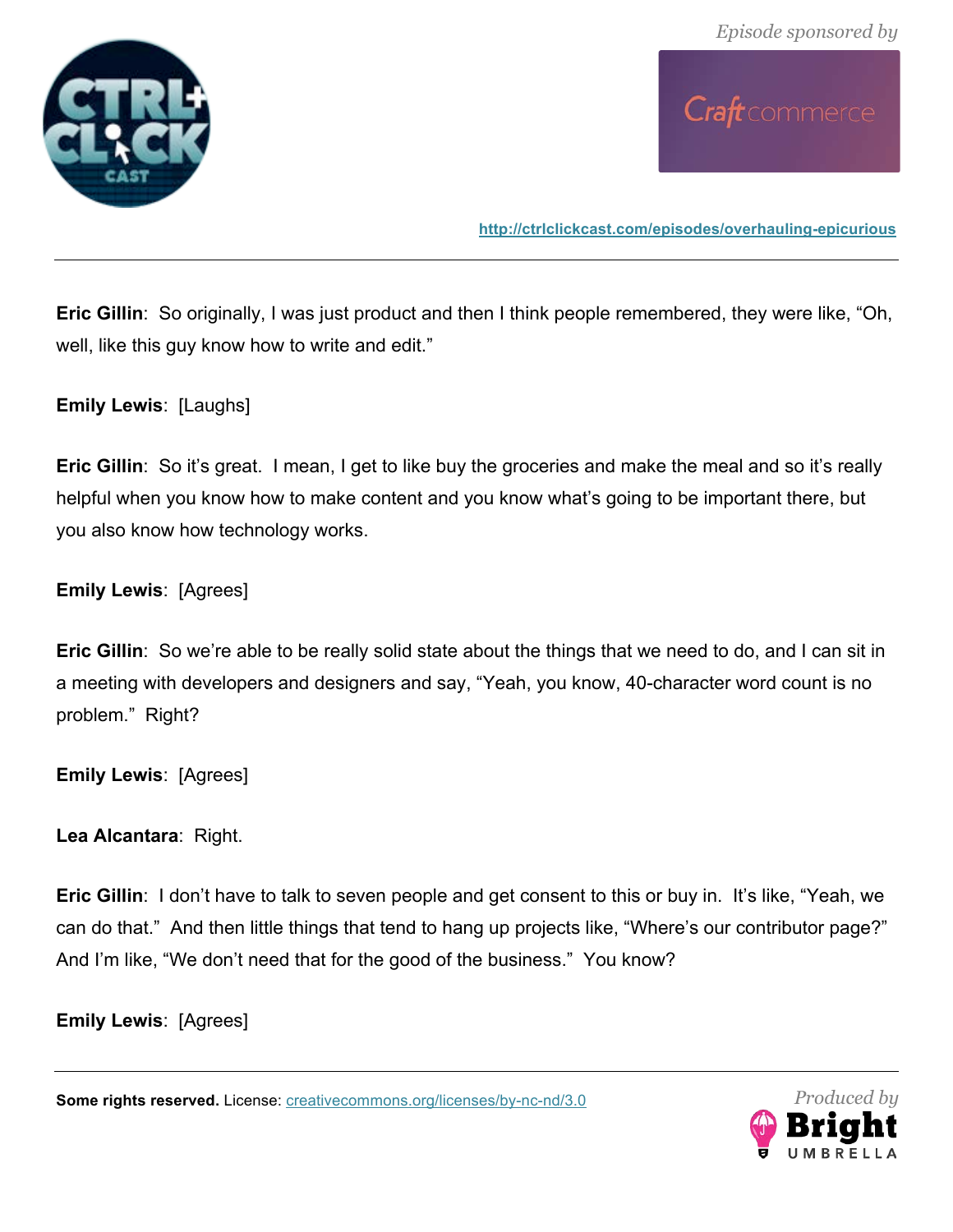



**Eric Gillin**: Whereas I think some editorial ad places, that's a really nice thing to have, but from a business prospective, it might be a little vanity project.

**Lea Alcantara**: So I'm really curious, this entire conversation thus far, it sounds like you're a very practical, very realistic-minded with where the priorities lie on how you develop, but I heard that the launch occurred within 10 to 13 weeks. That sounds a little crazy. [Laughs]

**Eric Gillin**: Yeah.

**Lea Alcantara**: So how do you go from outsider observer? That sounds really fast for such a huge undertaking. First of all, why was there such a timeline for that launch, and like how did you meet that?

**Eric Gillin**: Why, I mean, I think whoever has sent you this that deals in like an ad sales-led organization, it's sales, right?

**Emily Lewis**: Right.

**Lea Alcantara**: Right.

**Eric Gillin**: Like they sold it and that was the date that was mentioned in the past in a sort of vague like, "This is when it's going to happen," and you kind of signed up for it maybe eight months earlier, but the work hadn't really started in earnest yet and we had all these blockers.

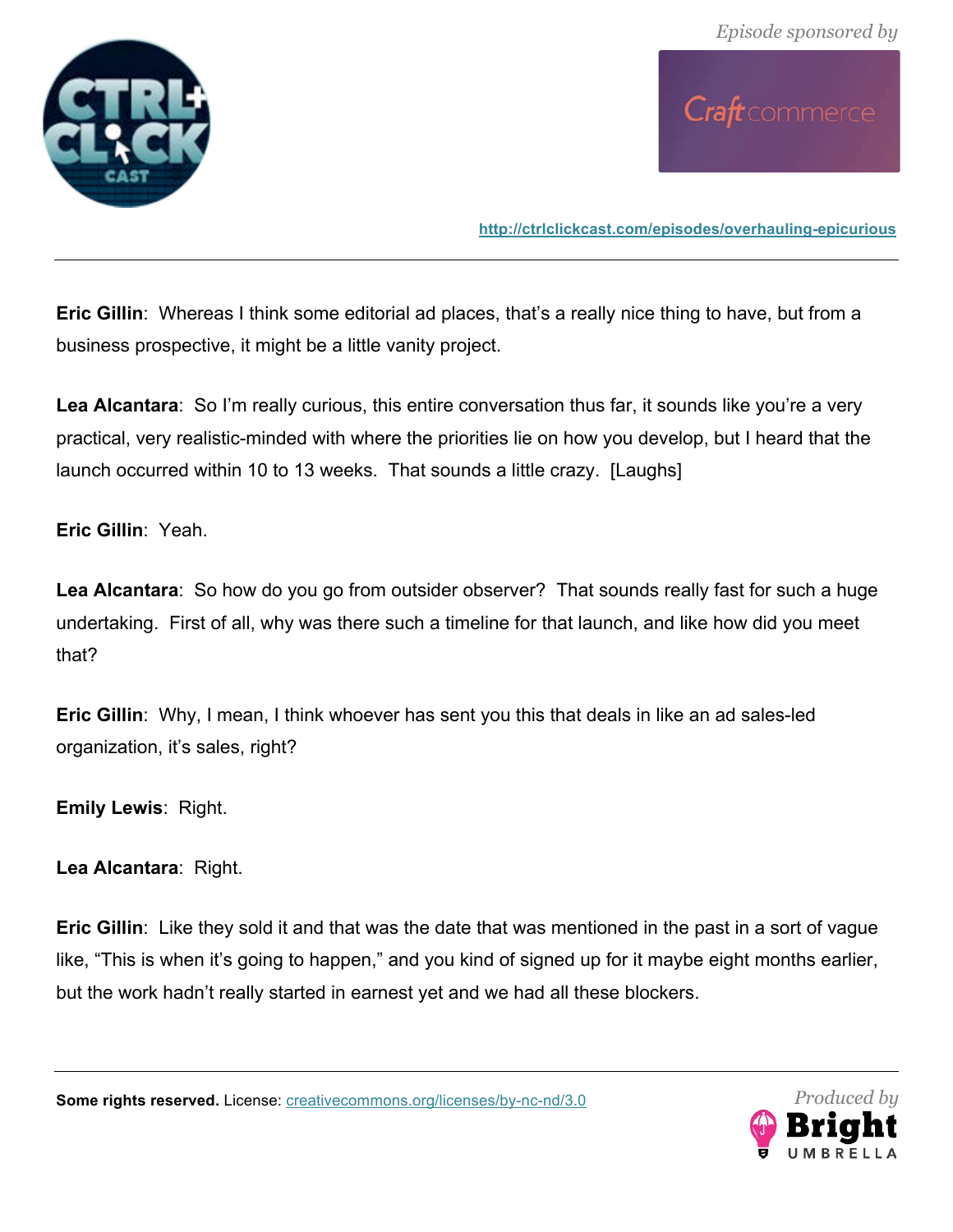



**http://ctrlclickcast.com/episodes/overhauling-epicurious**

**Lea Alcantara**: Right.

**Eric Gillin**: And so you've got about 10 to 13 weeks out and it was like, "Oh, cool, like that's a real date? Okay."

**Lea Alcantara**: [Laughs]

**Eric Gillin**: And here's how we did it. We didn't migrate the recipe database.

**Emily Lewis**: [Agrees]

**Lea Alcantara**: Right.

**Eric Gillin**: So that's most per site. We created clean templates for articles. I hired seven people to go start to ramp up on the content, and we made sure that what you could see, it's a little bit like a movie set that like when we launched, anywhere you turn, it looked like a real city.

**Emily Lewis**: [Agrees]

**Eric Gillin**: But if you were to like go behind the scenes and look at the code, you would be like, "That's not real."

**Emily Lewis**: [Laughs]

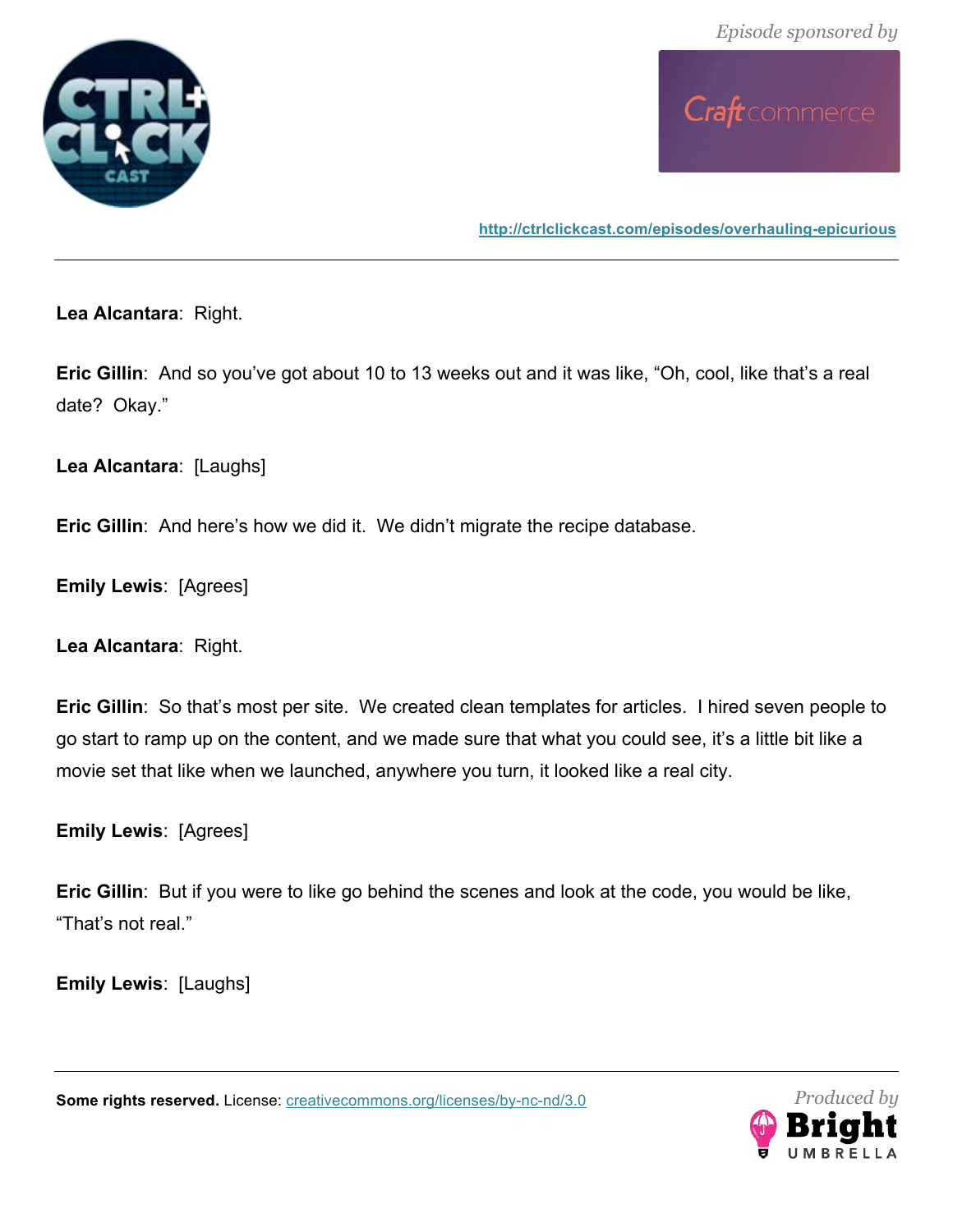



### **Lea Alcantara**: [Laughs]

**Eric Gillin**: But we were able to sell it like a launch and then like our search, right? Our search was the old search, but we just kind of reskinned it enough that it looked new.

### **Lea Alcantara**: Right.

**Eric Gillin**: And it wasn't as responsive as it could be. The secret to meeting launch date like that is to cut scope and hold your nose and that the bread crumbs that you're leading around the site don't go to the bad stuff that you're hiding.

#### **Lea Alcantara**: Right.

**Eric Gillin**: And we were able to do a really good job. We knew that people wanted the recipes, so we made sure that those were like dope. We knew that we were going to put out a lot of articles; we made sure that those worked and were easy to do, and we made sure that a lot of the archival stuff went into a section called Archive that wasn't linked from the nav, and if you came in from search, that's fine. Also, perspective helps, the site was not good.

**Lea Alcantara**: Right.

**Eric Gillin:** It was an aggressively bad site that hadn't had love since 2006.

**Lea Alcantara**: [Agrees]

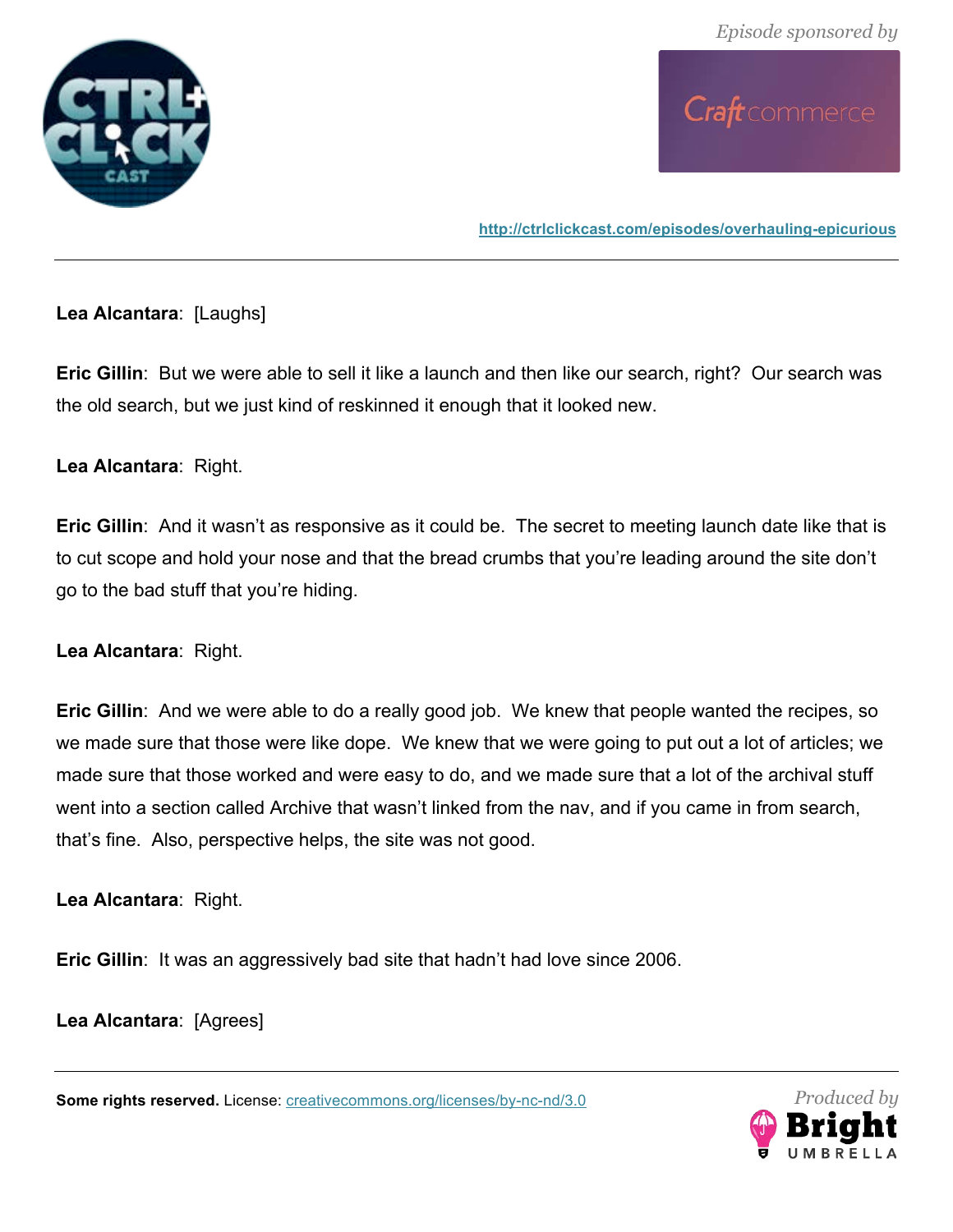



**Eric Gillin**: So we relaunched in 2014. It's been a long time, so I knew that anything that we did was going to be a special thing. So I made sure that we just focus on the special stuff and the stuff that wasn't working, we had a plan to get through at some point.

**Emily Lewis**: And I hate to put you on … or no, I totally want to put you on the spot here just to get more specifics. [Laughs]

**Lea Alcantara**: [Laughs]

**Emily Lewis**: Because as you're talking, I really feel like this is the kind of episode that I want to send to all of our clients and be like, "These are the things you should be thinking about with us when we're working on projects together." And I'm curious, what did you use to identify what parts of the site weren't driving the business forward. Were you using something as simple as like Google Analytics? Do you have some sort of other tracking installed on the system that gave you some actual data?

**Eric Gillin:** We use Adobe Omniture here, which I like a lot, and so I pulled an Omniture report of the last twelve months against content type in terms of inbound visits, and I circled that, and then I took a look at content types, and what became really clear was that recipes were 70% of what people were seeing.

**Emily Lewis**: [Agrees]

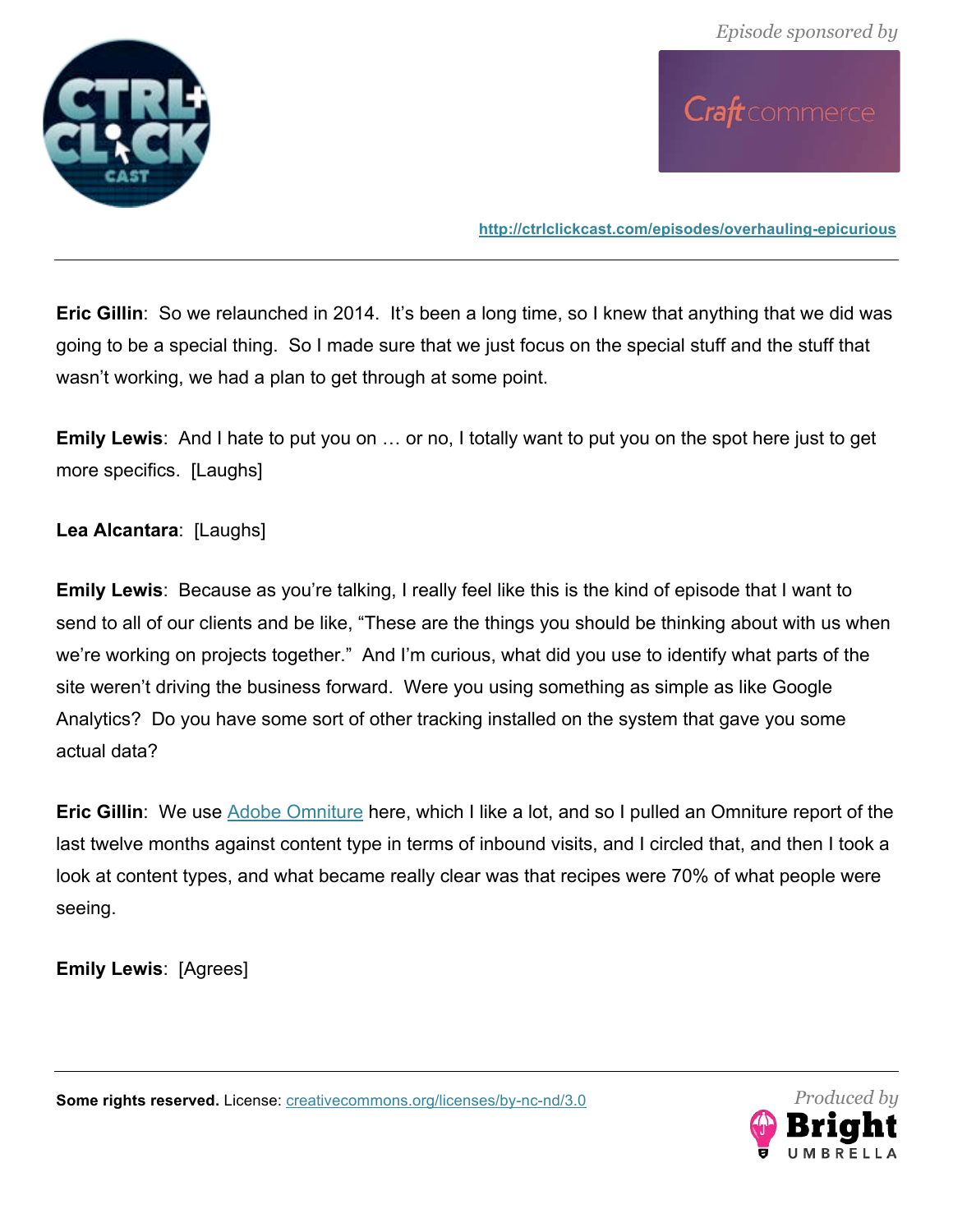



**Eric Gillin**: And okay, you start there, and then what are the next set of pages that I think people are using, and we realized that it was home page. That's your face, so we had to get home page and channel pages out, and then what we're going to link it to, and that was articles, and then that was aligned.

**Emily Lewis**: [Agrees]

**Lea Alcantara**: Interesting.

**Eric Gillin:** And it was like, that's it, we didn't do search. We did as much as we could do from a front-end perspective, but we didn't touch the back end until this year honestly even though that's a core feature.

**Emily Lewis**: [Agrees]

**Lea Alcantara**: [Agrees]

**Eric Gillin**: It still works. You could still get to content. It just wasn't ideal, and the same thing with a lot of the templates that we were looking at.

**Emily Lewis**: [Agrees]

**Eric Gillin**: So it's really obvious, I think, in most sites what the most important place is, you know?

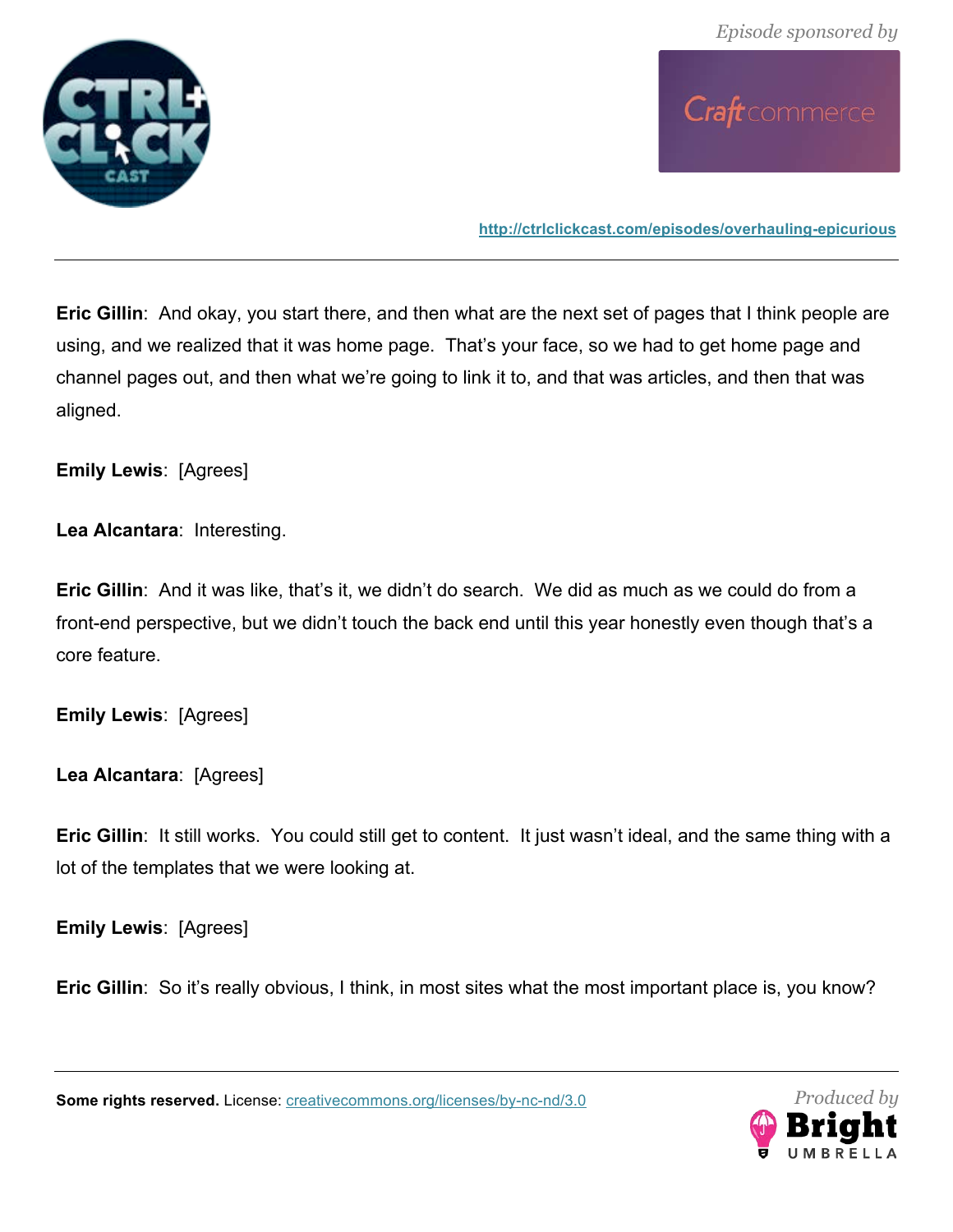



**http://ctrlclickcast.com/episodes/overhauling-epicurious**

**Emily Lewis**: [Agrees]

**Lea Alcantara**: Right.

**Eric Gillin:** It's the obvious thing. So it's the same thing with content. We should do and be great at doing what people expect from us.

**Emily Lewis**: [Agrees]

**Lea Alcantara**: Right.

**Eric Gillin**: People expect us to have great recipes.

**Emily Lewis**: Recipes.

**Eric Gillin**: They expect us to have great advice for home cooks, and they expect us to have great food videos. So that's what we're great at. Do you know what I mean?

**Emily Lewis**: [Agrees]

**Lea Alcantara**: Right.

**Eric Gillin**: They don't expect us to have restaurant recommendations or like a map of where to eat in your area.

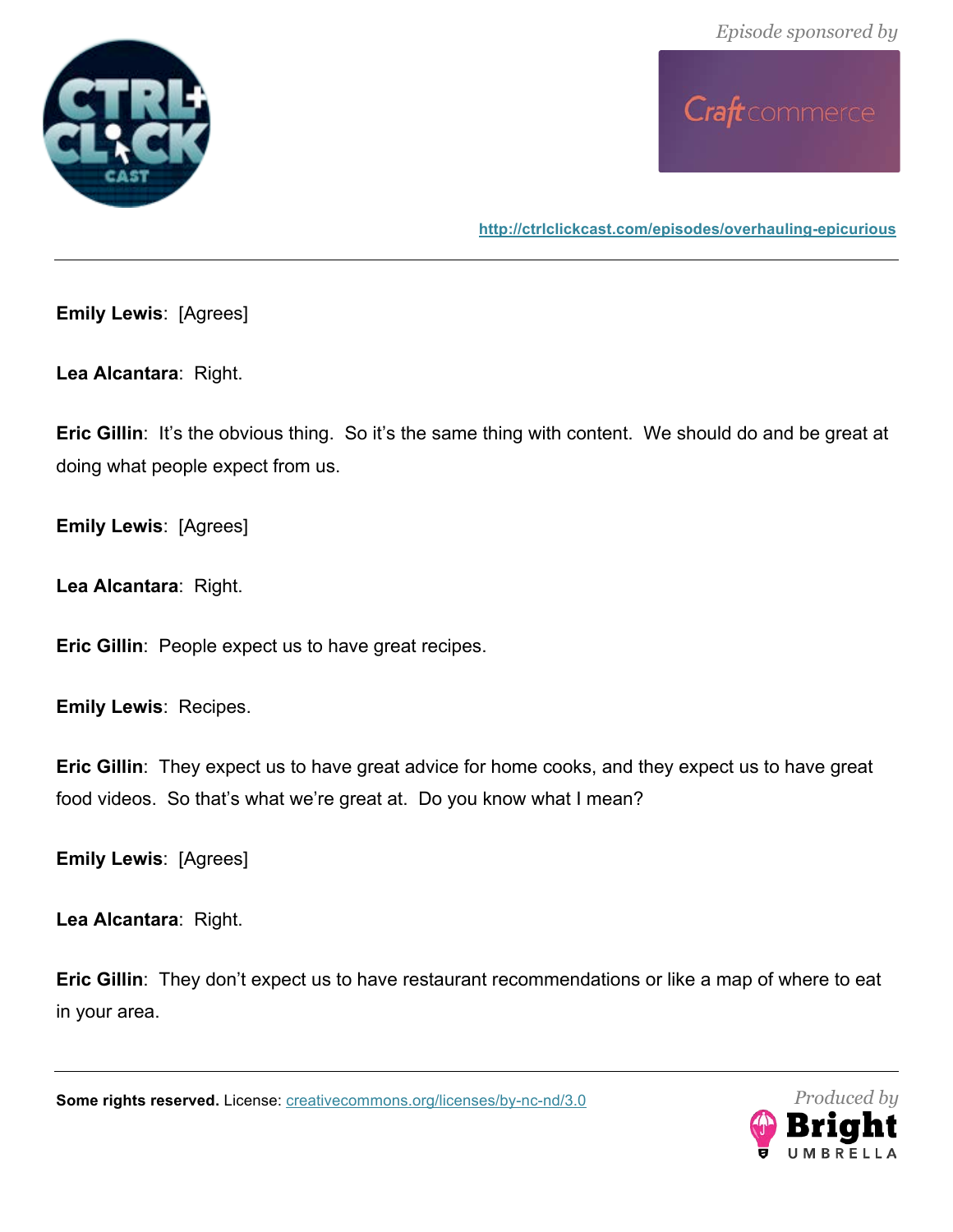



**http://ctrlclickcast.com/episodes/overhauling-epicurious**

**Emily Lewis**: [Agrees]

**Lea Alcantara**: [Agrees]

**Eric Gillin**: So a lot of the secret of great success in the last few years is just kind of like focus on the innovations that you would expect us to have and not the ones you wouldn't, right?

**Emily Lewis**: [Agrees]

**Lea Alcantara**: Right.

**Eric Gillin**: So we've thought about VR, but it's really hard to shoot a cooking video in VR without getting nauseous.

**Emily Lewis**: [Laughs]

**Lea Alcantara**: [Laughs]

**Eric Gillin**: Everything feels like *Honey I Shrunk the Kids*. You know, the big knife coming at you and you're like, "Aaahhh!" Like you just can't shoot it like that.

**Emily Lewis**: [Laughs]

**Lea Alcantara**: [Laughs]

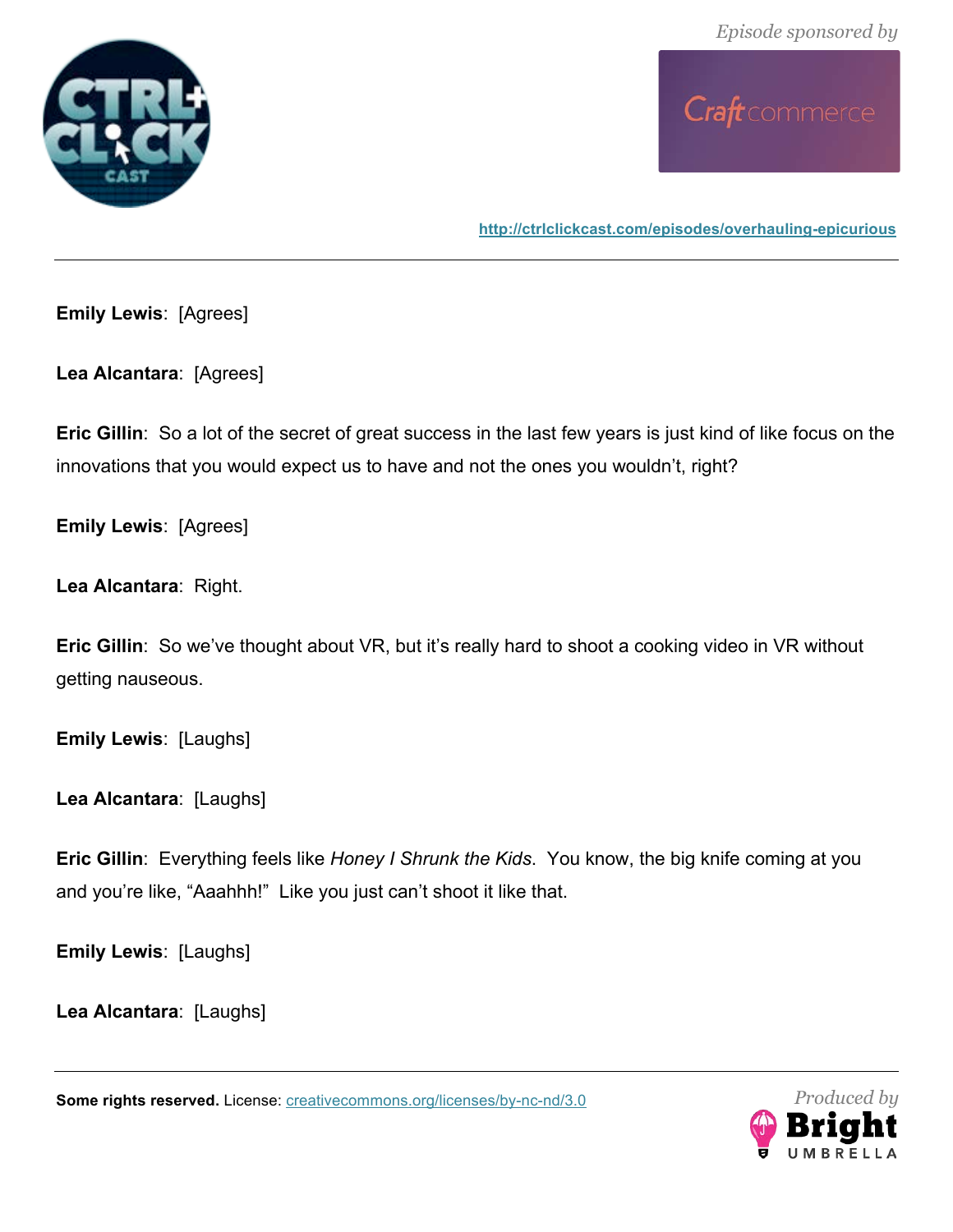



**Eric Gillin**: So some of this is also letting the technology come to you as a brand.

**Lea Alcantara**: So when you were looking through the analytics, and I know you said, obviously, recipes are the priority, did you do any in-person interviews to corroborate the analytics that the Adobe software did?

**Eric Gillin**: Here's where I want to say yes, and here's where I'll just so you know, we didn't.

**Emily Lewis**: [Laughs]

**Lea Alcantara**: Right.

**Eric Gillin**: No, not at all. We had 10 to 13 weeks, so we didn't do any of those.

**Emily Lewis**: [Laughs]

**Lea Alcantara**: Fair enough.

**Eric Gillin**: But the cool thing is that like Epi is pretty well known, so…

**Emily Lewis**: You've got feedback, I'm sure. [Laughs]



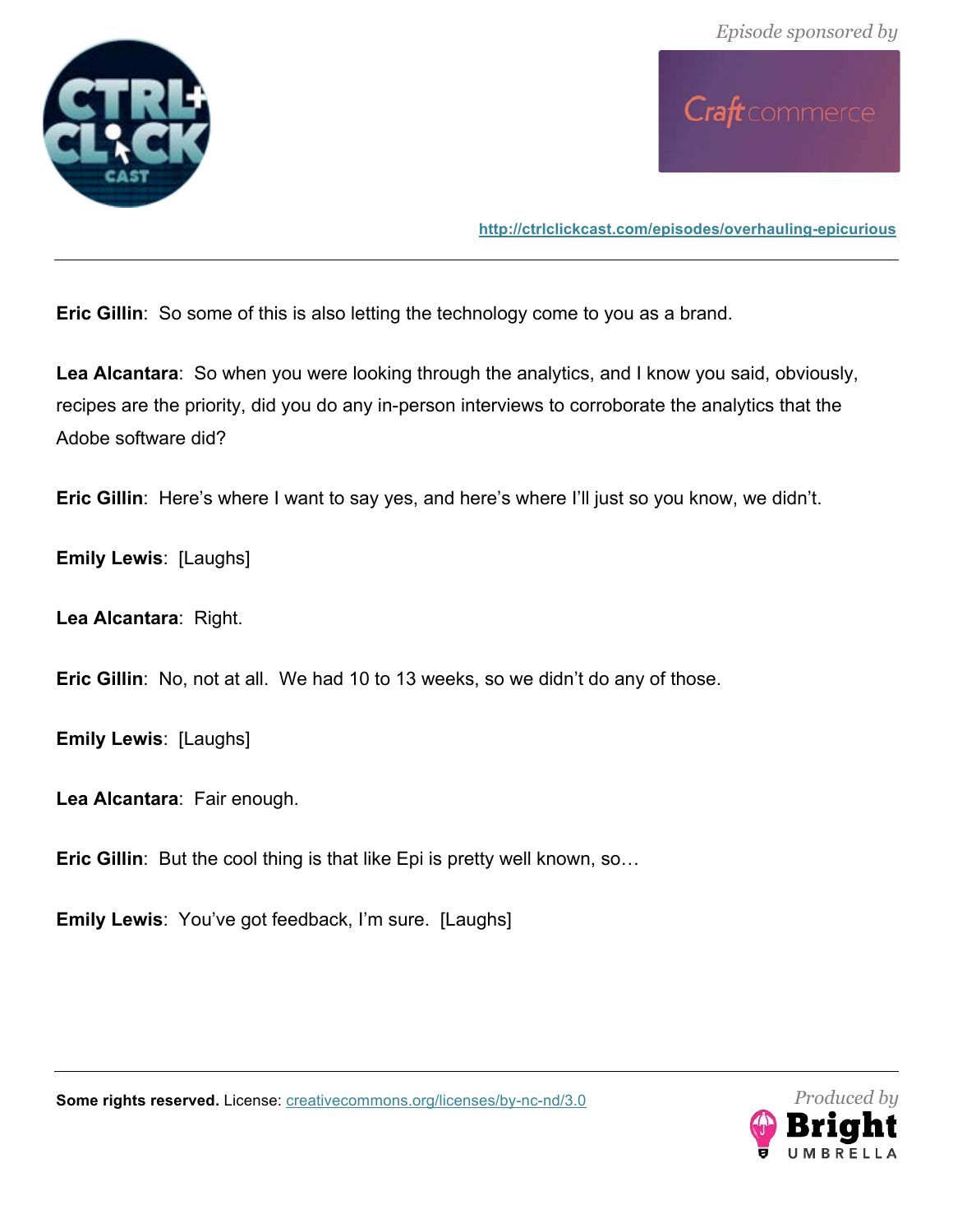





**Eric Gillin**: So I would go out and people would be like, "Where do you work for?" I'm like, "Oh, I work for Epi now." And they're like, "Oh, I love Epicurious, but let me tell you everything that's wrong with Epicurious."

**Emily Lewis**: [Laughs]

**Lea Alcantara**: [Laughs]

**Eric Gillin**: And so I would get that feedback all the time. Also, I was the person – God bless me for this – I was the person who was answering the customer support emails.

**Emily Lewis**: [Agrees]

**Lea Alcantara**: Oh, wow!

**Eric Gillin**: So I hooked it up to my regular like email account, then I had a folder and it was just filled with like emails, so I would call people and so then there will be someone who just had general computer issues, and I'd be like tech support and I would pick one once a week to just call and stay grounded.

**Lea Alcantara**: [Laughs]



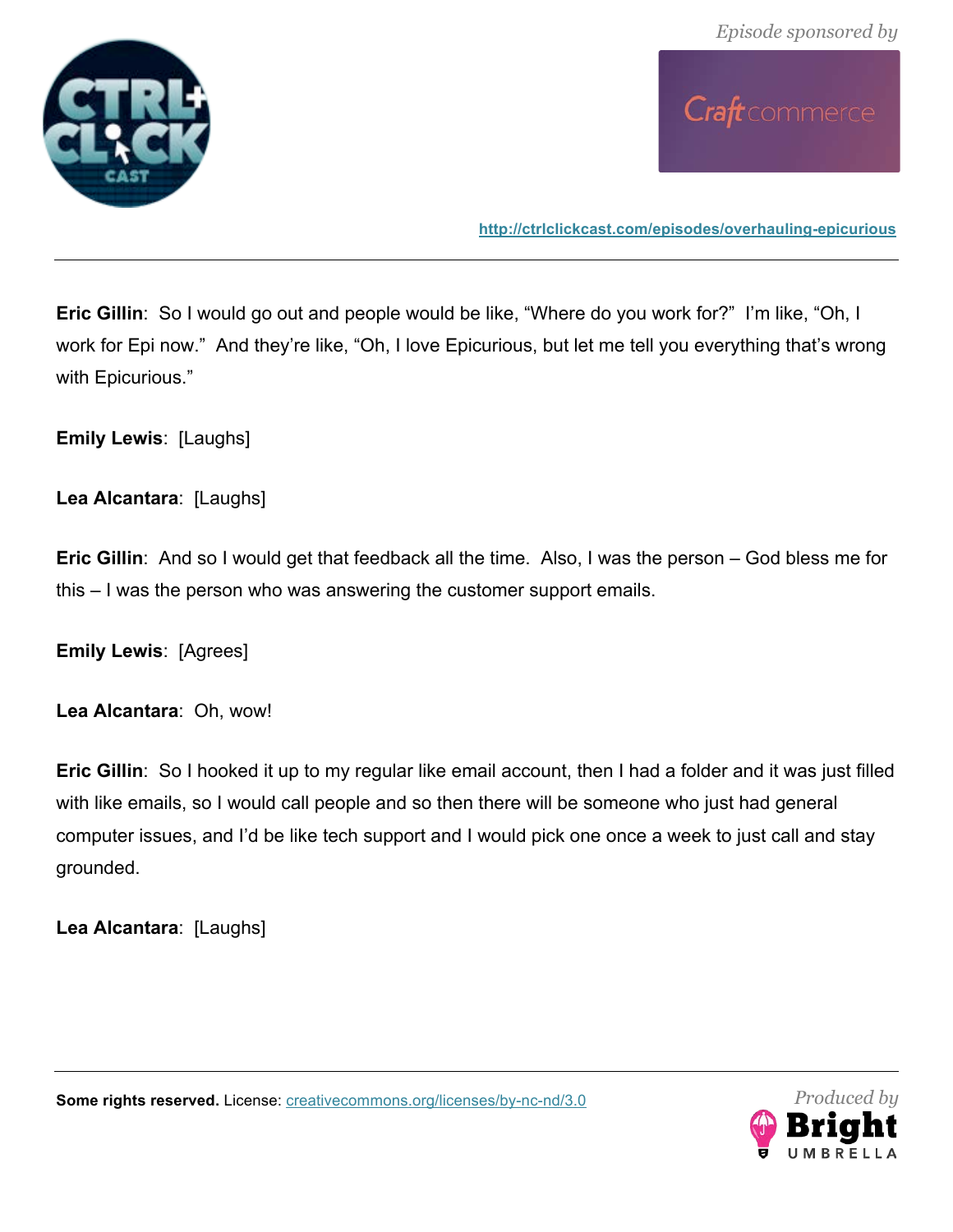



**Eric Gillin**: So it would be someone you just like did not know how to log in or was on like IE4, which would happen more than you would think, and so we would have this conversations. So I would stay grounded to the user. I wish we had the ability to kind of sit down and do that kind of testing.

**Emily Lewis**: [Agrees]

**Eric Gillin**: We did a lot more of that when we did search.

**Emily Lewis**: Right.

**Eric Gillin**: And we've done a lot of that on the app now, but sometimes when you don't have time, you dispense of the testing and you go with sort of what you know is going to work.

**Emily Lewis**: Well, that introduces the idea of launching something, seeing how it goes on what the feedback is and maybe adjusting. Has that been your approach? Have you received feedback since launching initially as well as the new search that you've adjusted to?

**Eric Gillin**: Yeah, we have. I was just joking about it. Today if you go to our home page, it says, "Find a recipe," and before, it just said, "Cook this now."

**Emily Lewis**: [Agrees]

**Eric Gillin**: So we use Optimizely all the time, and "cook this now" performed terribly, but "find a recipe" had an increase of 50% in engagement.

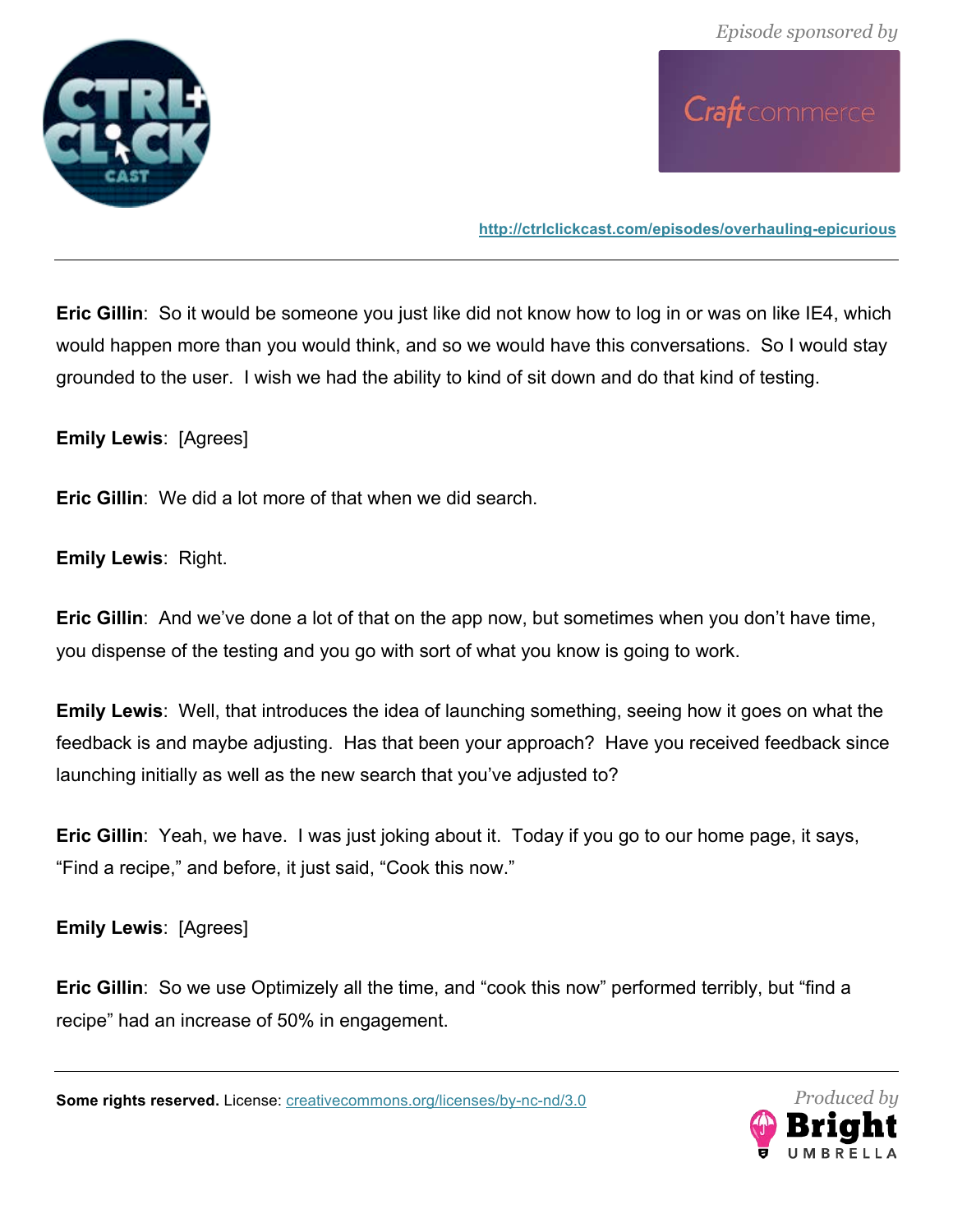



**http://ctrlclickcast.com/episodes/overhauling-epicurious**

**Lea Alcantara**: Wow!

**Eric Gillin**: Because we were clear with what you wanted to do, right?

**Emily Lewis**: Yeah, and you weren't trying to be too obscure.

**Lea Alcantara**: Clever, yeah.

**Emily Lewis**: [Agrees]

**Eric Gillin**: Right, don't be cute. So I think we do a lot of that, and we do a lot more of that I think than upfront testing just because we're selling stuff that wear new features and we're rolling things out all the time, so we don't really have time or really the stuff to even test for that many people and take advantage of all that insights.

**Emily Lewis**: [Agrees]

**Lea Alcantara**: Right.

**Eric Gillin**: But it really is helpful once we go out to the marketplace. We definitely spend a lot of time on that.



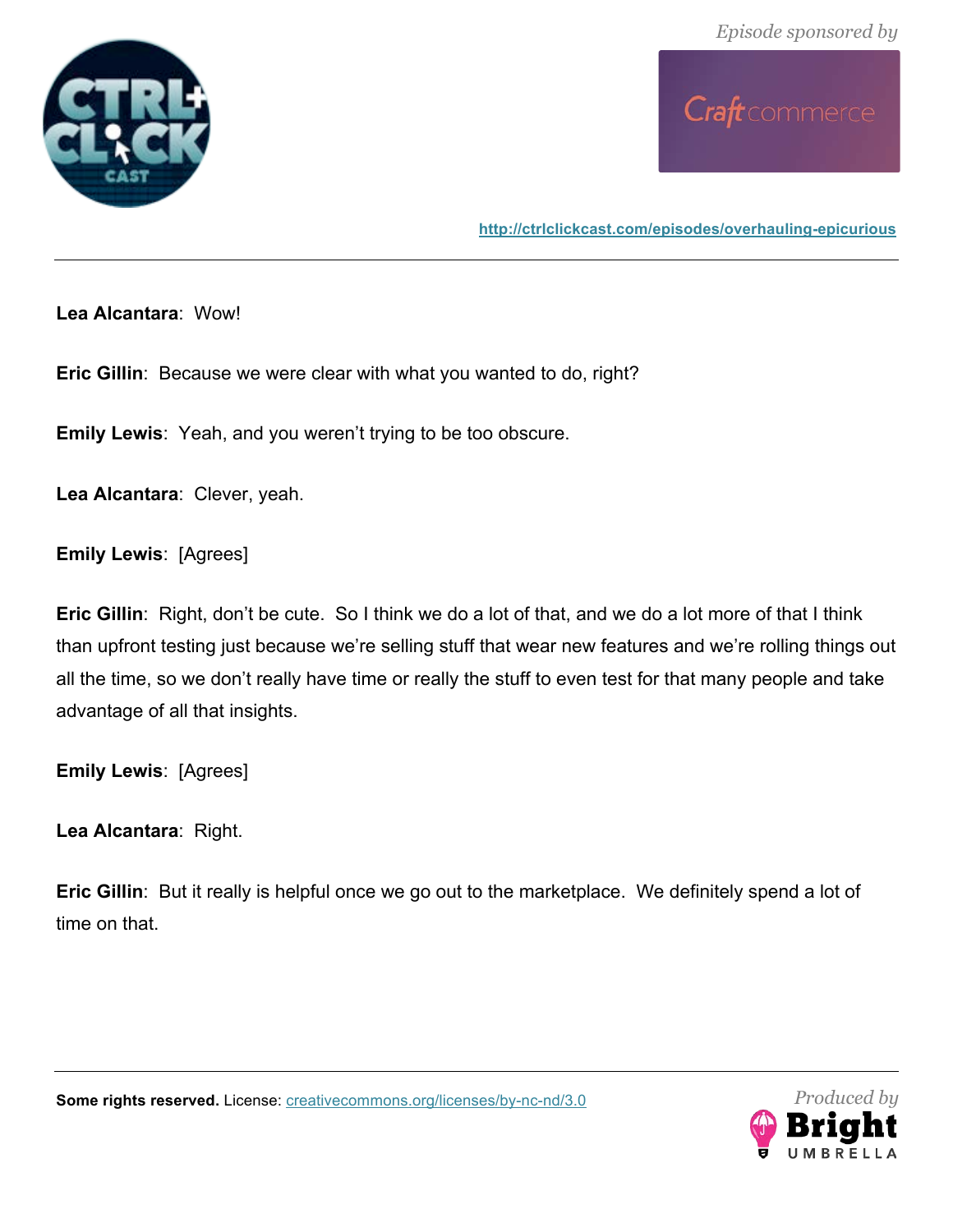





**Lea Alcantara**: So do you check, I mean, there is a huge redesign and launch, there is always a bunch of criticism, usually like Chowhound or other user forums and all those kinds of things. Do you ever look at any of those? And if so, how do you decide what's actually useful?

**Eric Gillin**: Are you asking if I have a Google Alert for Epicurious?

**Emily Lewis**: [Laughs]

**Lea Alcantara**: [Laughs]

#### *Timestamp: 00:30:02*

**Eric Gillin**: I do. Yeah, I mean, I pay attention to it. I think what your peers think is important, but I don't let it define me.

**Emily Lewis**: [Agrees]

**Eric Gillin**: And maybe this is me being a little Pollyanna-ish, but I do generally think that in the food space, people are rooting for each other.

**Lea Alcantara**: [Agrees]

**Eric Gillin:** It's not that cutthroat, like people want Epicurious to be a good-looking website that helps home cooks cook because of its recipes, and so I like to imagine that people are sort of rooting for us

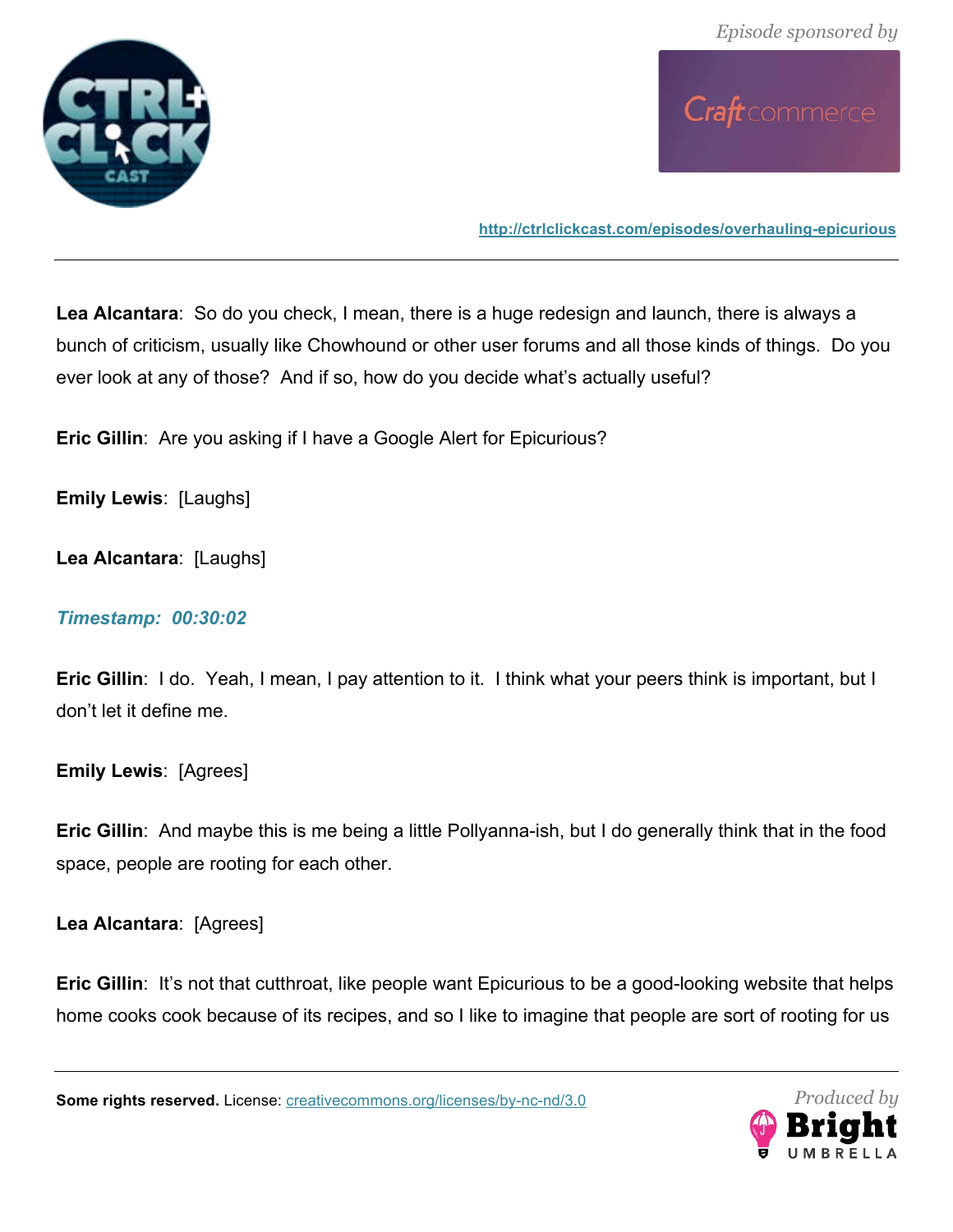



and they saw the redesign and gave us some respect for like, "Yeah, I'm glad you guys did that." I mean, that's the vast majority of the feedback we got. There's a lot of "who move my cheese" people who just like it the old way, but I think that people hate two things when it comes to product development; they hate change and they hate surprises.

### **Emily Lewis**: [Agrees]

**Eric Gillin**: And this is a change and it was a surprise for a lot of people that those little deer paths that they beat down to that one feature that only they used, that might be gone now, and I feel bad about that, but we can't defend everything.

**Emily Lewis**: Yeah. So you mentioned it a little bit earlier, an app you're building. Is that what's next for Epicurious?

**Eric Gillin**: Yeah, that's next. November 1<sup>st</sup>, it's a new Epicurious app basically. We tossed the entire old one and just started over from scratch.

### **Lea Alcantara**: [Agrees]

**Eric Gillin**: So unlike your traditional relaunch or redesign, there's not a single screen that's the same, and a lot of that has to do with the fact that you get to a point where you kind of have to knock down the house, and I like to be pragmatic, and I wish I could have kept some of what was before there, but given the way that Apple have been pushing operating systems and devices and hardware,

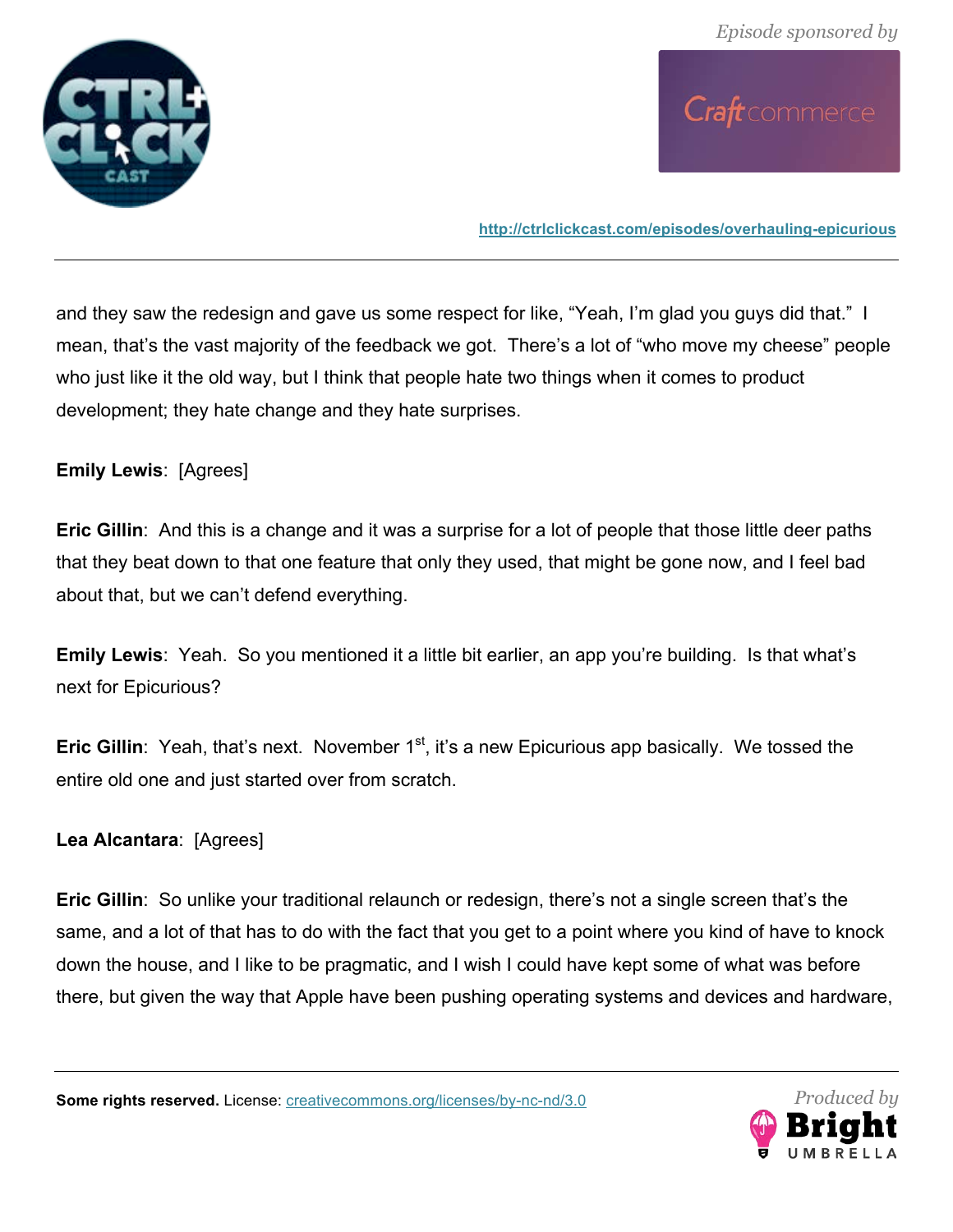

Craft commerce

**http://ctrlclickcast.com/episodes/overhauling-epicurious**

and the original app was built not only before the invention of the Cloud, but it was before the invention of modern UX.

**Emily Lewis**: [Agrees]

**Lea Alcantara**: [Agrees]

**Eric Gillin**: So if you look at the original app, it's skeuomorphic. It's a little leather binder with tabs, you know?

**Lea Alcantara**: Right.

**Eric Gillin:** It's cute, and we needed to play catch up in a really big way and then move beyond, and so we have to start over, and so we did.

**Lea Alcantara**: So how is the app different from the website?

**Eric Gillin**: I think of them as two different use cases. So much of the product is determined by how you get there, and I think that with an app, it's a tool.

**Emily Lewis**: [Agrees]

**Eric Gillin:** And it's our most engaged to audience. They consume four times more content than the web user and they come back once a week every week. So they're demanding something from us in

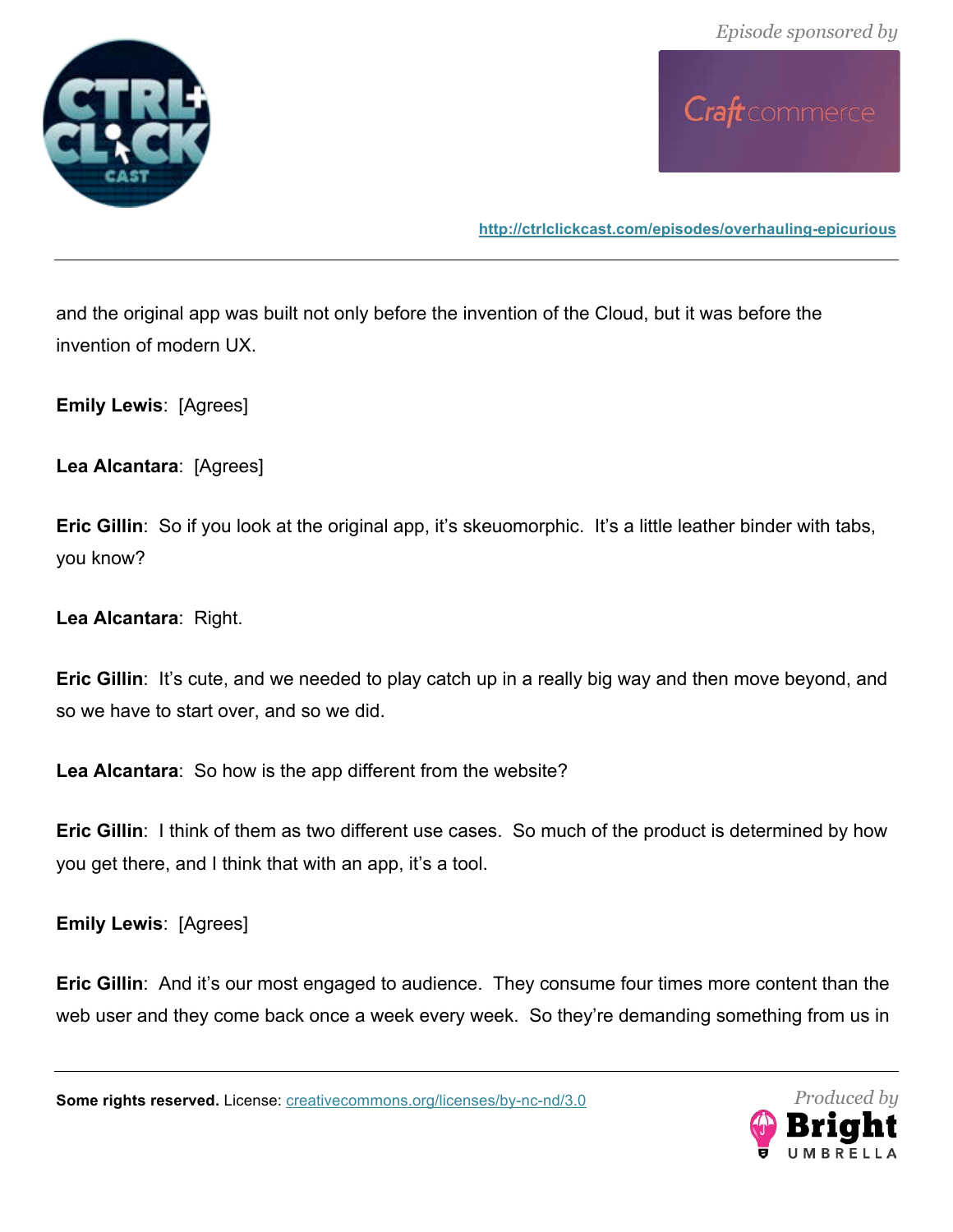



that case, whereas I think when you look at the website, we're getting people from Facebook or from a newsletter or from search, and so those people – I don't want to say they happen to find us because we do have a lot of direct traffic, but they're looking for us getting new recipe and then they're gone, whereas with the app, they're really deeply, deeply, deeply engaged.

### **Emily Lewis**: [Agrees]

**Eric Gillin**: And so we wanted to make sure that our most deeply engaging content was in there, which is why we put in our videos, which were never in the app before, and why we've put in a lot of the new content we've been doing, and we use Copilot, again, to program the app, which we were never able to do before. The old app, actually, I would hand code an XML feed at the beginning of the year, and that's how things shifted around in programming up the app.

**Lea Alcantara**: Oh, wow!

**Eric Gillin**: So we're able to move to a really modern place.

**Emily Lewis**: And you mentioned the kind of constantly changing OS environment from Apple, is this something you feel gives you a platform so you don't have to knock down all the walls next time there's some new requirement, or is that just the reality you have to face when you're dealing with apps?

**Eric Gillin**: The answer is like yes, this gives us definitely a platform, and the app is far more stable, and we were talking Apple all the time and I think when they come out with WatchKit 5 and 7, like we

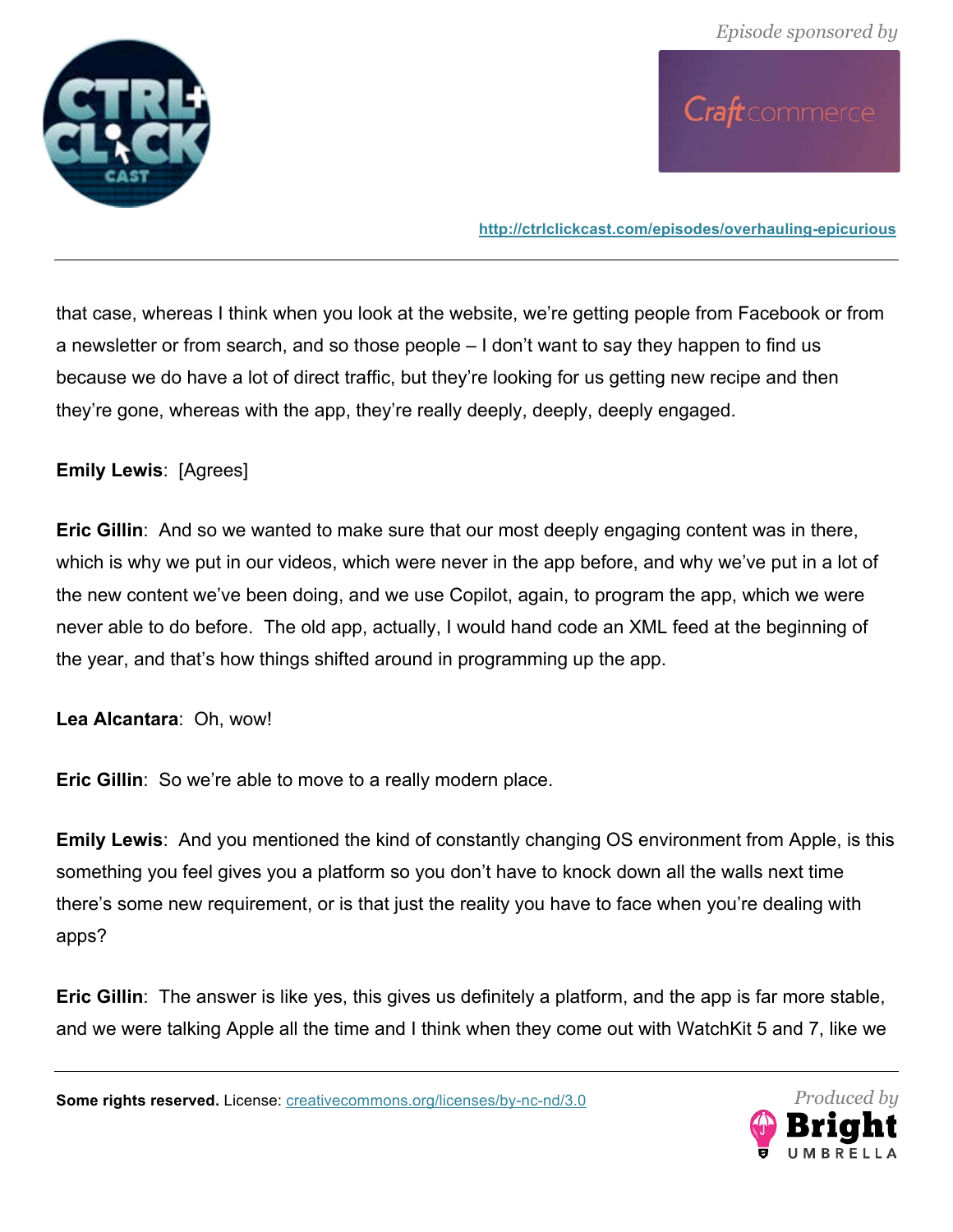



will be able to more easily adapt to that reality. I think that what you've seen with iOS app development is some pretty incredible shifts with how you build these things and how you deploy these things.

### **Emily Lewis**: [Agrees]

**Eric Gillin**: And I think that the tools are finally getting to like a more stable place, so we are using a lot of React Native, which has implications to the website too. So I think we're in a more stable place where it's just easier for us to develop on the app, whereas I think before, these things are one-offs. I also think that people's common misconception is iOS development is software development.

**Emily Lewis**: [Agrees]

**Eric Gillin**: Web development is web development.

**Emily Lewis**: Right.

**Lea Alcantara**: [Agrees]

**Eric Gillin**: They're very, very different things with very, very different applications on terms of what's easy and what's hard. On some level, it's opposite day. So we wanted to make sure that with this software, that it was using the most flexible frameworks for the future that we could get.

**Emily Lewis**: And are there any plans to develop for Android devices?

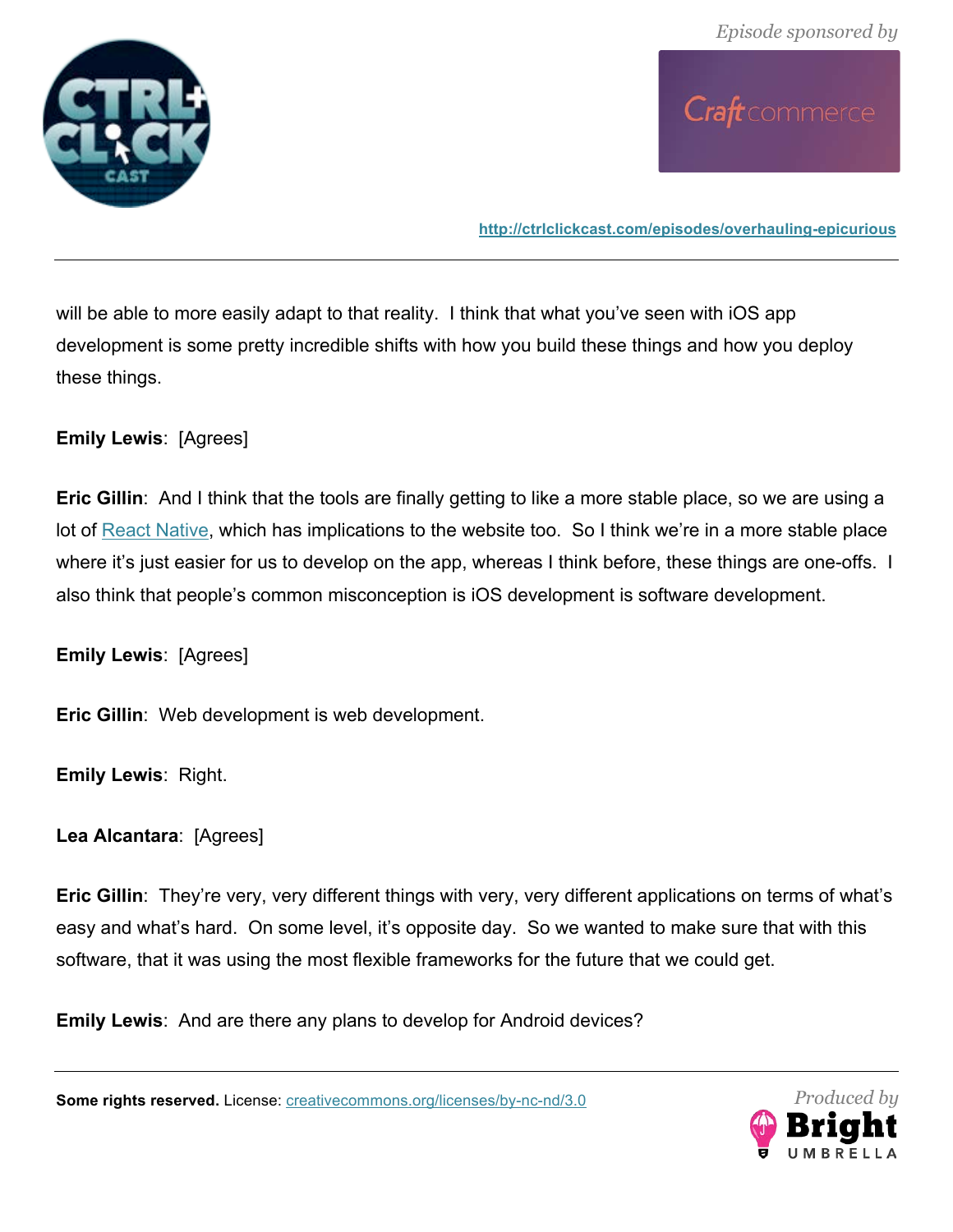



**Eric Gillin**: Yeah, we definitely have a plan for Android. For us the iOS app relaunch on November 1<sup>st</sup> is really about resetting the table, so what an Epicurious app product needs to be.

**Emily Lewis**: [Agrees]

**Lea Alcantara**: [Agrees]

**Eric Gillin**: And then once we get that right, I think certain UX will have to change and stuff like that, but a good chunk of the code is reusable because it's in React and we have the APIs so the guts of it are going to be fine too. So yeah, we're definitely interested in it, and I think that that ecosystem as an app ecosystem is maturing, so when we do go into that system, people will know to look for us and be able to find us.

**Emily Lewis**: [Agrees]

**Lea Alcantara**: So is the app for free, or will there be some sort of subscription sort of thing, or downloads?

**Eric Gillin**: The app is free, so it's a free ad-supported app, and it's been free since we started, so we have a lot of people on it. No plans at this time to offer a subscription or premium content. I think I really am interested when the new app comes out, what does the engagement look like, what are our people saying to us.

**Lea Alcantara**: Right.

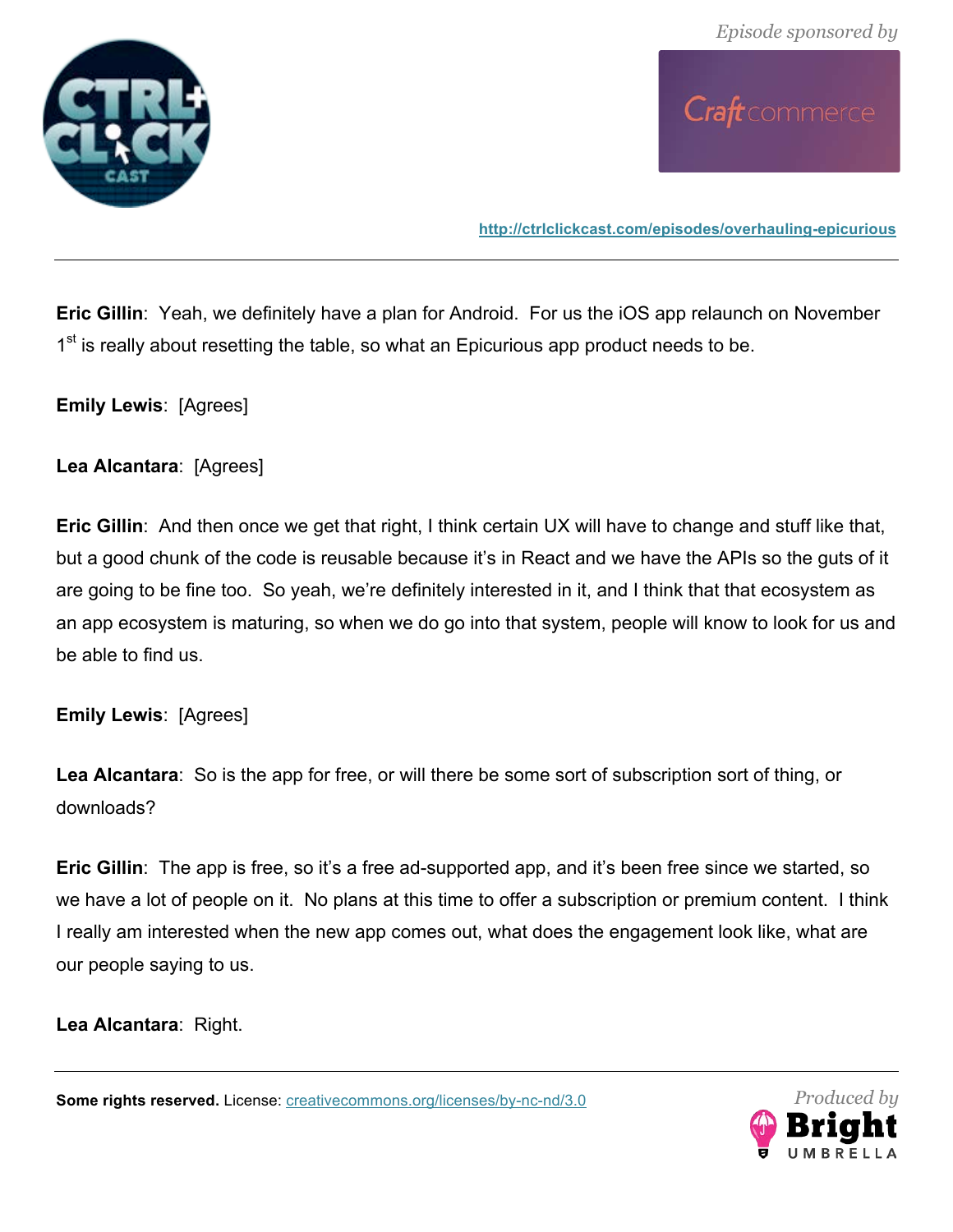



**Eric Gillin**: And then based on what they're saying, maybe there is a great subscription path for there, and we'll see what they want.

**Emily Lewis**: All right, so the last question I have for you is what are your thoughts on the future of food and digital?

**Eric Gillin**: I think that, and I did a panel at Southby about this, I think recipes are being replaced. I think that this rise of web video that we're seeing, I definitely think that web video is a way that whole generations of people are learning to cook.

**Emily Lewis**: Right.

**Eric Gillin**: But I think that it's really, really critical for food brands who wanted text recipes, who've got great images of the recipes, you have to make sure that you are evolving around that continuum, and I think that people really shouldn't sleep on how important it is that people are watching people cook this often in their social feed.

**Emily Lewis**: [Agrees]

**Lea Alcantara**: Right.

**Eric Gillin**: Especially a generation of people that had two people working in the home, might have been pretty busy, might have been a little bit more fast food than prior generations, maybe a little bit more of like the dump-and-stir-convenient-food-type things.

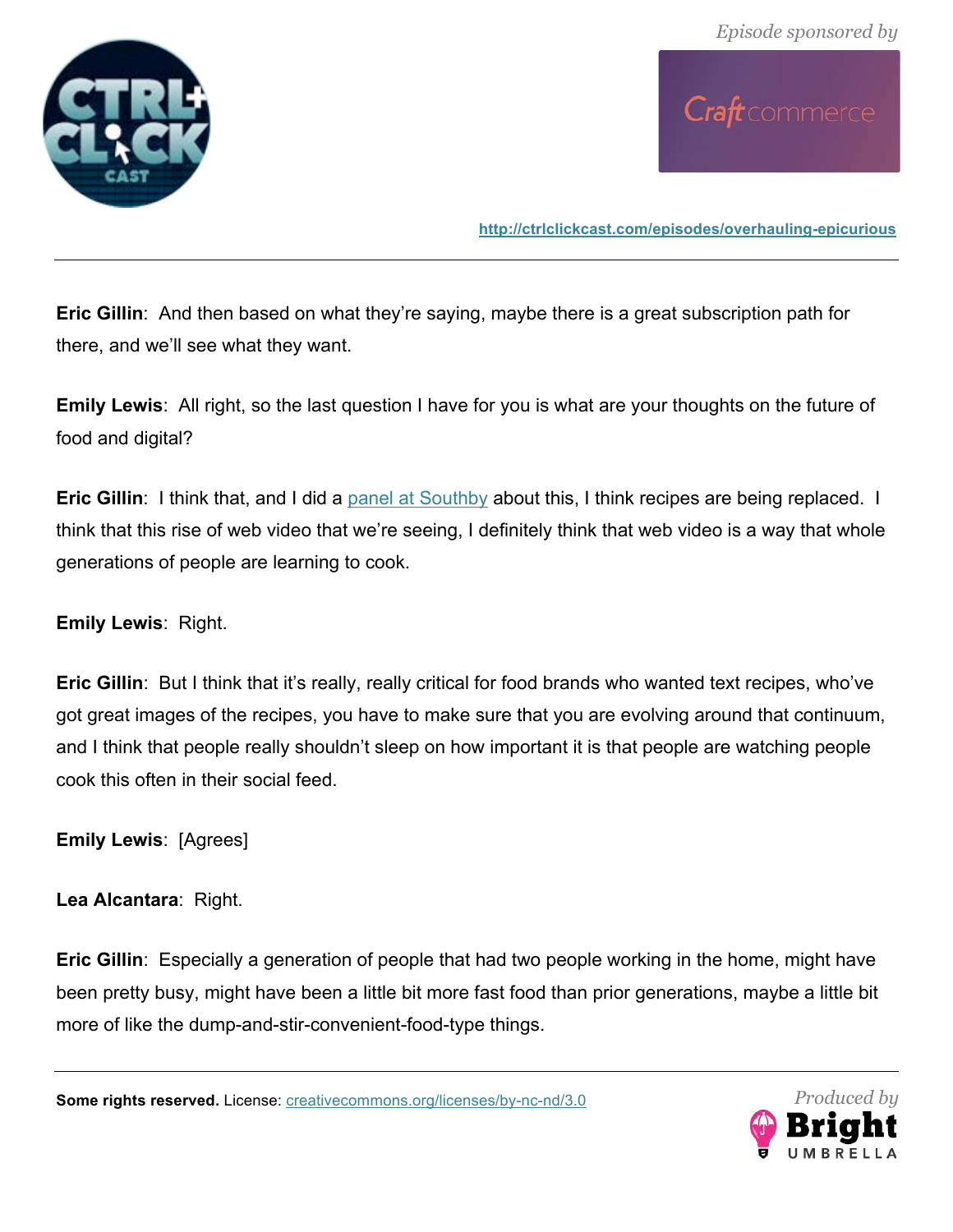



**http://ctrlclickcast.com/episodes/overhauling-epicurious**

**Lea Alcantara**: [Agrees]

**Eric Gillin**: And they're able to kind of see food cooking without having to actually like learn it the way that it was learned before, or go through cookbooks.

**Emily Lewis**: [Agrees]

**Lea Alcantara**: Right.

**Eric Gillin**: So for me, the future of food and digital really is about video and really about sights, sound, motion and how putting a video on the internet of things, right?

**Emily Lewis**: [Agrees]

**Eric Gillin**: If you have a refrigerator, you don't want to read a recipe on your refrigerator, but if you watch a 60-second clip, I think that that would be something you want and that would be a great use case for it.

**Lea Alcantara**: Absolutely.

**Emily Lewis**: Do you think that that shift to sight, sound, motion might also come with a corresponding focus and a need for making that content accessible?



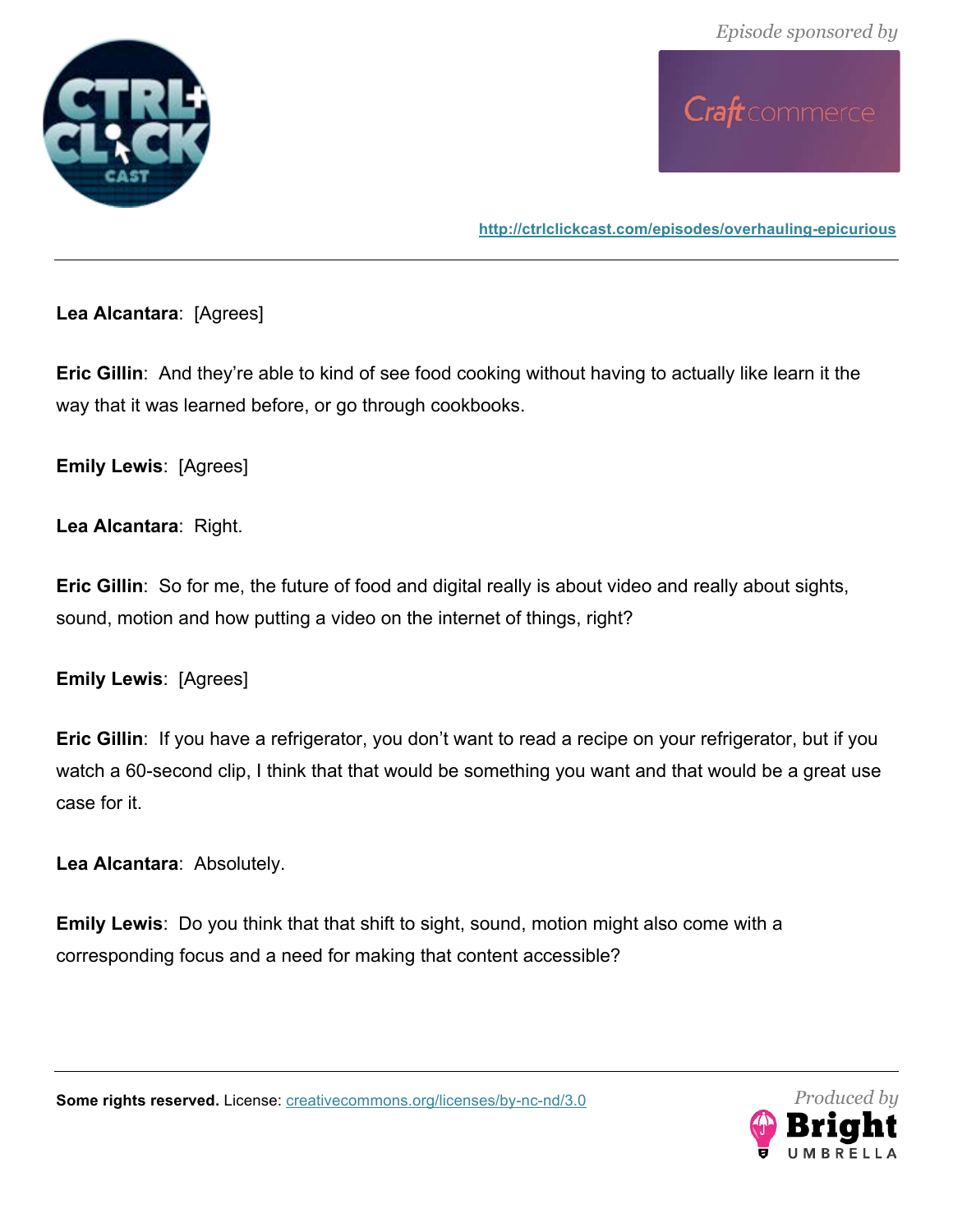



**Eric Gillin**: Yeah, it depends on what you mean by accessible, but whether you mean easy, hard recipes, that kind of thing, when I hear…

**Emily Lewis**: I'm talking more like, especially if we're going to, you know, because I agree with your thoughts about moving towards video, but I feel like moving towards video introduces a need to provide non-video-based sources of that same content to reach audiences that can't access video. Or it's the same kind of challenge you have today with images, it's just not as deep of a challenge. And I'm just curious if you think that a move towards video in the food industry or I guess any industry, if you think accessibility will sort of come along with it as like the technological component that goes with the branding whizbang.

**Eric Gillin**: Sure. The way we do it is we develop a recipe and then we shoot a video of that recipe.

**Emily Lewis**: [Agrees]

**Eric Gillin**: So we start with a text.

**Emily Lewis**: Right.

**Eric Gillin:** And when I said that it's replacing one, it depends on which door you're going through. For some segment of our audience, they want the text recipe, and then the video is the reminder of how to make that thing that they already have seen before.

**Emily Lewis**: [Agrees]

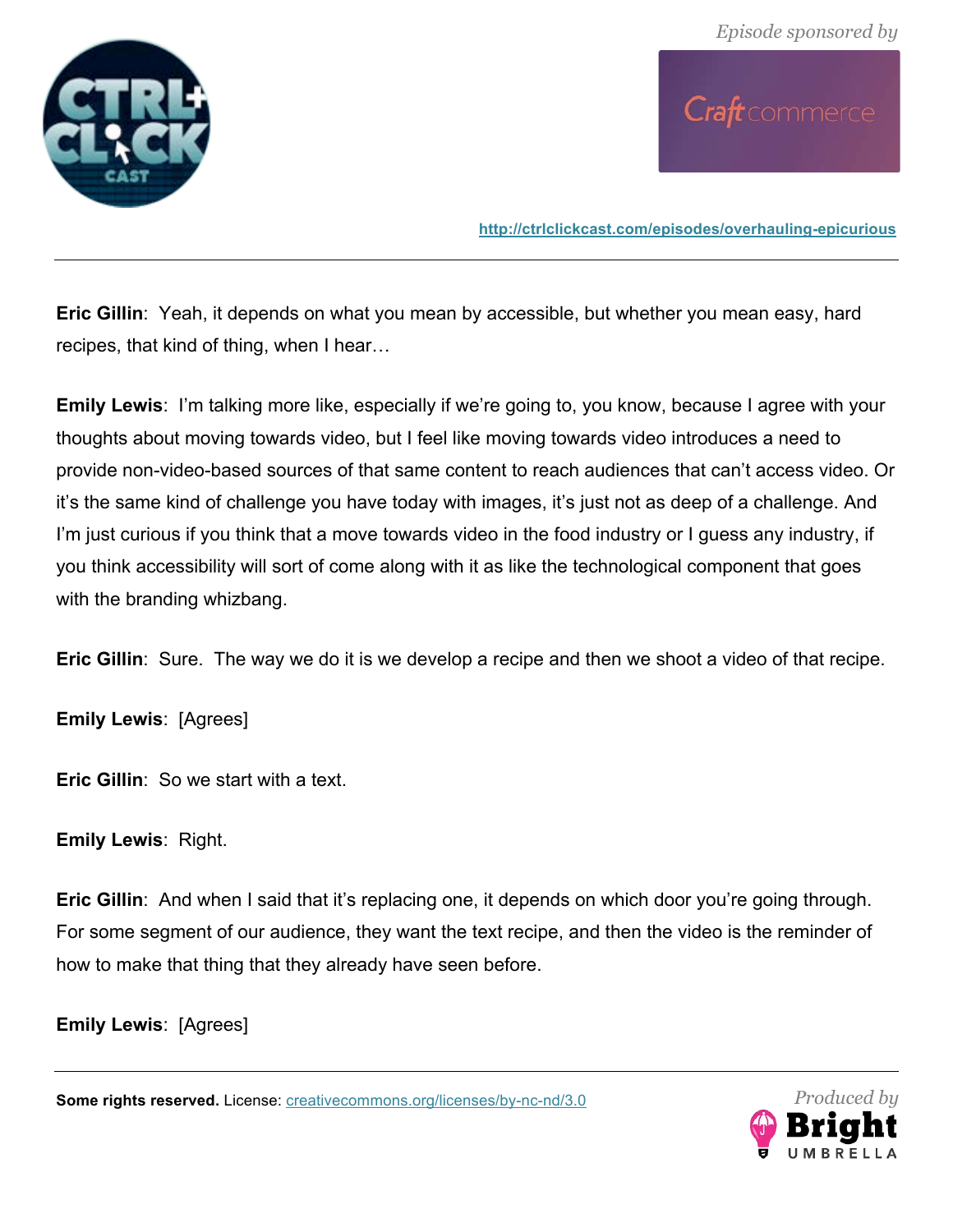



**http://ctrlclickcast.com/episodes/overhauling-epicurious**

**Lea Alcantara**: Right.

**Eric Gillin**: For other people, that video is like a commercial, and then the text is sort of the more detailed instruction guide if they want to follow it.

**Emily Lewis**: [Agrees]

**Lea Alcantara**: Right.

**Eric Gillin**: So I don't see us divorcing those two things because I think your max utility is when you can see that thing being made and then read it and there's like a much deeper cognitive load there and learning how to do it as opposed to if you've ever seen a sourdough bread recipe without any pictures, it's like four pages.

**Emily Lewis**: [Laughs]

**Lea Alcantara**: [Laughs]

**Eric Gillin**: And it's like grab the mother yeast starter and roll it and then wait and then do this and that, and you can give up in the middle of that. So I think we get the best of both worlds in that case.

**Lea Alcantara**: Do you think then that would assure in the rise of – and you kind of mentioned to being in the show – like three-ingredient recipes because if you're going to be ushering in video, then maybe my assumption is wrong, but would that mean less than five minutes, kind of like a really quick

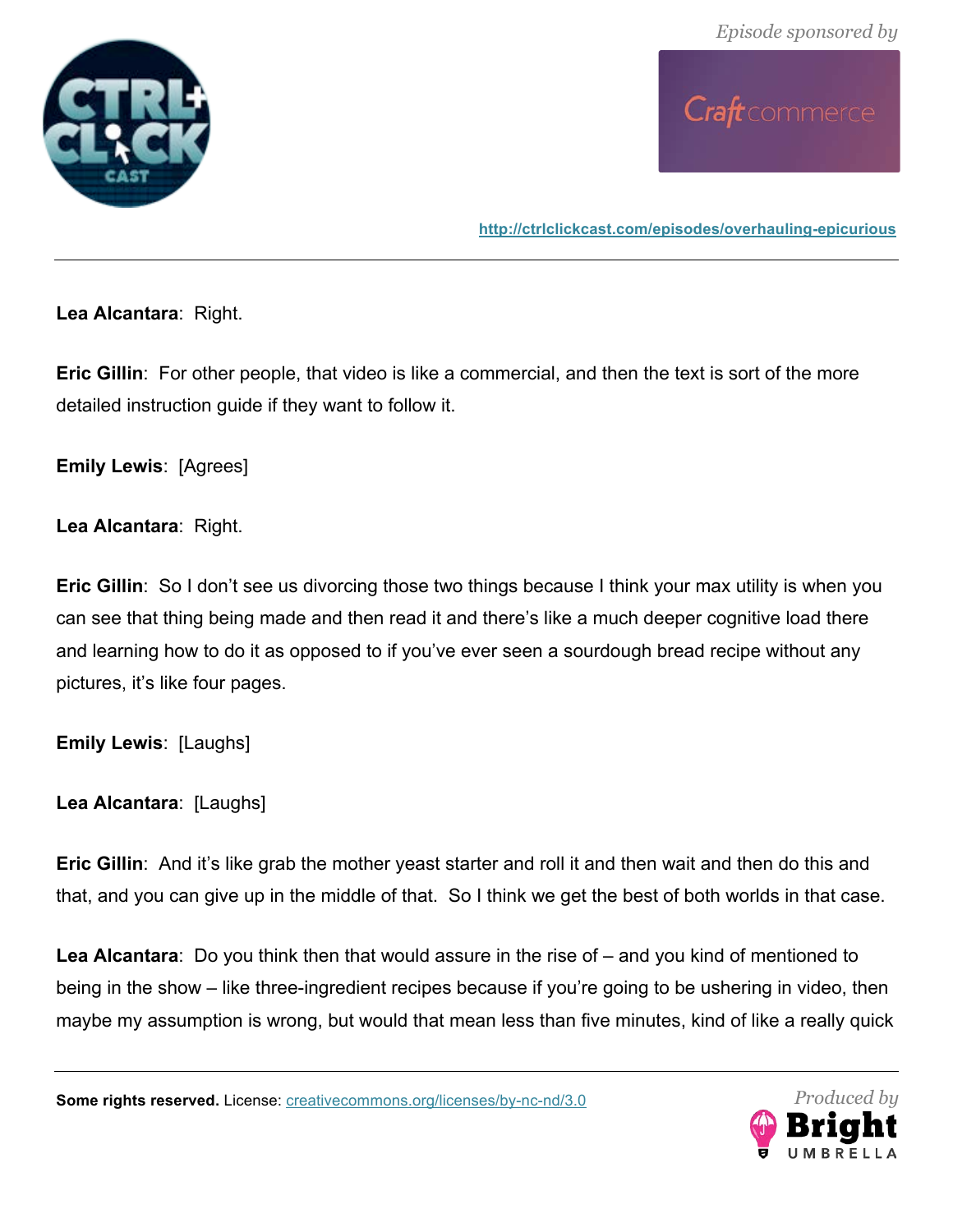



– and even though it will take you an hour to actually cook, but it's less than five minutes to show you from Step A to Step Z.

**Eric Gillin**: Yeah, I think the mistake that people make sometimes is that there's no such thing as like a single home cook generality of the statement that you could make.

**Emily Lewis**: [Agrees]

**Lea Alcantara**: Right, right.

**Eric Gillin**: So we're really about big tent home cooking, and for some people that know what they're doing, a 60-second reminder of how to do something is more than enough, but for other people, they're going to want more information.

**Emily Lewis**: Right.

**Eric Gillin**: I think in the environment that we are right now, have you guys ever tried to peel a mango?

**Emily Lewis**: Yeah.

**Lea Alcantara**: Yes, I'm Filipino. [Laughs]

**Eric Gillin**: Yeah, okay.

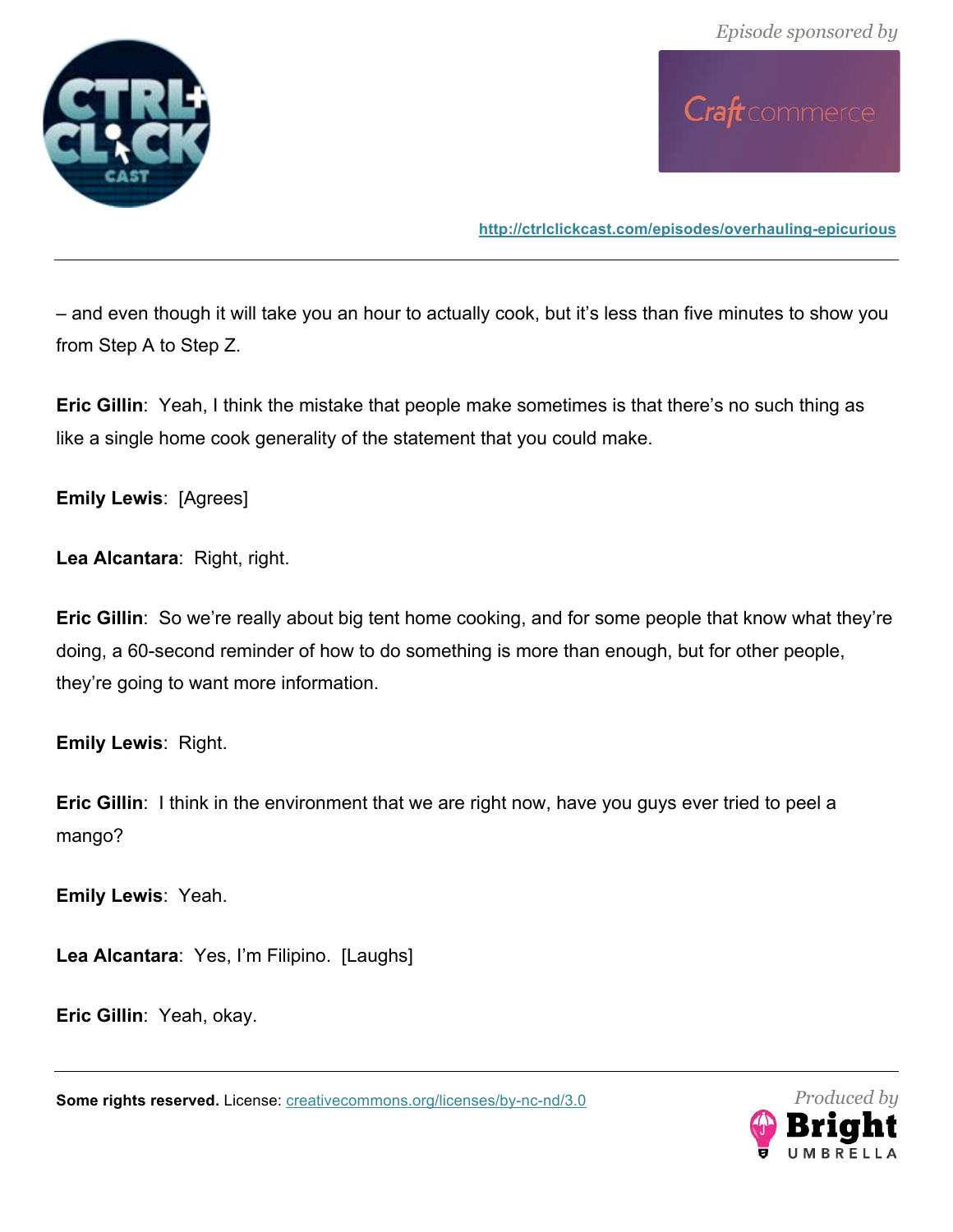

Craft commerce

**http://ctrlclickcast.com/episodes/overhauling-epicurious**

**Emily Lewis**: [Laughs]

**Eric Gillin**: If you've never done it, it can be a little intimidating and a little hard if you've only done it once in a while. Sometimes all you need is like a 20-second video where you're like, "Oh, right, that's how you do that thing again."

### *Timestamp: 00:40:01*

**Emily Lewis**: Right, right.

**Eric Gillin**: And I think that that's what I mean when I say information. The old way of doing that video would have been five minutes where someone will go, "Hi, I'm Eric Gillin. Welcome to my house today. Today, the mango is a magical blah, blah, blah."

**Lea Alcantara**: Right.

**Emily Lewis**: [Laughs]

**Lea Alcantara**: [Laughs]

**Eric Gillin**: You're kind of want to like jog ahead.

**Lea Alcantara**: Just like get to the point, yeah. [Laughs]



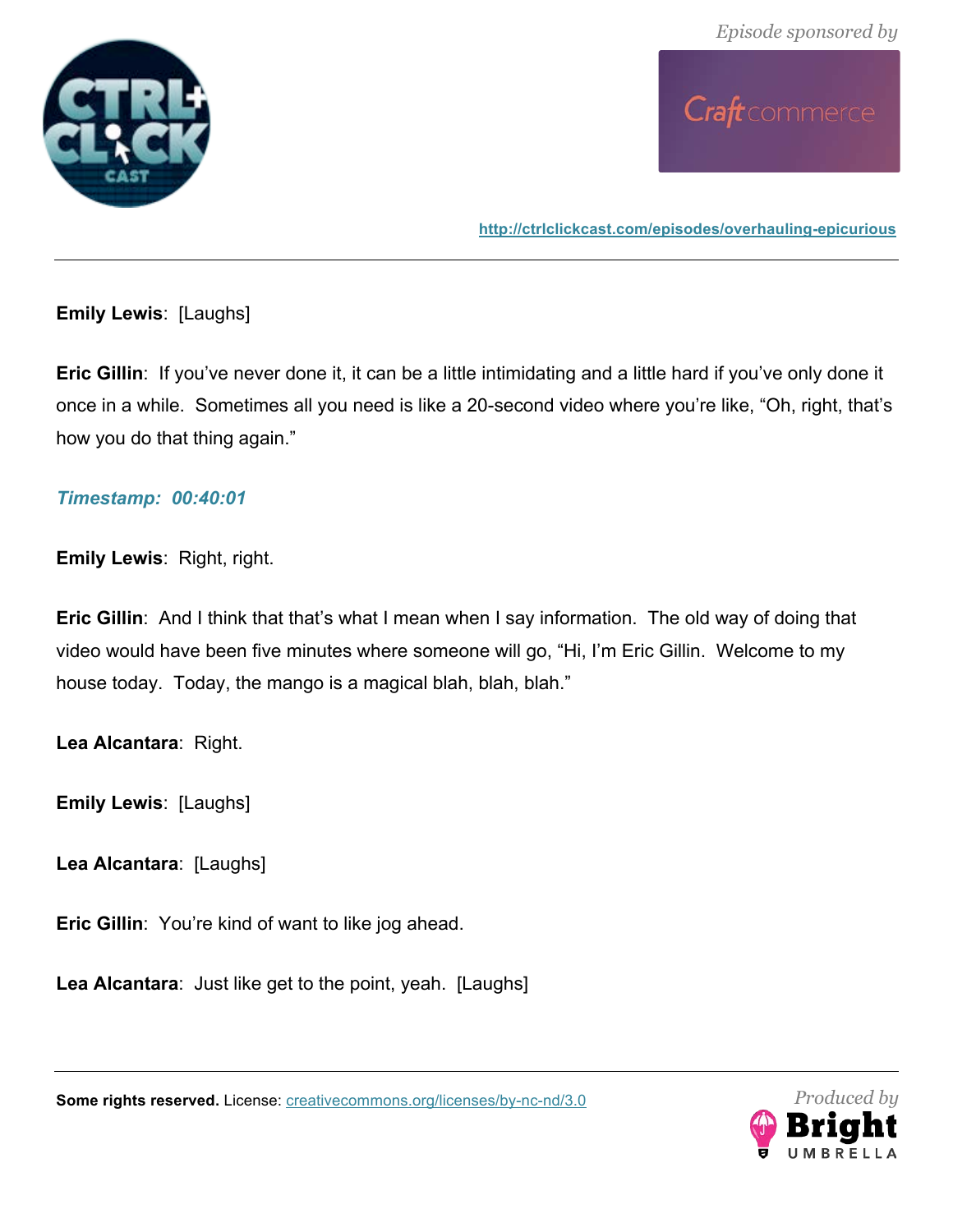

Craft commerce

**http://ctrlclickcast.com/episodes/overhauling-epicurious**

**Eric Gillin**: Right. And I think that where we are right now with video on mobile and social especially is like get to the point, show me the good stuff.

**Emily Lewis**: Right.

**Eric Gillin**: And I think that has changed how these videos are produced, and I also think that I don't necessarily think that people want a 7-minute video.

**Emily Lewis**: Right.

**Lea Alcantara**: Right.

**Eric Gillin**: So we're able to kind of get to the good stuff and show you the parts that are important.

**Lea Alcantara**: So like almost Snapchat-ish kind of thing, like how much would you say with the ushering of this video is going to be amateurish in the way that, say, just like a regular home cook like me just shows you how to do something in 60 seconds versus an edited 60-second video?

**Eric Gillin**: I don't know. I think that there are different tastes for different people. Our approach is that we make everything really approachable and feel really real.

**Emily Lewis**: Right.

**Eric Gillin**: But we don't dumb it down and it's not sloppy.

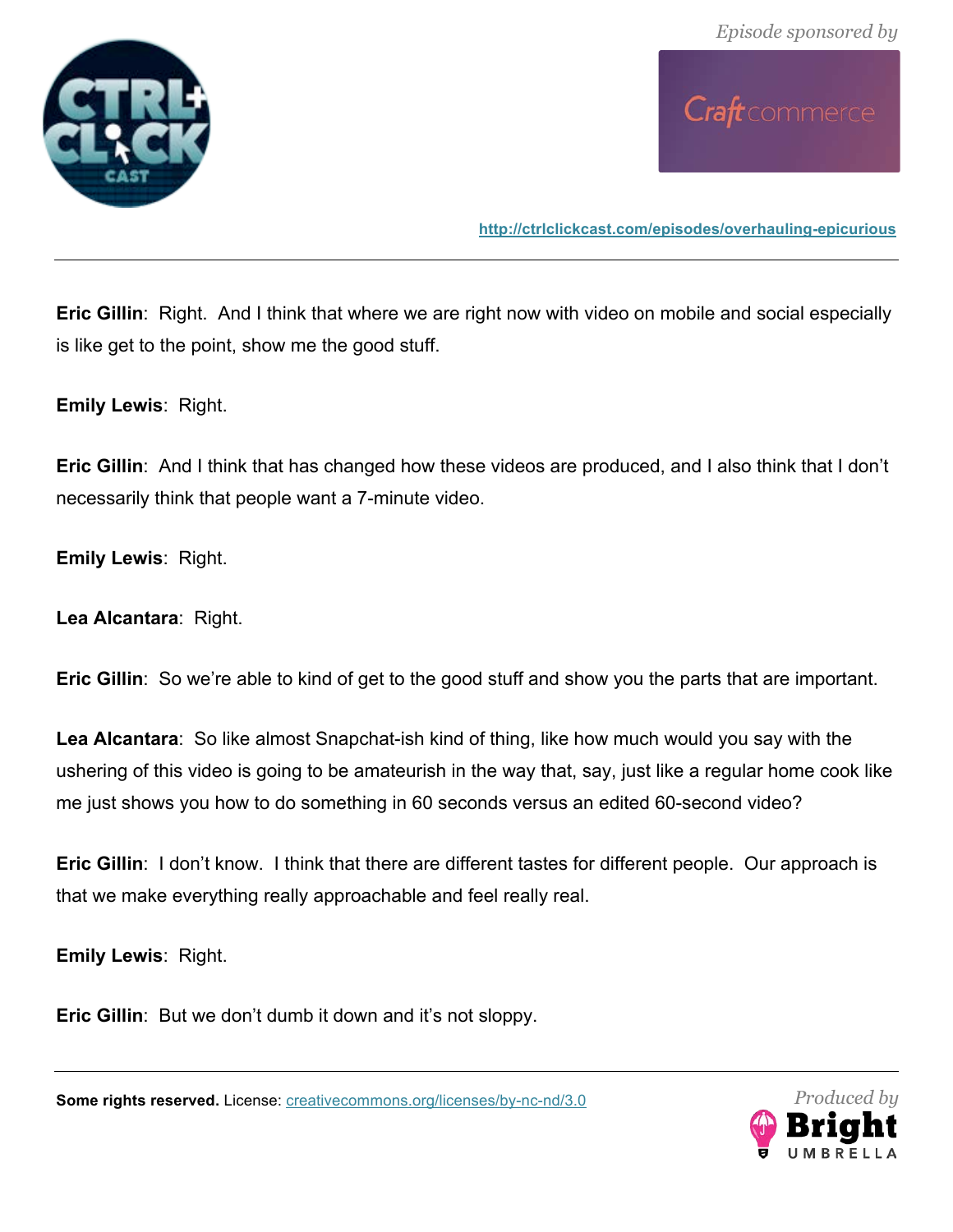



**Emily Lewis**: Right.

**Lea Alcantara**: Right.

**Eric Gillin**: So it looks very professional, but it's very approachable and very clear and very utility and very clean and very fun.

**Emily Lewis**: Right.

**Eric Gillin**: Our food is kind of cute, and then I think so much of this become with how your brand applies itself to cooking.

**Emily Lewis**: Right.

**Eric Gillin**: Some people might want lots of sloppiness in it because like – I don't know – that's funny or something.

**Emily Lewis**: [Agrees]

**Lea Alcantara**: Right, right, right.

**Eric Gillin**: With our brand, we're not doing the food videos that way, but we are doing them in 60 seconds.

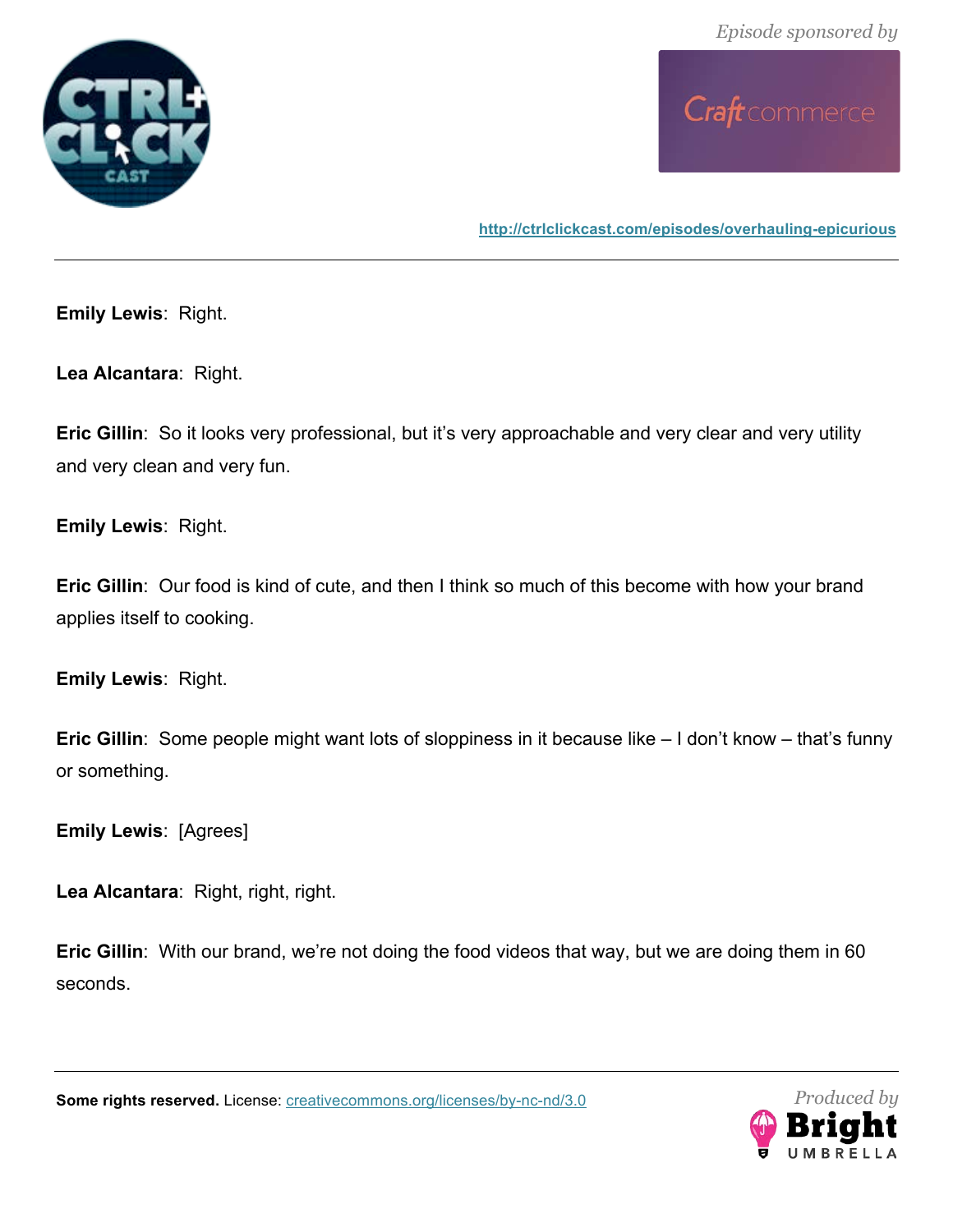



**Lea Alcantara**: Right, right. I'm just always fascinated because I'm a huge foodie, so I see a ton of different types of like YouTube videos that are both span that spectrum of a little bit more amateurish and more less edited versus like really, really crisply edited and I guess I'm just curious over like I guess for Epicurious, you say you guys are going to err on the side of more polished because that's your brand, but as a person who consumes videos and information about food, do you have a personal preference over which way, or do you like them both?

**Eric Gillin**: I do not look at cooking as entertainment, right?

**Emily Lewis**: [Agrees]

**Lea Alcantara**: Ah!

**Eric Gillin**: So I'm not sitting here like, "Oh my god, like unicorn, ice cream burrito, taco adventure, like whohoo!"

**Emily Lewis**: [Laughs]

**Lea Alcantara**: [Laughs]

**Eric Gillin**: That's not me, right?

**Emily Lewis**: Okay.

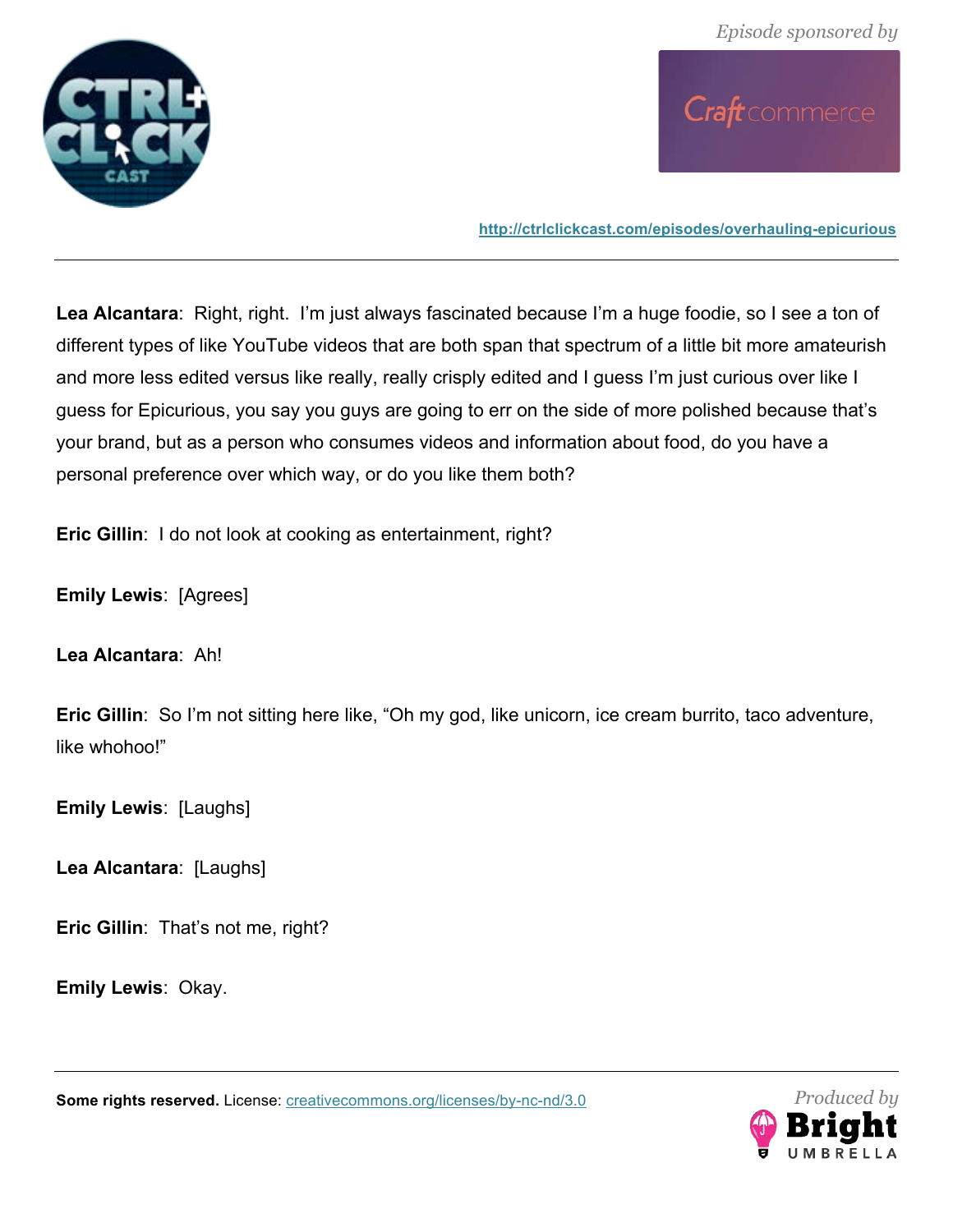



**Lea Alcantara**: [Agrees]

**Eric Gillin**: When I look at that and I'm kind of like, "Oh, that's funny." Well, like I'm not actually like there's no feels there, right?

**Emily Lewis**: Right, right, right.

**Eric Gillin**: So for me, I want that clever, "Wow! That's awesome. I want to do that." Right?

**Emily Lewis**: [Agrees]

**Lea Alcantara**: [Agrees]

**Eric Gillin:** With some of the stuff I'm seeing, I don't want to do, but I will watch it. So I think where we come in is kind of finding that cool moment.

**Emily Lewis**: [Agrees]

**Eric Gillin**: So a good example of what I'm talking about is we did a beer-can cabbage, right?

**Emily Lewis**: [Agrees]



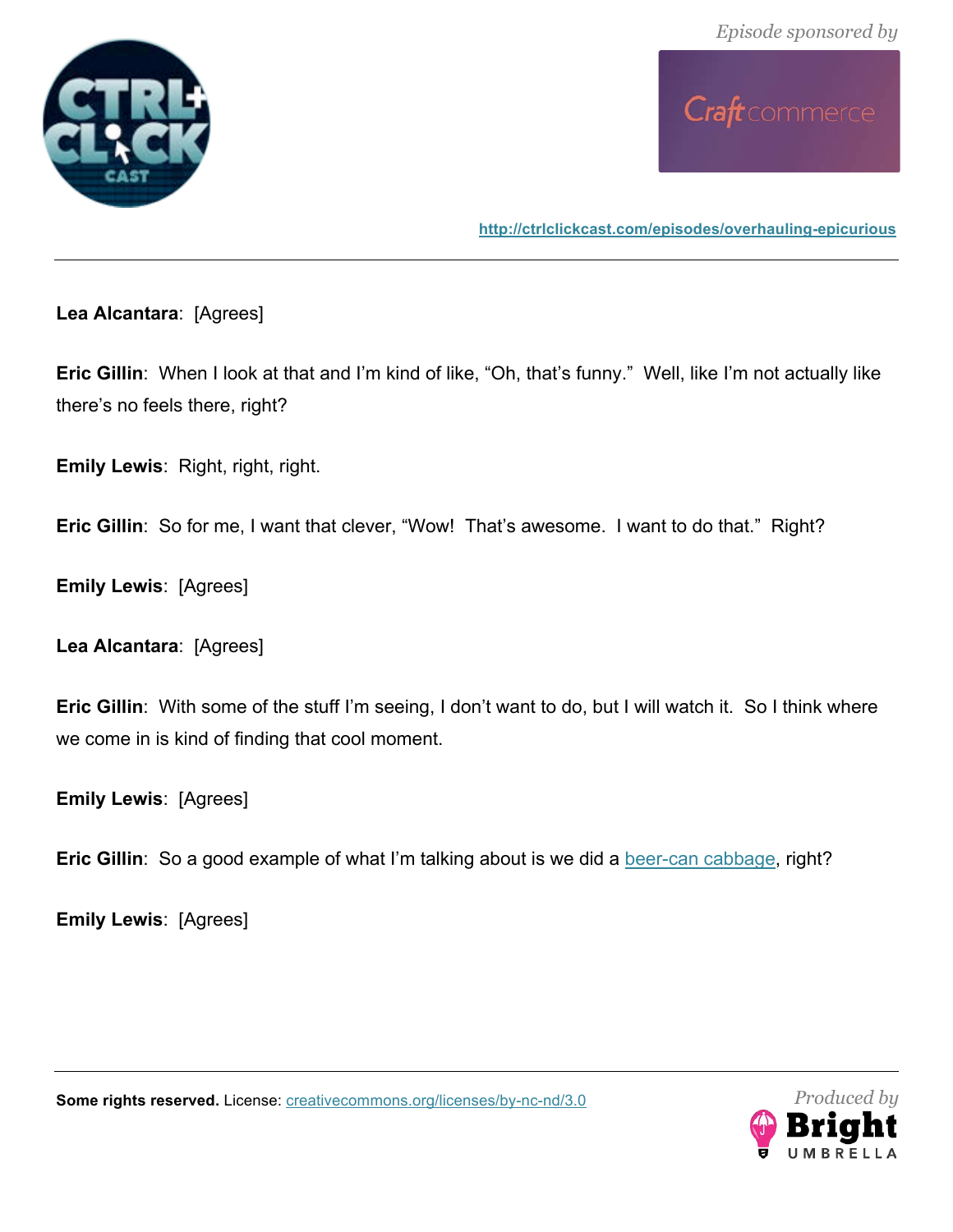



**Eric Gillin**: Like how many times do you have vegetarian friends? And it's a cookout, well, we hauled out a cabbage, stuck a beer can in it and basted it with a lot of barbecue sauce, and it makes an amazing faux pulled pork sandwich.

**Lea Alcantara**: Oh, interesting.

**Eric Gillin**: And that thing went viral in the internet and it did really great and it's because there's a real solution there, you know?

**Emily Lewis**: Right.

**Eric Gillin**: I'm sick of being a vegetarian or not, but like a vegetarian at a party who gets like the sad soy dog and was like, "wah wah."

**Emily Lewis**: [Laughs]

**Lea Alcantara**: [Laughs] "wah wah"

**Eric Gillin**: Right, now, everyone, and I made this when I was at a house in LA, and like everyone wanted the vegetarian dish and no one was eating the real hotdogs, and that's the thing that I think great content and a great package can do, it can kind of change your cookout, and I think that's what we are interested in doing and not the other type of stuff.

**Lea Alcantara**: Very cool.

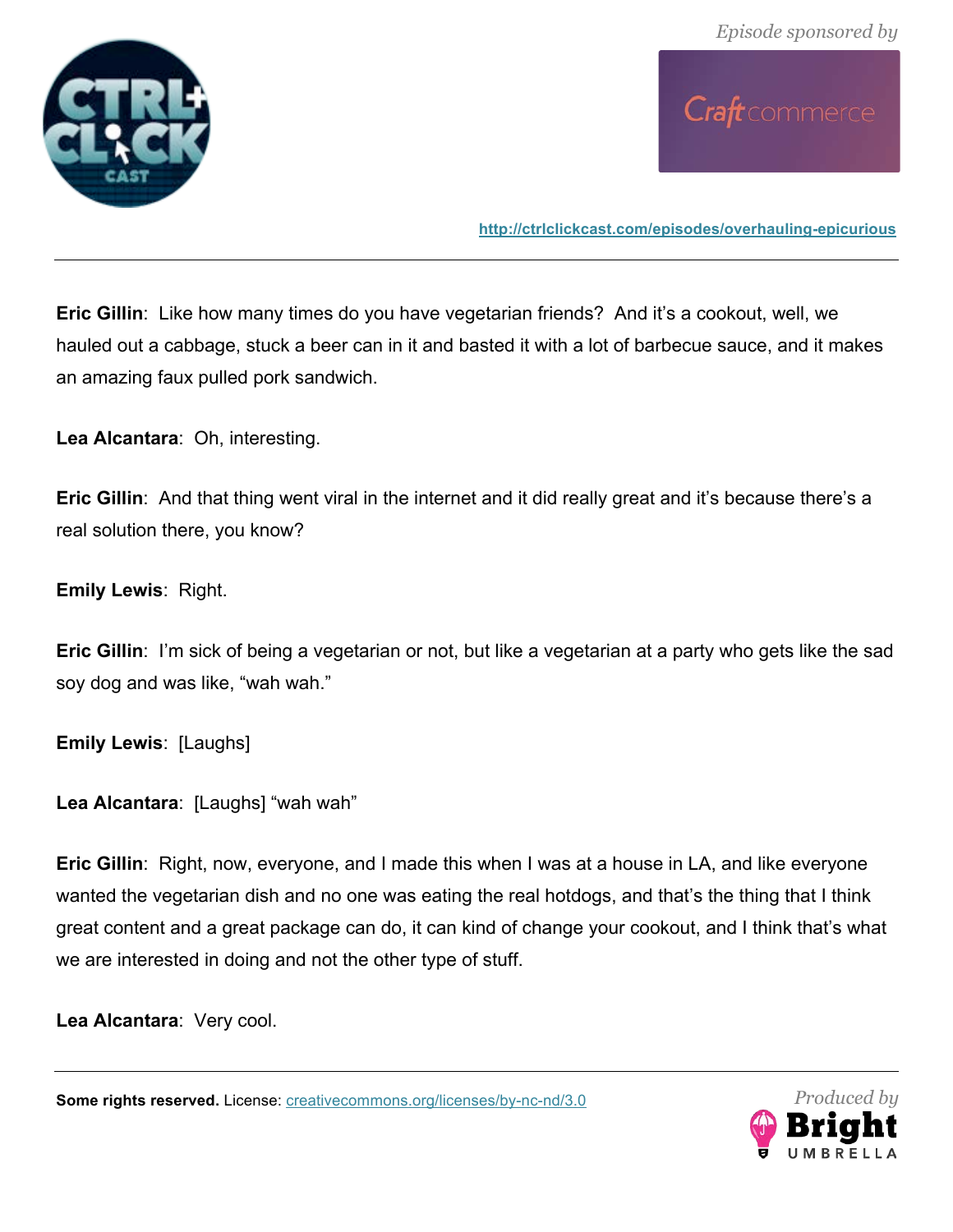



**http://ctrlclickcast.com/episodes/overhauling-epicurious**

**Emily Lewis**: I love this.

**Lea Alcantara**: Yeah, this episode was made for us because Emily and I just love the intersection of eating and coding and design development. [Laughs]

**Emily Lewis**: [Laughs]

**Eric Gillin**: It's a big nerd food fest, I love it.

**Lea Alcantara**: Yes, totally, totally. [Laughs]

**Emily Lewis**: I think like me. [Laughs]

**Lea Alcantara**: But before we finish up, we've got our Rapid Fire Ten Questions so our listeners can get to know you a bit better.

**Eric Gillin**: Okay, let me stretch out. Ooh!

**Emily Lewis**: [Laughs]

**Lea Alcantara**: All right.

**Eric Gillin**: Okay, I'm ready.

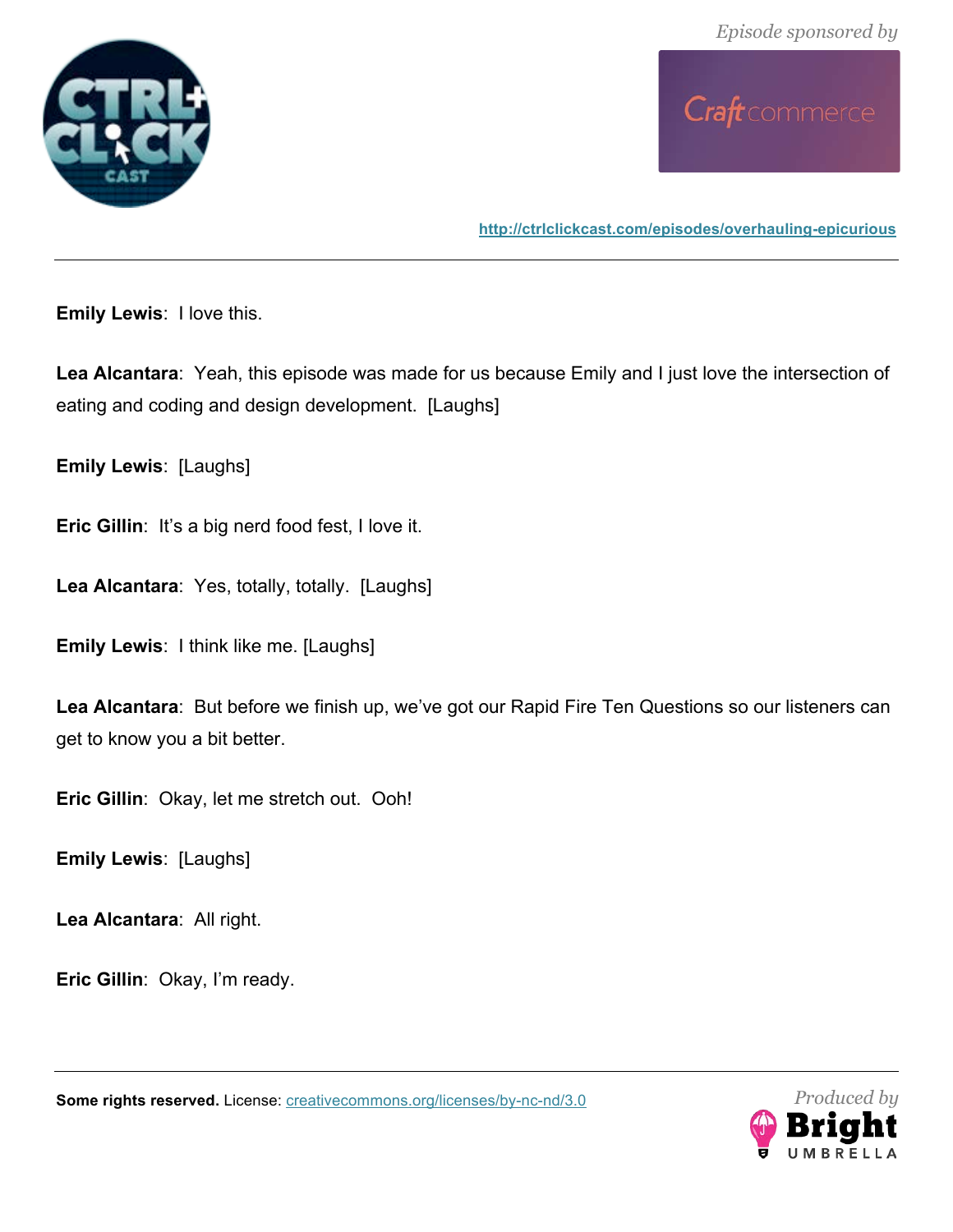



**http://ctrlclickcast.com/episodes/overhauling-epicurious**

**Lea Alcantara**: All right, first question, morning person or night owl?

**Eric Gillin**: I am a morning person. I wake up every day at 5:30.

**Emily Lewis**: Wow! What's one of your guilty pleasures?

**Eric Gillin**: I really like a fried chicken sandwich.

**Emily Lewis**: [Agrees]

**Eric Gillin**: Sorry, wife. [Laughs]

**Lea Alcantara**: [Laughs]

**Emily Lewis**: [Laughs]

**Lea Alcantara**: What software could you not live without?

**Eric Gillin**: Honestly, iOS 10.

**Emily Lewis**: [Agrees]

**Eric Gillin**: Like I live in my phone in that software.



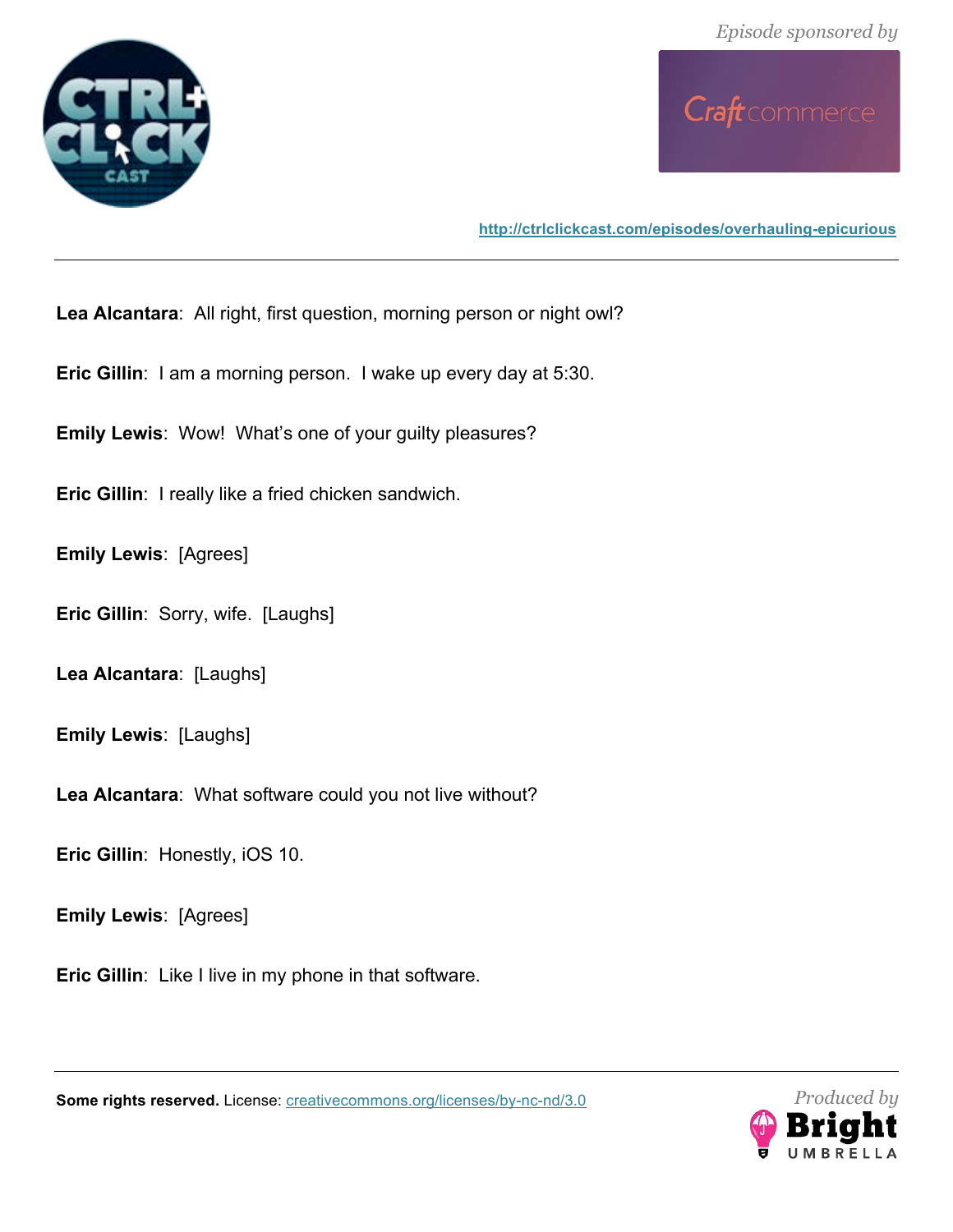



**Emily Lewis**: Right.

**Eric Gillin**: So that counts.

**Emily Lewis**: What profession other your own would you like to try?

**Eric Gillin:** I wouldn't mind going back into writing. I have all these ideas, but I just never have time to sit down to write them, so at some point.

**Lea Alcantara**: What profession would you *not* like to try?

**Eric Gillin**: Oh man, I don't know. Maybe sales.

**Emily Lewis**: [Laughs]

**Lea Alcantara**: [Laughs]

**Eric Gillin**: Those guys have such a tough job. I couldn't. I don't know that I could deal with rejection.

**Emily Lewis**: [Laughs] I think that's a back-to-back guests who said something like, "I don't want to deal with the rejection part of a job." [Laughs]

**Lea Alcantara**: Yeah. [Laughs]

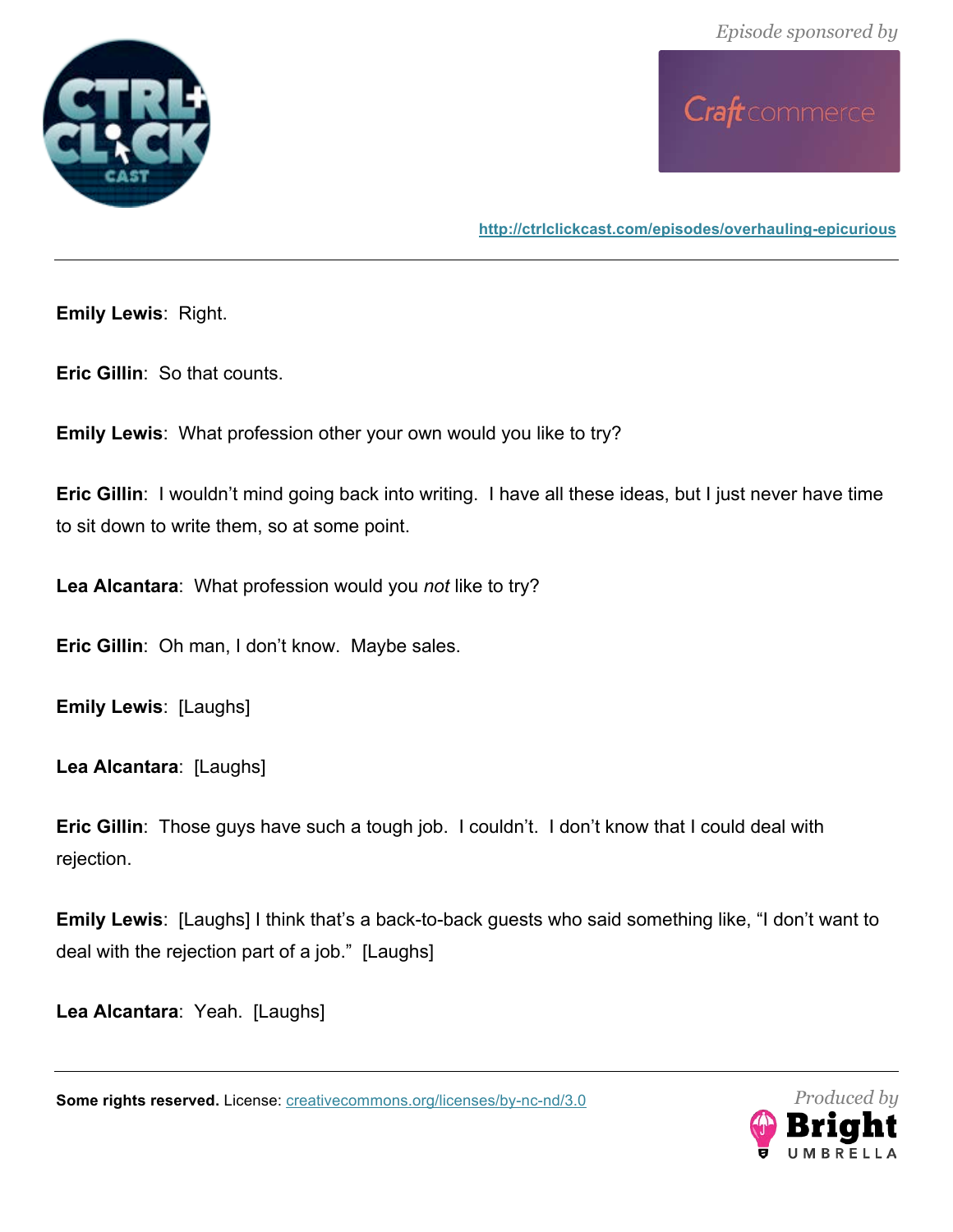



**http://ctrlclickcast.com/episodes/overhauling-epicurious**

**Eric Gillin**: [Laughs]

**Emily Lewis**: If you could take us to one restaurant in your town, where will we go?

**Eric Gillin**: I would take you to Momofuku Ssäm Bar for the large format meal.

**Emily Lewis**: Oh, yeah.

**Lea Alcantara**: Oh.

**Eric Gillin**: I'm probably leaning duck, but like the Bo Ssäm is a pretty bar.

**Emily Lewis**: Oh.

**Lea Alcantara**: Oh.

**Emily Lewis**: That's on my bucket list.

**Lea Alcantara**: Yeah, I know. Me too, I love David Chang.

**Eric Gillin**: It's so worth it.

**Lea Alcantara**: If you can meet someone famous, living or dead, who would it be?

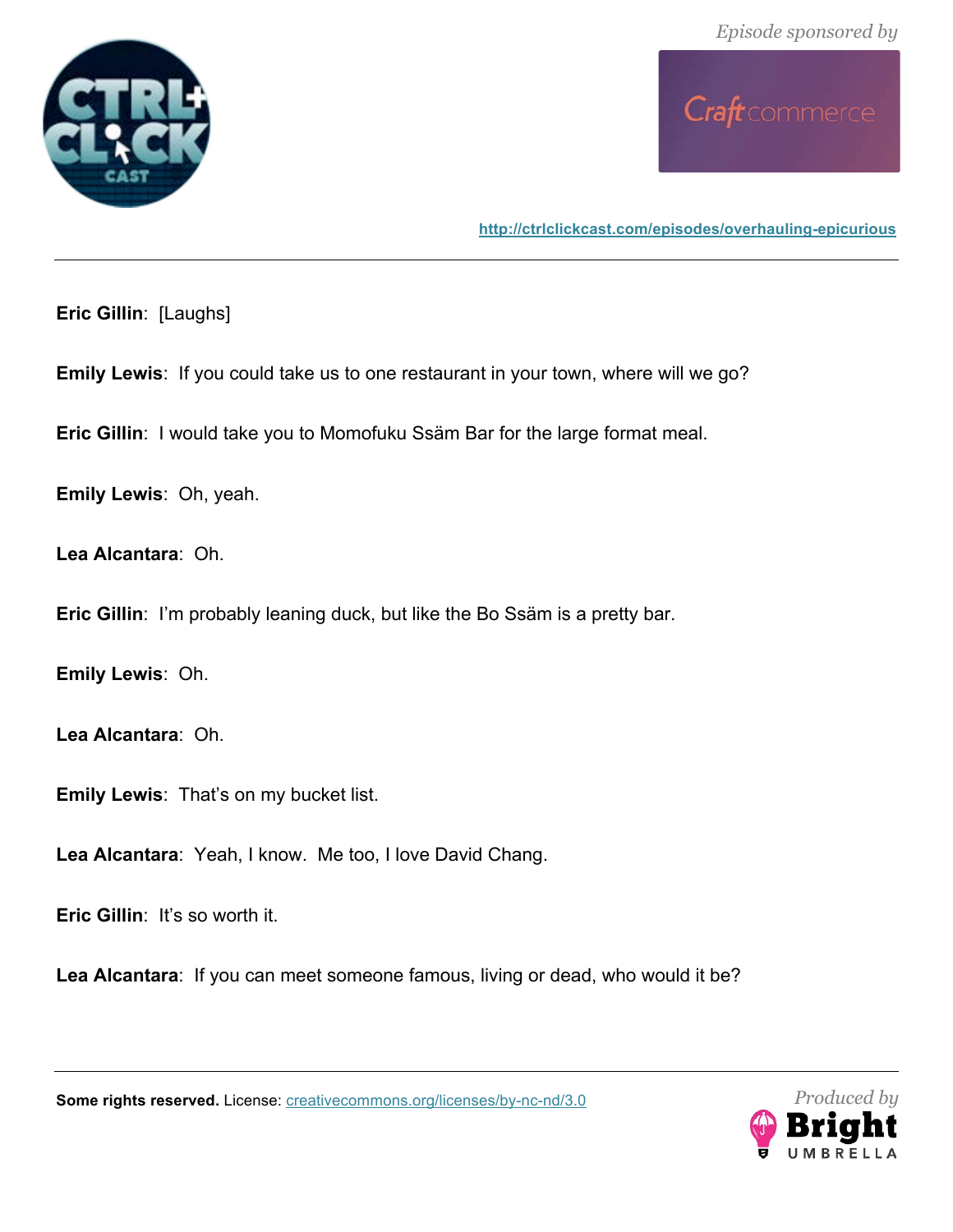



**Eric Gillin**: I would meet Kurt Vonnegut.

**Emily Lewis**: [Agrees]

**Lea Alcantara**: Oh, the author.

**Eric Gillin**: I have a letter from him on my wall, and I know that's like a humblebrag.

**Emily Lewis**: [Laughs]

**Lea Alcantara**: [Laughs]

**Eric Gillin**: But it's me writing him a letter where it's like, "Yo, I want to interview you," when I was in college. And he wrote back this like amazing diss that's like, "I do not have the time to amuse you."

**Emily Lewis**: [Laughs]

**Eric Gillin**: And I just love that. I love his strength. I love the way that he viewed the world. So it would be great to have like a cup of coffee with that guy.

**Emily Lewis**: If you could have a superpower, what would it be?

**Eric Gillin**: Oh man, superpower, I kind of wish I could talk to technology.

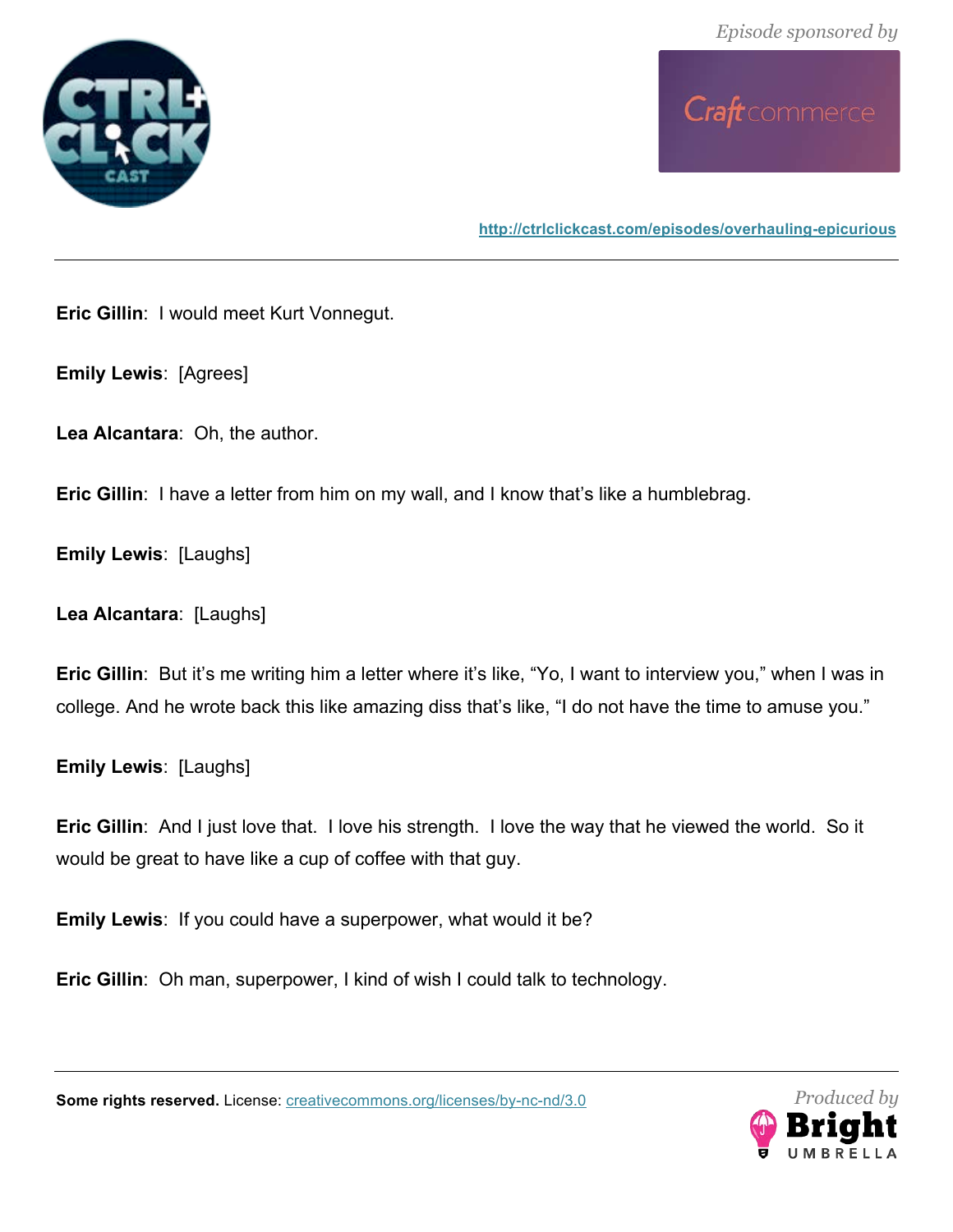



**http://ctrlclickcast.com/episodes/overhauling-epicurious**

**Emily Lewis**: [Agrees]

**Lea Alcantara**: [Agrees]

**Eric Gillin**: It would make it much easier to figure out what to do for the next five years.

**Emily Lewis**: Technopath, right?

**Eric Gillin**: Yeah, yeah.

**Emily Lewis**: Isn't that what that's called?

**Eric Gillin**: I'll be that, that one.

**Emily Lewis**: [Laughs]

**Lea Alcantara**: Cool. What is your favorite band or musician?

**Eric Gillin**: Oh, wow! Probably The Beastie Boys.

**Emily Lewis**: [Agrees]

**Eric Gillin**: I grew up in this like crazy punk rock, kind of punk rock skull, like old school hip hop thing in Boston, so they sort of combined two of those three things in a really, really informative way with

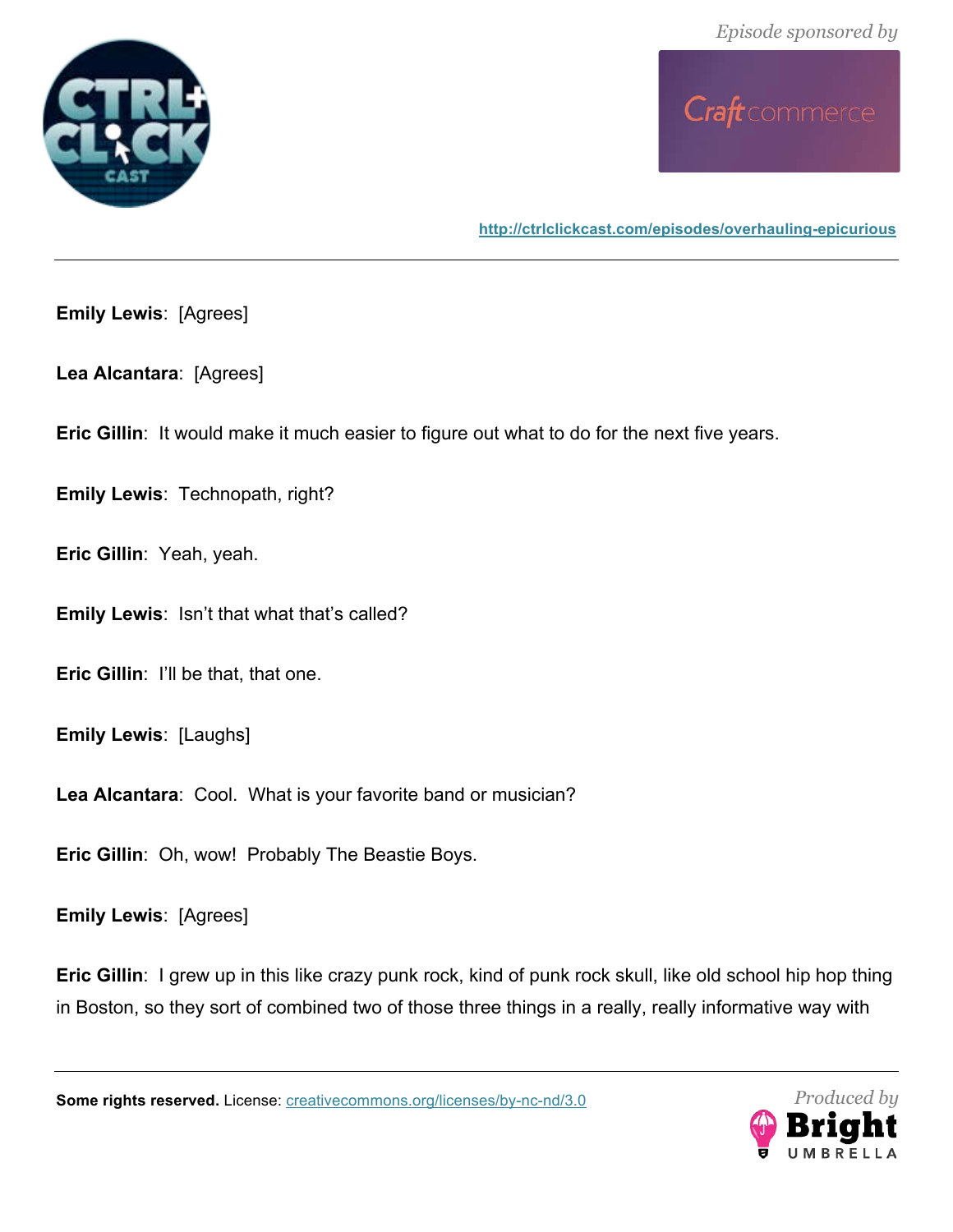



**http://ctrlclickcast.com/episodes/overhauling-epicurious**

like the clothing to, you know, they had a grand royal magazine. So they're just like influential in like four different levels for me.

**Emily Lewis**: All right, last question, pancakes or waffles?

**Eric Gillin**: Pancakes.

**Emily Lewis**: Right on.

**Lea Alcantara**: Awesome. [Laughs]

**Emily Lewis**: [Laughs]

**Eric Gillin**: Did you say waffles? I think waffles are like – I can't make waffles at home, so I'm going pancakes every time.

**Lea Alcantara**: I love it. I love it. So that's all the time we have for today. Thanks for joining the show, Eric.

**Eric Gillin**: Thank you so much. I can't wait to listen to myself awkwardly.

**Emily Lewis**: In case our listeners want to follow up with you, where can they find you online?

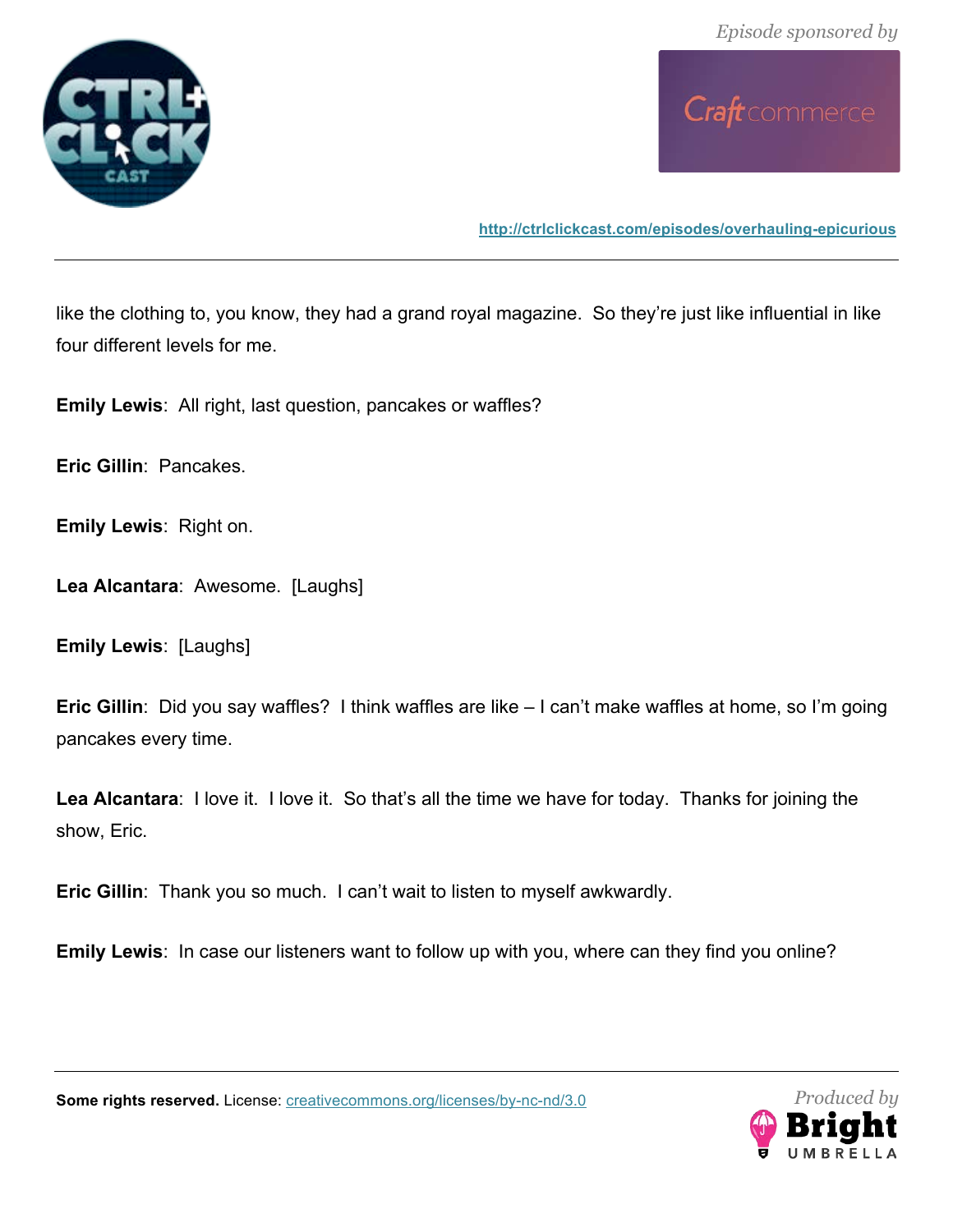



**http://ctrlclickcast.com/episodes/overhauling-epicurious**

**Eric Gillin**: You can find me at Epicurious and my email is **eric@epicurious.com**, and if you email me, maybe we'll invite you to be a beta test for the new app.

**Lea Alcantara**: Oh.

**Emily Lewis**: Oh, very cool. [Laughs]

**Lea Alcantara**: [Laughs]

**Eric Gillin**: Hmm, special out there.

[Music starts]

**Emily Lewis**: We have no sound effects, we'd make our own. [Laughs] Thanks again, Eric. I really think this was a great show, and like I said earlier, this is what I'm going to send to a couple of our clients.

**Eric Gillin**: Great. I'm happy to help.

Lea Alcantara: CTRL+CLICK is produced by **Bright Umbrella**, a web services agency obsessed with happy clients. Today's podcast would not be possible without the support of this episode's sponsor! Thank you, Craft Commerce!

**Emily Lewis**: We'd also like to thank our partners: Arcustech and Devot:ee.